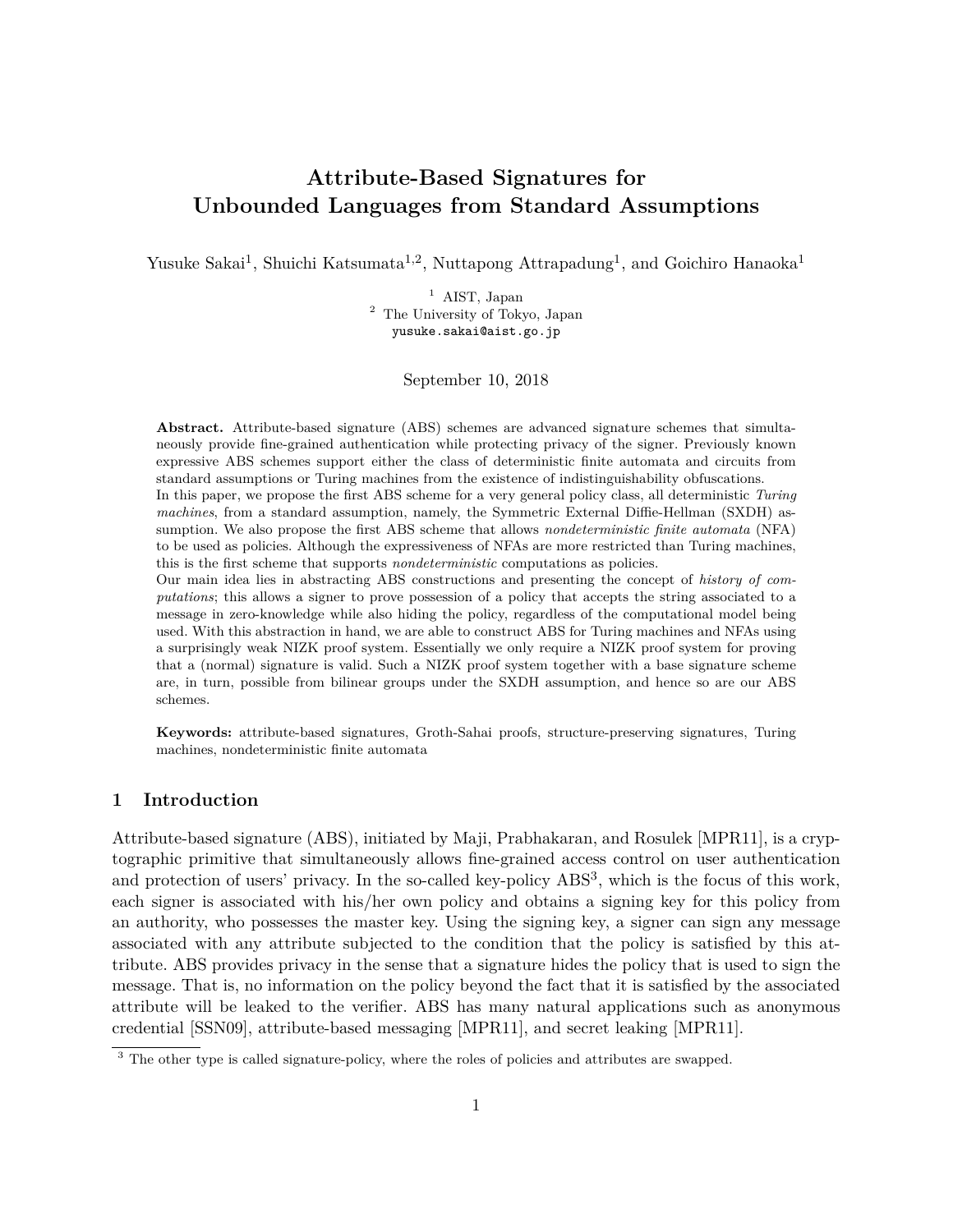One of the central research themes on ABS is to expand the expressiveness of policies that can be supported by the scheme. Results in this direction include the scheme by Okamoto and Takashima [OT11], which supports non-monotone span programs as policies. Tang, Li, and Liang [TLL14] proposed a scheme that supports bounded-depth circuits (albeit their scheme relies on strong tools, namely, multilinear maps). Nandi and Pandit [NP15] proposed several schemes including one that supports deterministic finite automata (DFA). One of the most expressive scheme to date is the ABS scheme proposed by Sakai, Attrapadung, and Hanaoka [SAH16]; their scheme supports unbounded-depth unbounded-size circuits and is based on bilinear maps under standard assumptions. On the other hand, recently, ABS schemes that support policies on the opposite end of the spectrum from circuits, namely Turing machines, were constructed by Datta, Dutta, and Mukhopadhyay [DDM17]. However, their scheme requires the strong assumption of the existence of indistinguishability obfuscations. Therefore, we still do not know of any ABS schemes achieving the ultimate goal of supporting Turing machines with unbounded-length inputs that rely on a well-established assumption such as a static assumption over bilinear groups. Considering the current situation that all the known encryption scheme counterparts of ABS (i.e., attribute-based encryption (ABE)) seem to require the power of indistinguishability obfuscation, one may think that it is simply out of our reach to construct ABS for Turing machines from standard assumptions.

Besides its theoretical interests, ABS for Turing machines, which naturally support unbounded languages, has a practical benefit. Here, by unbounded languages, we mean an ABS scheme where different signatures have attribute strings of different lengths. Policies are associated with signing keys, and thus the policy needs to accept variable-length attribute strings. To see the benefit of this primitive, let us suppose a company where the manager wants each employee to send an email on behalf of the company to the customers that are assigned to this employee. An ABS for unbounded languages provide a natural solution for this setting. In this solution, a manager of the company possesses a master secret key of an ABS scheme. Then the manager assigns to each employee a signing key with a policy. This policy describes what addresses the employee is allowed to submit an email. Then the employee signs an email using the destination address of a customer as an attribute string. The flexibility of ABS for Turing machines (or finite automata) is helpful in this scenario. The manager can specify the policy using a regular expression such as \*@division.example.com, to restrict the employee to send an email to some division of a customer company. In this application, Turing machines or finite automata provide an expressive way to describe a policy. Moreover, unbounded attribute strings quite meet to this scenario, since attribute strings are set to be an email address, which has a variable length.

#### **1.1 Our Contribution**

In this paper, we present an attribute-based signature scheme over bilinear maps that allows us to use an arbitrary deterministic Turing machine as the policy from *standard assumptions*. In particular, unlike ABS schemes for policies such as non-uniform circuits, our scheme allows one to associate an *unbounded*-length string as an attribute to the message. Due to the uniform nature of Turing machines, we depart from the conventional ABS constructions and incorporate new ideas and techniques to cope with the unboundedness of the policies. Notably, we abstract ABS constructions, and use the concept of *history of computations* to prove that the signer is in possession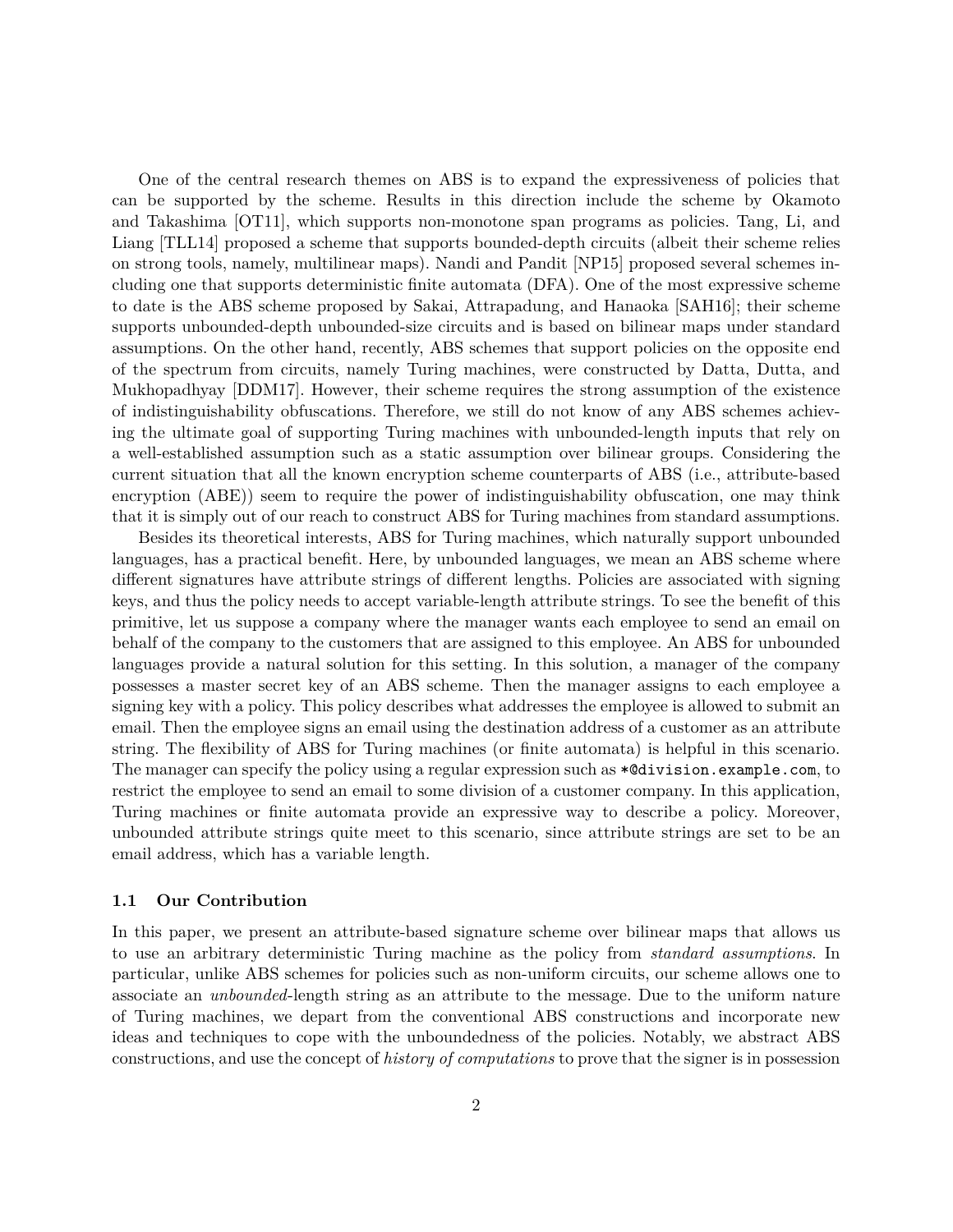of a Turing machine (or in general, some computational model) that accepts the string associated to the message. Furthermore, we build on the idea which we call the *locality of rewriting* to prove the above statement in zero-knowledge. These abstraction and ideas allow us to circumvent the standard intuition that we would require a strong NIZK proof system for proving a valid computation of a Turing machine to construct ABS schemes. Our scheme is reasonably efficient compared to other cryptographic schemes that support Turing machine type computations (e.g., ABE for Turing machines).

Our scheme satisfies perfect privacy and unforgeability. The scheme is proven secure under the symmetric external Diffie-Hellman (SXDH) assumption over bilinear groups. More precisely, our scheme is based on the Groth-Sahai proof system and a structure-preserving signature, both of which can be proven secure under the SXDH assumption. The signature size is  $O(T^2)$  where T is an upper bound for the running time of a Turing machine, which is specified by the signer. The size of a signing key is  $O(|Q| \cdot |F|^4)$  where  $|Q|$  is the number of the states of the Turing machine and  $| \Gamma |$  is the size of the tape alphabet. We emphasize that in spite of its expressiveness, our scheme only requires a standard static assumption (SXDH) over bilinear groups. This could be a striking contrast to the case of attribute-based encryption (ABE) for Turing machines, where available schemes [GKP+13,AS16] require much stronger tools, such as indistinguishability obfuscation.

In addition to the above main contribution, we also present another ABS scheme whose policy class is restricted to *nondeterministic finite automata* (NFA).<sup>4</sup> This scheme is the first scheme that supports *nondeterministic* computation as a policy. The policy classes of all the previously known ABS schemes are only deterministic: (non-)monotone span programs, Boolean circuits, deterministic finite automata, and deterministic Turing machines. In addition, this scheme gains efficiency compared with the main scheme. Namely, it has the signature of size  $O(|w|)$  where  $|w|$  is the length of the input of the finite automaton. The size of a signing key is  $O(|Q|^2 \cdot |\Sigma|)$  where  $|Q|$  is the number of the states of the automaton, and  $|\Sigma|$  is the size of the alphabet. In particular, the dependency on the alphabet size is down to  $|\mathcal{L}|$  from  $|\mathcal{L}|^4$ .

#### **1.2 Paper Organization**

We dedicate the next section (Sect. 2) for describing the intuition of our schemes. We then begin with some preliminaries and formal definitions in Sect. 3. The formal definition of Turing machines and related notions is in Sect. 3. Our main ABS scheme for Turing machines is then presented in Sect. 4, while its security proof is given in Sect. 5. The scheme for nondeterministic finite automata is given in Sect. 6. Appendix A gives a survey on more related works. Appendix C presents a formal syntax, security definitions, and security proof of our side result of an ABS scheme for nondeterministic finite automata.

<sup>&</sup>lt;sup>4</sup> In terms of languages that machines accept, NFA is equivalent to a subclass of Turing machines called read-only right-moving Turing machines. Both accept the class of regular languages.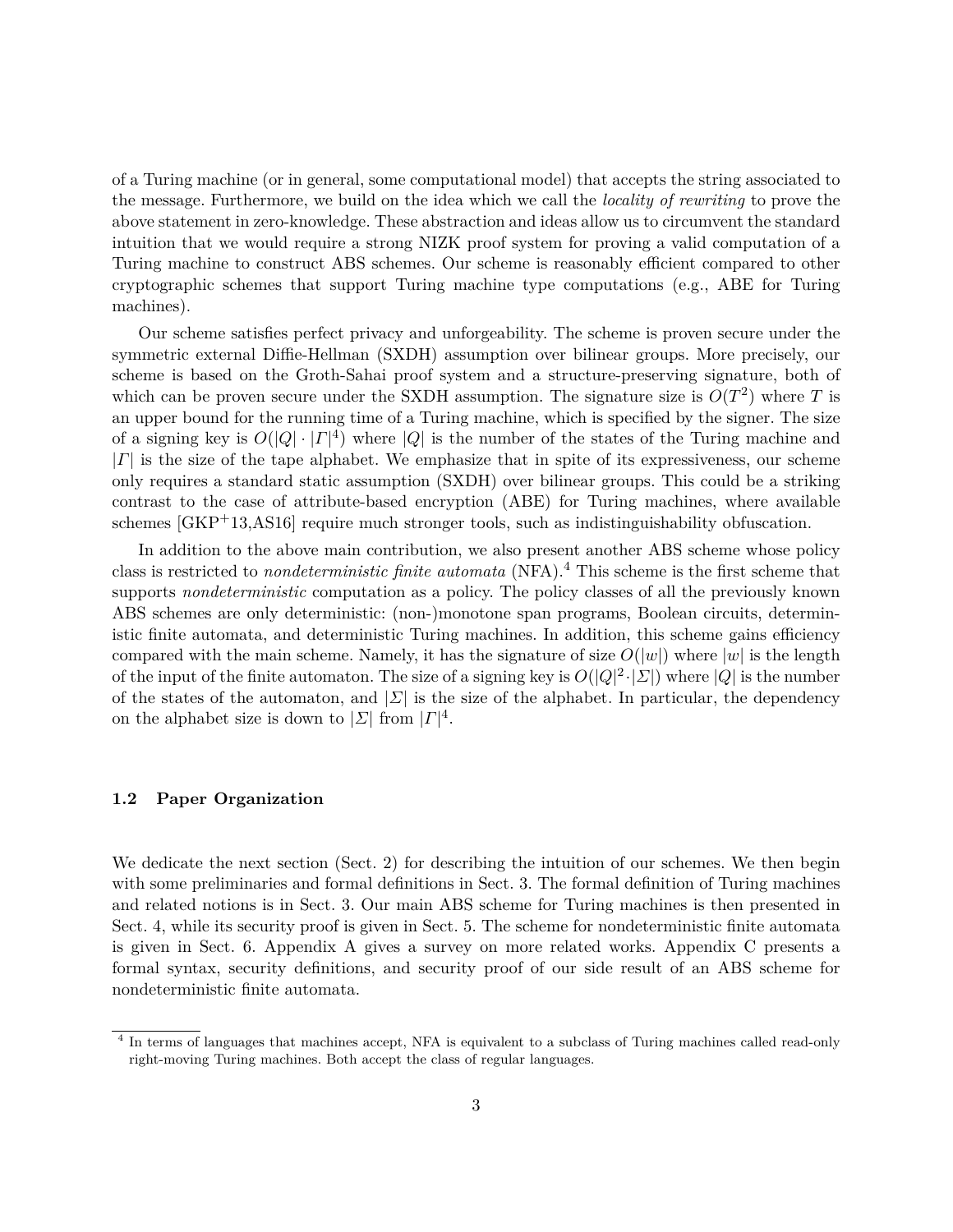# **2 Difficulties and Our Approach**

#### **2.1 Naive Ideas and Their Limitations**

As a warm up, we provide some of the obstacles when trying to construct ABS schemes for Turing machines from previously known tools and techniques. One of the most naive approaches may be to base the construction on ABS schemes supporting circuits [SAH16], since theoretically, circuits are already quite powerful. However, this idea would not work because of the differences between the models of computations; circuits are non-uniform but Turing machines are uniform. Specifically, there is simply no easy way to embed a uniform computational model (i.e., Turing machine) into the signing key starting from an ABS scheme that only supports non-uniform computational models (i.e. circuits) as the key-policy. Another approach may be to base the scheme on expressive attribute-based encryption (ABE) schemes, however, the problem of this approach is that, at least in general, ABE schemes do not provide the anonymity property, which is an essential requirement for ABS schemes. Furthermore, no ABE schemes for Turing machines based on standard assumptions are known. One may also consider starting from policy-based signatures [BF14] or functional signatures [BGI14]. However, this does not provide a successful solution as well, since all the known policy-based signature schemes only support pairing-product equations for describing a policy, or if we want to support any NP relations, we need to employ general zero-knowledge. The same holds for functional signatures, namely, it supports any NP relations, at the cost of general zero-knowledge.

In a high level, all of the above obstacles seem to boil down to the problem of not having any efficient NIZK proof for proving correct computation of a Turing machine. As an example, ABS for circuits were achievable [SAH16], since Groth-Sahai proof systems can be used to prove correct circuit computation in zero-knowledge. Indeed, if we had an efficient NIZK proof for such an unbounded language, we could have taken another route and convert an ABE scheme for Turing machines into its ABS scheme counterpart by proving that the secret key associated with the Turing machine satisfies.

#### **2.2 Our Approach**

We now explain the technical overview of our ABS scheme for Turing machines and show how we circumvent the above problem. In particular, our construction does not rely on any strong NIZK proof system; essentially it only requires a NIZK proof system for proving that a signature is valid. In the following, we assume some familiarity on the standard notion of Turing machines and finite automata, which will be explained in Sect. 3 and Sect. 6.1, respectively. We first provide a high level approach to constructing ABS schemes using the concept of *history of computations*. Then, for simplicity, we explain how to use our idea for the case where the policies are "deterministic" finite automata, and provide an overview on how to further extend it to Turing machines via an idea we call the *locality of rewriting*.

**Abstract Approach: Using a History of Computations.** We first step back and give a high level background on how previous ABS schemes were constructed. One of the most standard ways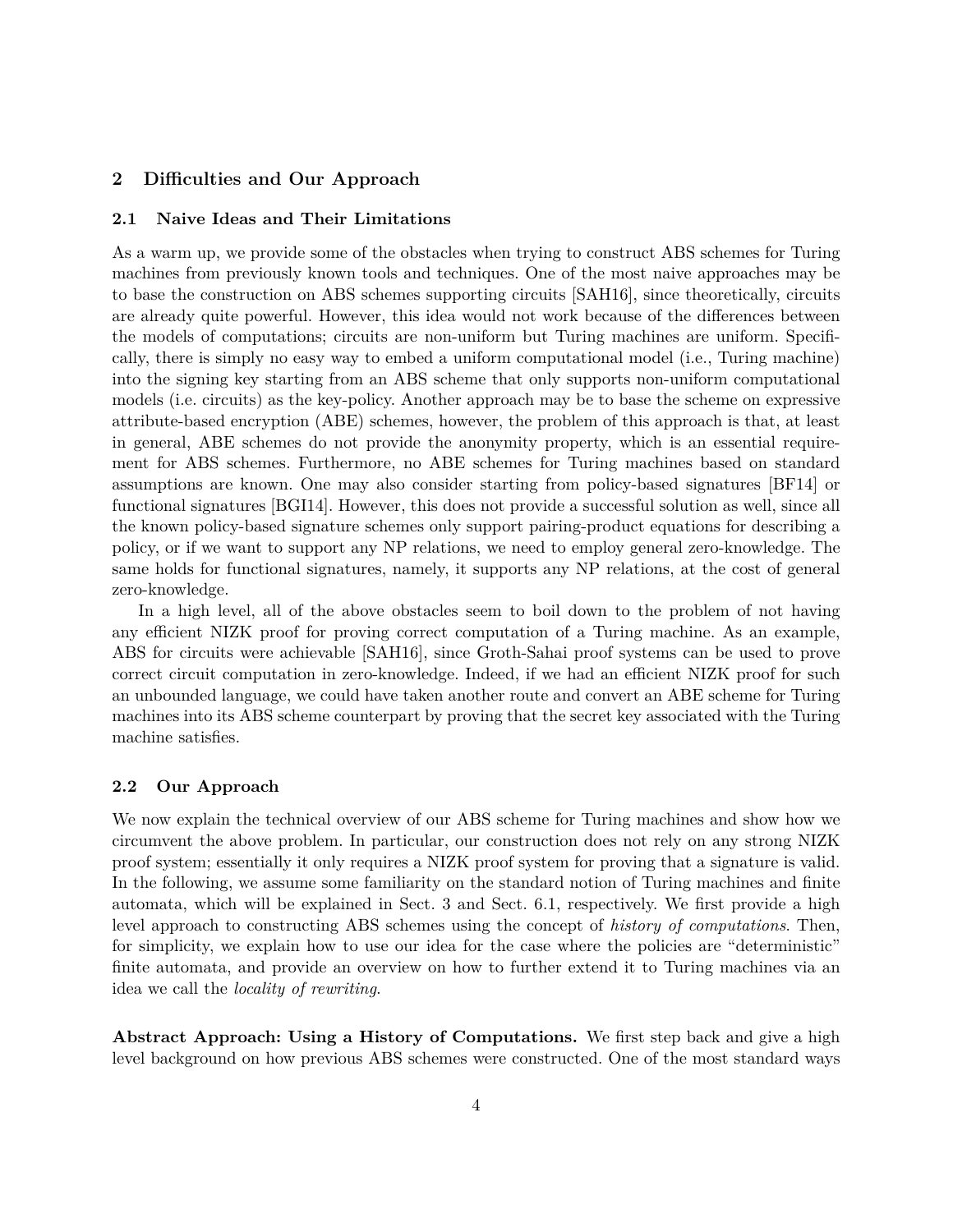of constructing an ABS scheme is the "certificate" method [MPR11,SAH16]. In this method, the authority issues each signer a digital signature signed on the user's policy, which will serve as a certificate for the user's signing privilege. When the signer decides to sign a message with some attribute, the signer proves in zero-knowledge that he possesses a valid signature on some policy in addition that the attribute satisfies that certain policy. Therefore, in theory, we can always use general NIZKs for NP languages to construct ABS schemes at the cost of a very inefficient scheme. In light of this, much of the efforts for constructing ABS schemes are centered around constructing an efficient NIZK proof system for proving that a policy embedded in the signature satisfies the attribute while also hiding the policy. In the following, we explain the abstract approach we take for constructing such NIZK proof systems.

As we have mentioned above, the central difficulty in constructing an ABS scheme for complex (unbounded) computational models, such as finite automata or Turing machines stems from the fact that we do not have sufficiently expressive and efficient NIZK proof systems. Toward this end, we take the approach of expressing a computation in a set of sufficiently simple formulae that can be handled by a simple and efficient NIZK proof system. In particular, our key idea is to use a *history of computations* to prove that the hidden policy satisfies the attribute. Here, by a history of computations, we mean a sequence  $s_{\text{init}}$ ,  $s_1$ , ...,  $s_n$  of "snapshots" of a machine<sup>5</sup>, which expresses how the computation proceeded in a step-by-step manner. For simplicity, for the time being, let us assume that the policy, i.e., the machine, is public. Then, the main advantage of the above approach is that even though it may be hard to express the actual computation of the policy into a simple formulae, once given a history of computations  $s_{\text{init}}$ ,  $s_1$ , ...,  $s_n$  and the policy, it may be much easier to express an algorithm that validates this sequence into a simple formulae. Note that this abstract idea can be used for any type of computational models (bounded or unbounded) as long as one can appropriately define the history of computations while being able to express them into simple formulae. For example, as we show later, it may be much easier to prove that,  $(s_{i-1}, s_i)$  for all *i* follow the (public) transition function of a machine, rather than writing out the automaton as a very large and complex formulae.

Now, taking into consideration that the policies must also be hidden, the following depicts our key idea on the whole.

$$
s_{\text{init}} \longrightarrow s_1 \longrightarrow s_2 \longrightarrow \cdots \longrightarrow s_n \in F
$$

Here, consider the input *w* to the machine *M* to be implicitly included in the public state *s*init. The gray box indicates that the snapshots  $s_i$  must be hidden and  $F$  indicates the set of accepting states of the machine *M*, which in some cases must be hidden since they may leak information on *M*. If the above can be proven in zero-knowledge, then a verifier would be convinced that the signer is in possession of a machine *M* which accepts the input *w* associated to the message. Now, we can break the problem of proving possession of a valid history of computations into three sub-problems: (i) prove that each hidden snapshots *s<sup>i</sup>* are valid snapshots, (ii) prove that each transition of the snapshots  $s_i$  to  $s_{i+1}$  is consistent with the signer's policy and (iii) prove that the final snapshot  $s_n$ is in the accepting states *F*. Finally, to use this idea of a history of computations to construct an

<sup>&</sup>lt;sup>5</sup> Here, one can think of the "snapshot" as the state the algorithm is in. For example, a snapshot of a Turing machine is whatever written in the working tape, the state it is in, and the position of the head. Furthermore, we use the term machine loosely to express some computational model such as Turing machines or automata.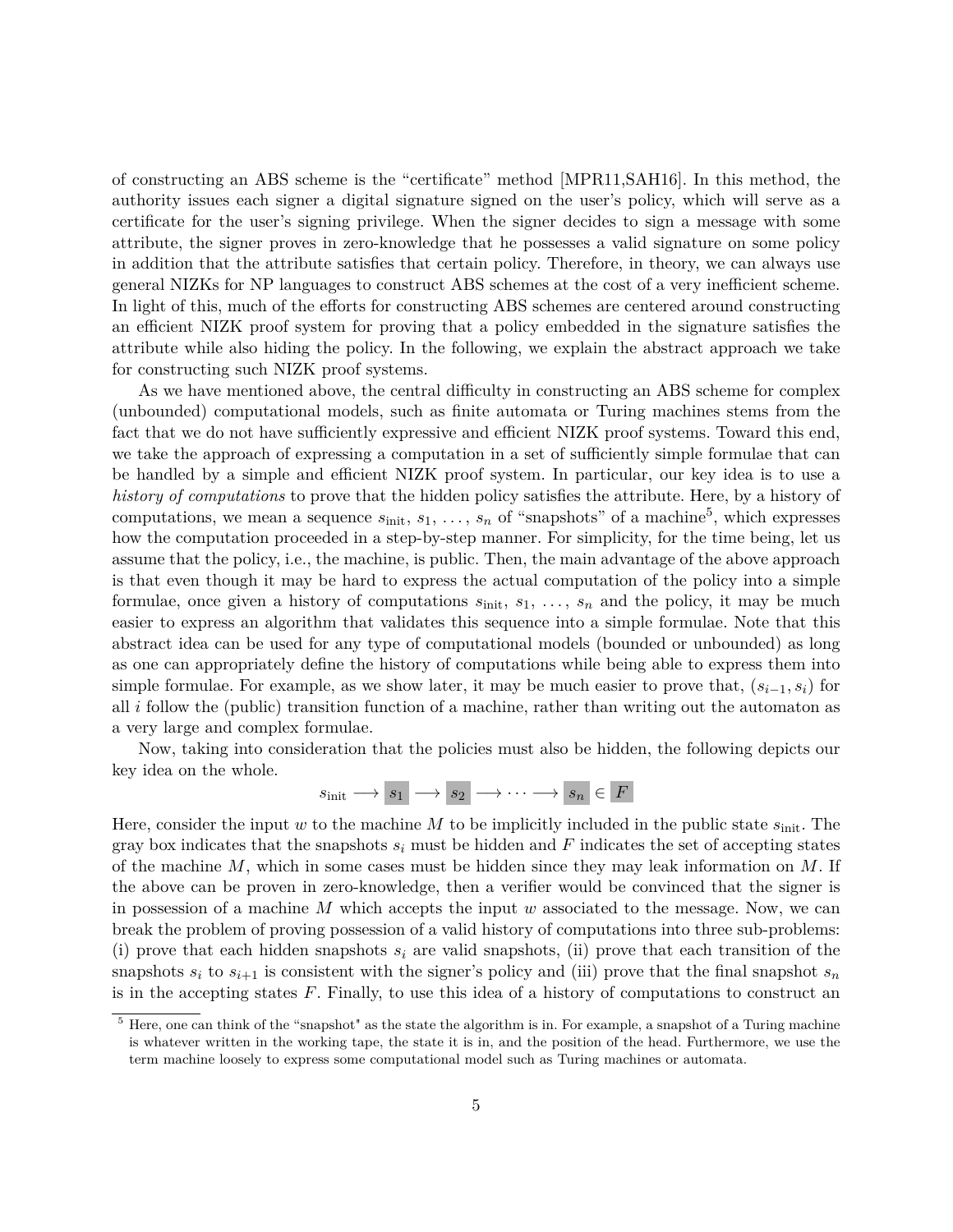ABS scheme, we must make sure that the above policy and accepting states *F* showing up in the sub-problems (ii) and (iii), respectively, are certified by the authority. As one may think, the most difficult part of the sub-problems will turn out to be item (ii). In the following, we first provide a detailed explanation on how to use the above idea to construct an ABS scheme for deterministic automata. We then build on that idea to provide an explanation for the more complex Turing machine.

**History of Computations for Finite Automata.** Before getting into details, we define a finite automaton. Informally, a finite automaton *M* is defined by a set of states *Q*, a transition function  $\delta: Q \times \Sigma \to Q$  and a set of accepting states  $F \subseteq Q$ , where  $\Sigma$  denotes the input alphabet. Next, we define what a history of computations is for the case of finite automata. Since a history of computations is simply a sequence of snapshots of the finite automaton given an attribute string  $w = w_1 \cdots w_n$ , we can express this simply as a sequence of states  $q_{\text{init}}$ ,  $q_1, \ldots, q_n$ ; the computation starts with the automaton being at the initial state  $q_{\text{init}}$ , then moving to state  $q_1$  after reading  $w_1$  $(i.e., q_1 \leftarrow \delta(q_{\text{init}}, w_1)$ , then moving to state  $q_2$  after reading  $w_2, \ldots$ , and finally reading  $w_n$  and moving to  $q_n$ , which is an accepting state. Here, note that the states  $Q$  and the accepting states  $F$ are different for each automaton, and hence must be hidden. In particular, we use the following as the history of computations for finite automata:

$$
\langle q_{\text{init}}, w_1, q_1 \rangle \longrightarrow \langle q_1, w_2, q_2 \rangle \longrightarrow \cdots \longrightarrow \langle q_{n-1}, w_n, q_n \rangle, |q_n| \in F,
$$
 (1)

where once again the gray box indicates that they are to be hidden. Informally, the previous snapshot  $s_i$  now corresponds to  $\langle q_i, w_{i+1}, q_{i+1} \rangle$ .

Now that we have defined what the history of computations is, we must show how to solve the aforementioned problems: Below we look at first how to prove that each snapshot  $\langle q_i, w_{i+1}, q_{i+1} \rangle$ are valid while hiding the automaton being used and how the authority certifies the automaton  $M = (Q, \delta, F)$  to a signer. A naive approach would be to encode the transition function  $\delta$  to a single large input-output table of size  $|Q| \times |\Sigma|$  where the entries of the table is of the form  $\langle q, w, q' \rangle$ , sign this large table, and use this signature as a certificate for the signer. Then, the signer can prove sequentially in zero-knowledge that each snapshot is included in the table by using a NIZK proof system that supports simple vector-matrix multiplications.<sup>6</sup> However, this table-based approach cannot be secure because the table is variable-length. Namely, since each automaton may have different numbers of states |*Q*|, the size of the tables varies with the automata. Therefore if we use this variable-length table as a witness for the NIZK proof system, the length of the proof may also vary. Hence the signature (i.e., the zero-knowledge proof) leaks information on the automaton. We emphasize that the anonymity notion for ABS schemes requires that even when two automata have different numbers of the states, signatures produced by the two different automata as policies should be indistinguishable from each other, provided that these two automata accept the same string.

<sup>&</sup>lt;sup>6</sup> In particular, it proves that the table includes an entry of the form  $\langle q, w, q' \rangle$  while hiding which entry it is. This can be accomplished by viewing the table as a matrix and using unit vectors to indicate the row to pick up.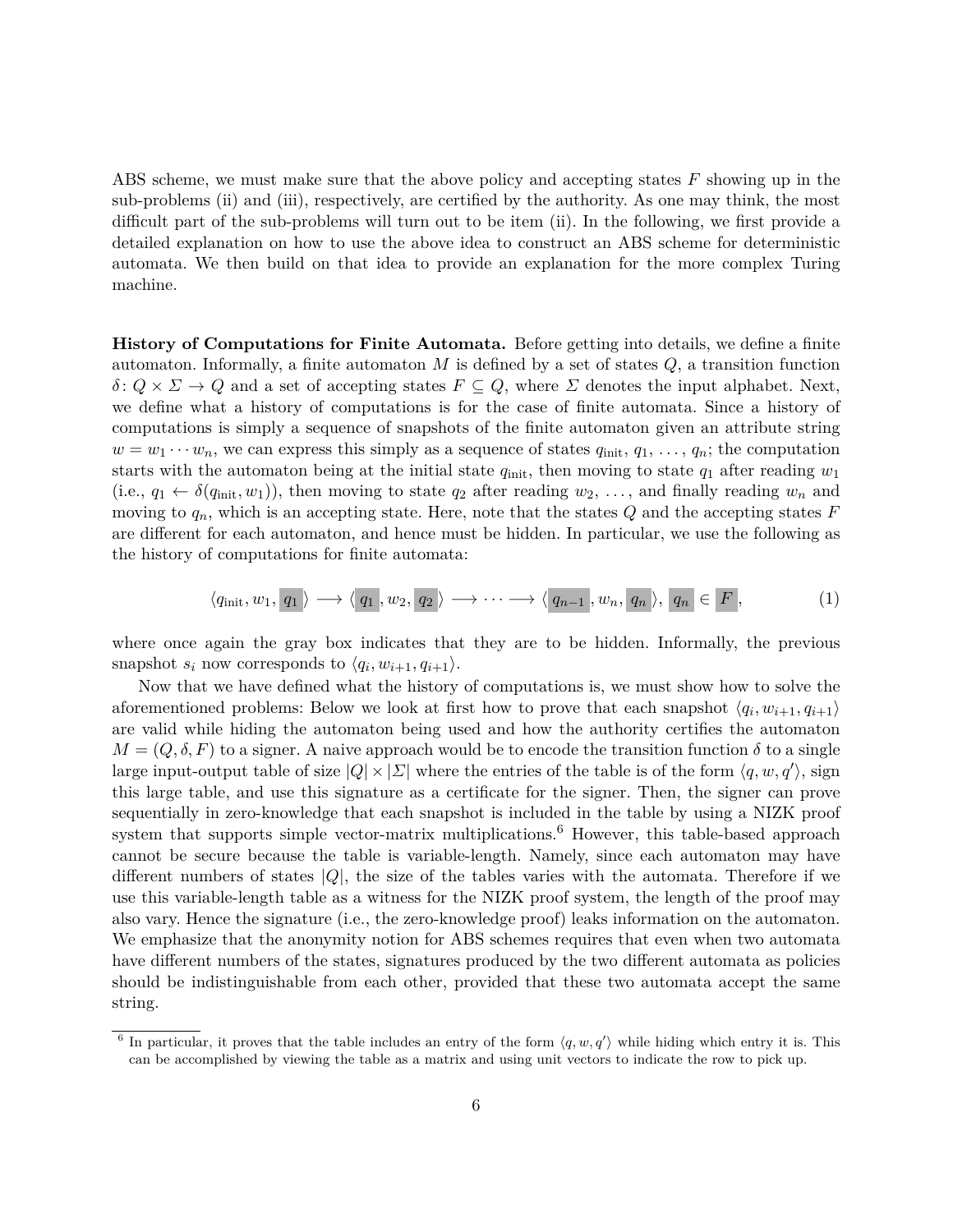Instead, we let the authority issue the signer a signing key as the set of signatures on each entry of the table as follows:

$$
\left\{\theta_{q,w}=\mathsf{Sign}(\mathsf{sk},\langle q,w,\delta(q,w)\rangle)\right\}_{(q,w)\in Q\times \varSigma},\quad \left\{\bar{\theta}_{\bar{q}}=\mathsf{Sign}(\mathsf{sk},\bar{q})\right\}_{\bar{q}\in F}.
$$

Here the number of signatures is roughly  $|Q| \times |E|$ . In particular, since *Q* and *Γ* are polynomial sizes in the security parameter, the total number of signatures is polynomial. Now, proving knowledge of a history of computations becomes much simpler; the signer picks the respective signatures  $\theta_{q_i,w_{i+1}}$ from the set of signatures  $\{\theta_{q,w}\}$  and proves that they are valid signatures in zero-knowledge and proves that the final state  $q_n$  opens to some signature in  $\{\bar{\theta}_{\bar{q}}\}$ . The signer also shows that each transition of the snapshots are consistent with the signer's automaton by using the same commitments for each state  $q \in Q$  and proving in zero knowledge that the committed signatures are valid. Since the number of steps it takes for an automaton to terminate is the same as the length of the input string, the aforementioned problem concerning the variable proof length is resolved. Finally, a subtle technical detail is that in the actual construction, the authority includes some nonce in the signatures  $\theta_{q,w}$  and  $\theta_{\bar{q}}$  so that they are tied to a unique automaton to prevent collusion attacks.

An informal intuition on the security is as follows: let us consider for a moment a situation where a malicious signer wants to generate an attribute-based signature even though the automaton assigned to him does not accept the attribute string  $w = w_1 \cdots w_n$ . In this case, since the automaton does not accept the attribute string, we have that any sequence  $q_{\text{init}}$ ,  $q_1$ , ...,  $q_n$  leading to an accepting state must deviate from  $\delta$ . Specifically, at least one adjacent pair  $(q_i, q_{i+1})$  must satisfy  $\delta(q_i, w_{i+1}) \neq q_{i+1}$ . Since the signer is never issued a signature on this triple  $\langle q_i, w_{i+1}, q_{i+1} \rangle$ , he will not be able to execute the proof of knowledge.

**Extending the Idea to Turing Machines.** We now explain our history approach for the case of Turing machines. Again, the goal is to let the authority certify a signer's transition function in such a way that the signer can efficiently prove knowledge of a history of computations.

Firstly we briefly recapitulate the notion of Turing machines. A Turing machine is specified by a set of state *Q*, a transition function  $\delta: Q \times \Gamma \to Q \times \Gamma \times \{\text{left}, \text{stay}, \text{right}\},$  an initial state  $q_{\text{init}} \in Q$ , and an accepting state  $q_{\text{acc}}$ , where *Γ* is the tape alphabet. In the following, we assume the initial state *q*init and the accepting state *q*acc are set to be special symbols that are common to all Turing machines. Specifically, the set of accepting states *F* can be made public. A Turing machine starts its computation with an input *w* on its working tape, the head at the leftmost cell. Then the machine moves the head left and right while rewriting the cells of the working tape one by one. We say the Turing machine accepts input *w* if the Turing machine reaches the accept state *q*acc.

A snapshot of a Turing machine can be identified by specifying (1) the state, (2) the contents of the working tape, and (3) the position of the head. We encode this information by a string  $uqv \in \Gamma^* \times Q \times \Gamma^*$  where  $u, v \in \Gamma^*$  and  $q \in Q$ . This encoding specifies that the state is *q*, the contents of the working tape are *uv*, and the head is pointing at the leftmost symbol of *v*. For example, we encode a snapshot in which (1) the machine takes the state  $q \in Q$ , (2) the head is on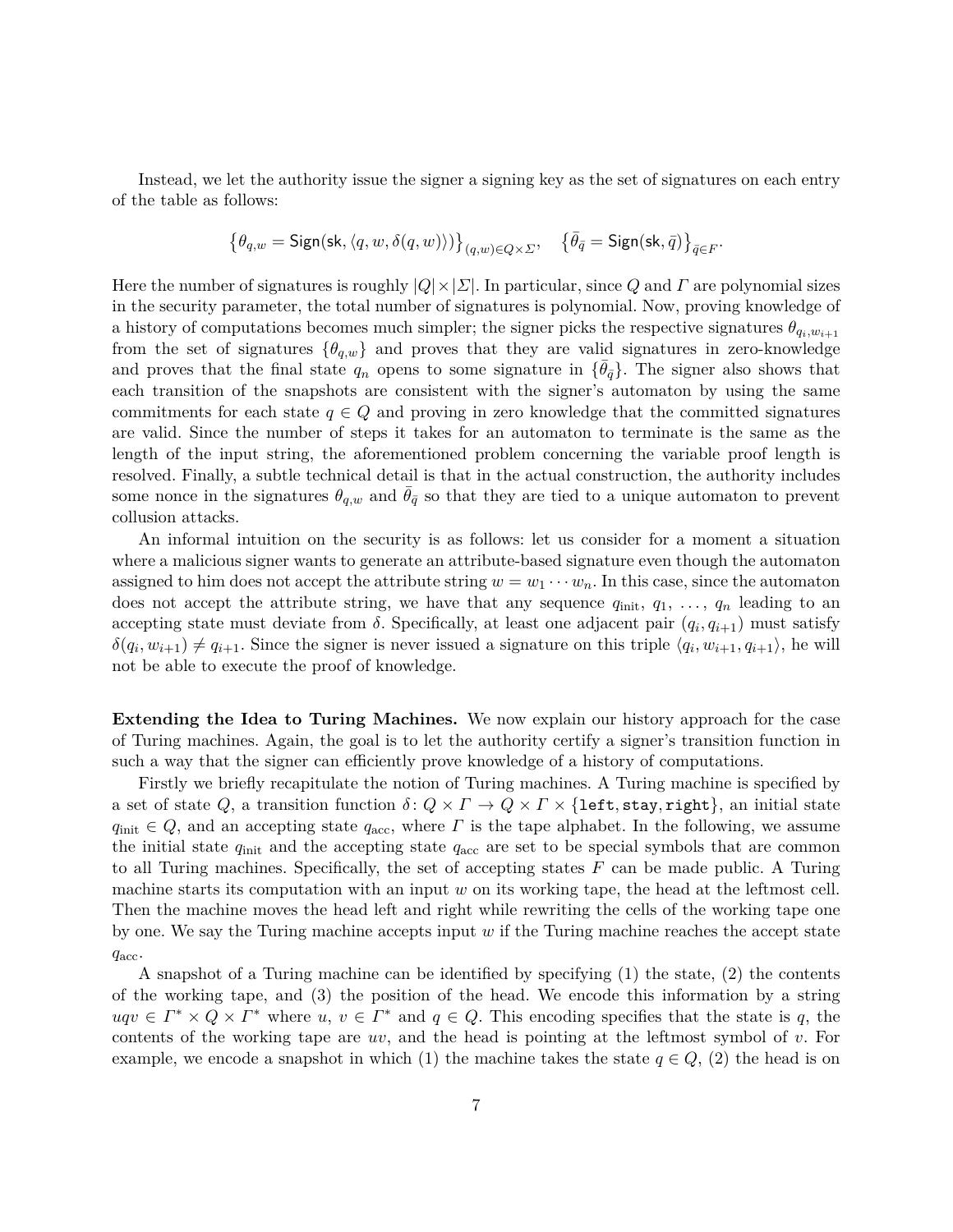the fourth symbol, and (3) the tape contents are  $w_1w_2w_3w_4w_5w_6 \in \Gamma^*$  by the encoding

$$
s = w_1 w_2 w_3 q w_4 w_5 w_6.
$$

Using this encoding, one way to define the history of computations of a Turing machine is as follows:

$$
q_{\text{init}} w_1 w_2 w_3 w_4 w_5 w_6 \longrightarrow w'_1 q_1 w_2 w_3 w_4 w_5 w_6
$$
\n
$$
\longrightarrow w'_1 w'_2 q_2 w_3 w_4 w_5 w_6 \longrightarrow \cdots \longrightarrow q_{\text{acc}} w''_1 w''_2 w''_3 w''_4 w''_5 w''_6 \in F.
$$

With this history of computations in hand, we now must resolve the aforementioned three subproblems (i), (ii), and (iii), of which the most difficult part is problem (ii), where we have to prove that adjacent snapshots  $s_{i-1} \longrightarrow s_i$  are valid transitions. In the case of finite automata, the solution was to sign on all possible pairs of the form  $\langle q, w, \delta(q, w) \rangle$ , which specifies that the transition from *q* to  $\delta(q, w)$  is valid. Unfortunately, the simple approach of signing on all possible valid pairs of snapshots  $\langle s, t \rangle$  will not work for Turing machines. Due to the unboundedness of the model of computation, the length of a working tape is unbounded, and hence there are an unbounded, or even infinite, number of possible valid pairs of snapshots which the authority must sign.

*"Locality of rewriting"* is our key insight to overcome this difficulty. To explain this, let us consider a snapshot  $s = abcdeqxfg$ , i.e., the current state being q, the content written on the tape being *abcdexfg*, and the head pointing to *x*. For simplicity, in the following argument, we always use *a, b, c, d, e, f, g* to denote arbitrary symbols in *Γ* and use *x* to denote the symbol which the Turing machine reads next. Then, if the transition function satisfies  $\delta(q, x) = (q', x', \text{left})$ , the next snapshot would be  $t = abcdq'ex'fg$ , where  $q'$  is the next state and  $x'$  is the symbol written in place of x. Observe that the symbol  $x'$  and its position in  $t$  is determined by the two neighbors of the corresponding positions in  $s$ , namely,  $q$  and  $x$ , as the transition function directs the machine to rewrite x with  $x'$  and moves the head left. Similarly, the symbol  $b$  and its position in state  $t$  is determined by the three neighbors *a, c, d* in *s*. Namely, since none of its three neighbors are pointed by the head in *s*, the symbol *b* is unchanged. In general, any symbol in a succeeding snapshot is determined by the four neighbors in the current snapshot: the symbol in the same position, its left symbol, and the two symbols on its right. Fig. 1 illustrates all the cases of the four neighbors determining the symbols in the succeeding snapshot, in the case that the head moves to left.<sup>7</sup> In this figure, the upper tapes denote the preceding snapshot, while the lower tapes denote its succeeding snapshot. The grayed boxes in the upper tapes denote the neighbors that determine the grayed box in the lower line. Although we included both cases 1 and 2 for completeness, the grayed boxes hold the same meaning since all the four neighbors in the preceding snapshot are constituted only from tape symbols. In particular, there are 5 cases depending on the position of the state *q* is in the four preceding neighbors.

Using this locality of rewriting, the authority signs all the possible occurring patterns of the above grey boxes, which consists of the four neighbors in the preceding snapshot and the one symbol in the succeeding snapshot. In more detail, in the case that  $\delta(q, x) = (q', x', \text{left})$ , the authority

<sup>7</sup> Similar illustrations can be obtained for the case that the head stays and moves to the right with the same idea.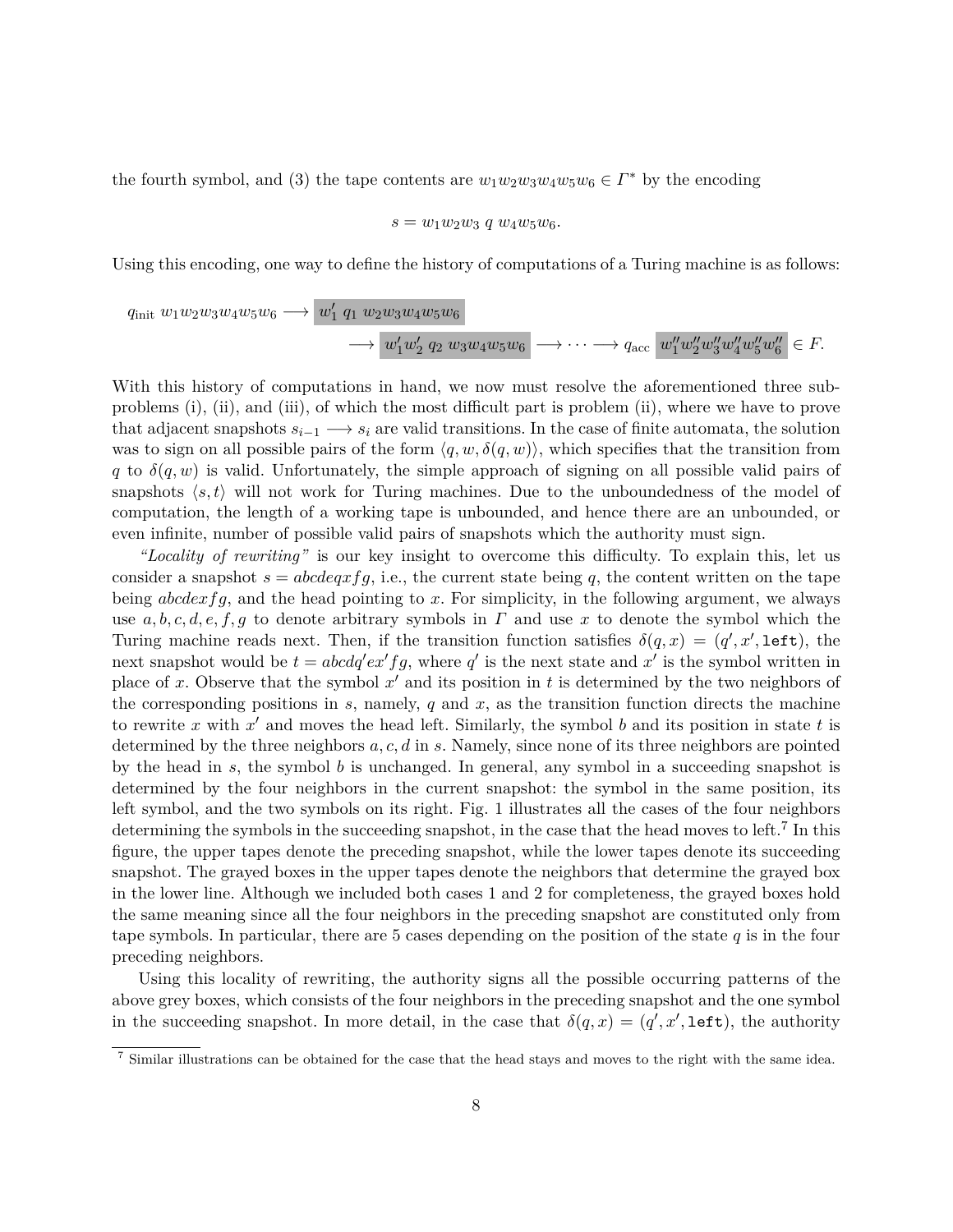

**Fig. 1.** All the patterns of "local" changes when a snapshot *s* becomes a snapshot *t* via a transition  $\delta(q, x)$  =  $(q', x', \text{left}).$ 

signs on the following five types of tuples:

$$
\begin{array}{cccccc}\n(a, & b, & c, & d, & b), & \\
(c, & d, & e, & q, & d), & \\
(d, & e, & q, & x, & q'), & \\
(e, & q, & x, & f, & e), & \\
(q, & x, & f, & g, & x')\n\end{array}
$$
\n(2)

for all possible choices of *a*, *b*, *c*, *d*, *e*, *f*, and  $g \in \Gamma$ <sup>8</sup>. Finally, the authority creates signatures for all possible choices of  $(q, x) \in Q \times \Gamma$  and provides the set of these signatures to the signer as the signing key. Here, we did not need to consider the tuple  $(b, c, d, e, c)$ , since this is captured by the first tuple of Eq. (2).

With this set of signatures, the signer can prove knowledge of a history of computations

 $s_{\text{init}} \longrightarrow s_1 \longrightarrow s_2 \longrightarrow \cdots \longrightarrow s_n$ 

<sup>&</sup>lt;sup>8</sup> The other two cases right and stay are done similarly.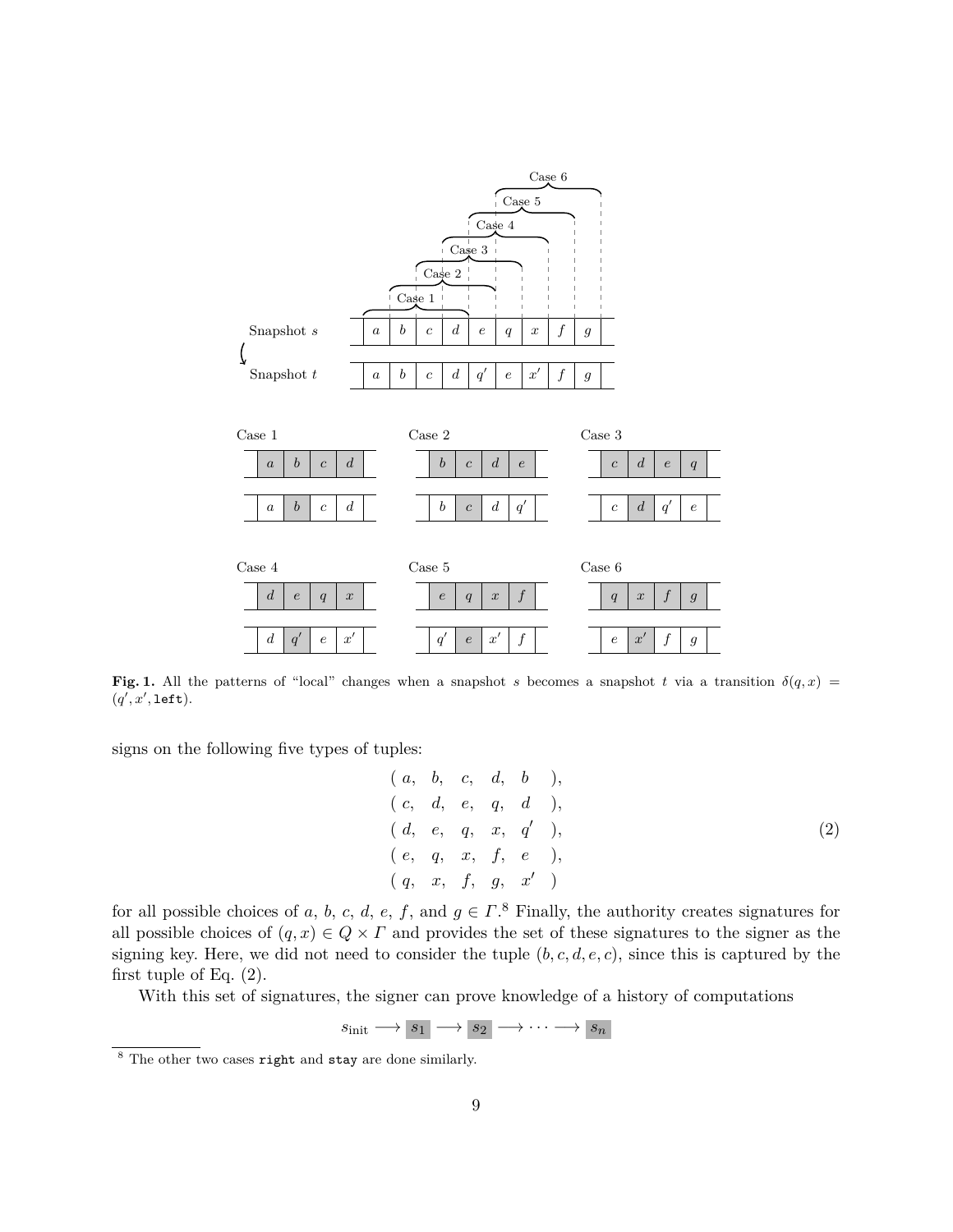in the following way. For each adjacent snapshots  $s_{i-1} = u_1 u_2 \cdots u_n$  and  $s_i = v_1 v_2 \cdots v_n$  such that

| $\langle \;  _{\sqcup} \; ,$                    | $u_1$ ,     | $u_2$ ,                | $u_3$ ,    | $v_1$              | ( /        |
|-------------------------------------------------|-------------|------------------------|------------|--------------------|------------|
| $\langle u_1,$                                  | $u_2$ ,     | $u_3$ ,                | $u_4$ ,    | $\boldsymbol{v}_2$ | ( /        |
| $\langle u_2,$                                  | $u_3$ ,     | $u_4$ ,                | $u_5$ ,    | $\boldsymbol{v}_3$ | 7,         |
|                                                 |             | $\bullet$<br>$\bullet$ |            |                    | ,          |
| $\langle u_{n-3},$                              | $u_{n-2}$ , | $u_{n-1}$ ,            | $u_n$ ,    | $v_{n-2}$          | ( /        |
| $\langle \begin{array}{c} u_{n-2} \end{array},$ | $u_{n-1}$ , | $u_n$ ,                | $\sqcup$ , | $v_{n-1}$          | $\prime$ , |
| $\langle u_{n-1},$                              | $u_n$ ,     | $\sqcup$ ,             | $\sqcup$ , | $v_n$ ,            | ، /        |

# $u_1u_2\cdots u_n \longrightarrow v_1v_2\cdots v_n,$

the signer proves knowledge of the possession of signatures for the following tuples:

where  $\Box$  denotes the blank symbol included in *Γ*. This can be done if the transition  $s_{i-1} \longrightarrow s_i$ follows the transition function, since the signer can pick the signature on each tuple from the signatures signed on the tuples in Eq. (2). This way, the signer can prove the consistency of transitions, namely, *both* the fact that the cells pointed at by the head are rewrote following the transition function and the fact that the cells not pointed at by the head are untouched. The blank symbols on the left and right sides of  $u_1u_2\cdots u_n$  are included in order to also treat the corner cased where the header points to the leftmost or two rightmost cells. For a more formal discussion, we refer the readers to the AttrSign algorithm in Sect. 4.

An intuition on the security is similar to the case of finite automata. Let us suppose that a malicious signer whose Turing machine does not accept an attribute string tries to produce the above zero-knowledge proof. In this case, for any choice of a history of computations, at least one adjacent snapshots  $s_{i-1} = u_1 \cdots u_n$  and  $s_i = v_1 \cdots v_n$  deviate from the transition function. Informally, this would imply that, at least for some  $v_i$ , the tuple  $\langle u_{i-1}, u_i, u_{i+1}, u_{i+2}, v_i \rangle$  does not match any of the tuples in Eq. (2). Therefore, the malicious signer is not issued a signature on such a tuple, hence he would not be able to execute the zero-knowledge proof. The actual proof will be more contrived since we add nonces in multiple places to prevent mix-and-match attacks.

**Applying the Idea to Nondeterministic Finite Automata.** Our approach can be extended to support nondeterministic finite automata (NFA). Before we explain how to do so, we first state some difficulty of obtaining ABS for NFA. A naive idea of converting an NFA into a *deterministic* finite automaton (DFA) and then using ABS for DFA (e.g.,[NP15]) would not work since the equivalent DFA would suffer an exponential blowup in the number of states (see, for example,  $\text{[Sip96]}$ ). Again we cannot rely on expressive zero-knowledge proofs that can express nondeterministic computation, because such proofs would be quite expensive, if possible at all.

Instead, we proceed with our idea of a history of computations. In our history approach, the authority issues a signature for each transition  $q \rightarrow \delta(q, w)$ . Recall that in a nondeterministic finite automaton, there are multiple choices of transitions and the actual choice will be chosen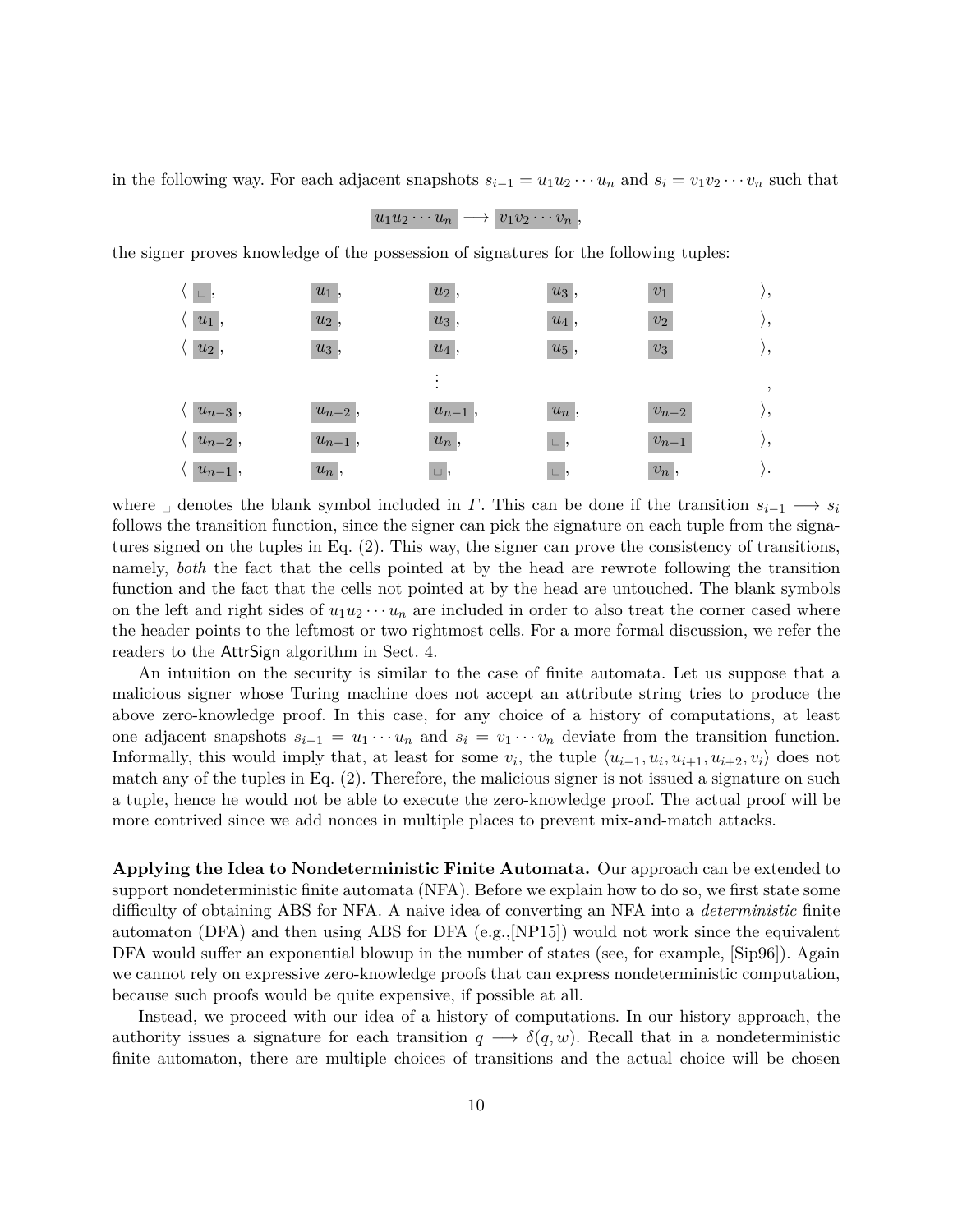nondeterministically. Let us consider a signer whose automaton has two choices of transition  $q'$ and  $q''$  when the automaton is in state  $q$  and reading  $w$ . Nondeterminism means that if at least one choice of  $q'$  or  $q''$  leads to an accepting state, the automaton accepts the input. Then, if the signer has two signatures on both  $\langle q, w, q' \rangle$  and  $\langle q, w, q'' \rangle$ , then the signer can build a history of computations, together with a signature as in Eq. (1), by choosing either a signature on  $\langle q, w, q' \rangle$ or a signature on  $\langle q, w, q'' \rangle$  depending on which choice of the transition leads to an accepting state. Based on this idea, our scheme for nondeterministic finite automata lets the authority issue signatures on  $\langle q, w, q' \rangle$  and  $\langle q, w, q'' \rangle$  for both *q'* or *q''*. This way, to sign with a nondeterministic finite automata, the signer firstly computes a history of computations nondeterministically, then picks the signatures that correspond to the nondeterministic transition, and proves the knowledge of such signatures.

The size of signing key is  $O(|Q|^2 \cdot |\Sigma|)$ , where  $|Q|$  is the number of the states of the automaton, and  $|\Sigma|$  is the size of the alphabet. The factor  $|Q|\cdot|\Sigma|$  corresponds to the fact that there are  $|Q|\cdot|\Sigma|$ entries for the transition function, and the other factor |*Q*| corresponds to the fact that there are at most |*Q*| nondeterministic choices for each entry.

# **3 Preliminaries**

We say that a function  $f: \mathbb{N} \to \mathbb{R}$  is negligible if for any  $c \in \mathbb{N}$  there exists  $x_0$  satisfying that for any  $x \leq x_0$  it holds that  $f(x) \leq 1/x^c$ . We denote by  $\epsilon$  the empty string. For a string *u* we denote by |*u*| the length of *u*. For two strings *u* and *v* we denote by *uv* the concatenation of *u* and *v*. For a set *S*, we denote by  $\mathcal{P}(S)$  the powerset of *S*.

**Turing Machines.** We give the definition of Turing machines. We consider deterministic Turing machines in this paper, but will often omit the word 'deterministic'.

**Definition 1.** *A Turing machine over the input alphabet*  $\{0, 1\}$  *is a tuple*  $(Q, \Gamma, \delta, q_{\text{init}}, q_{\text{acc}}, q_{\text{rel}})$ *where*

- **–** *Q is a finite set of the states,*
- **–** *Γ is a finite set of the tape alphabet which contains symbols* 0 *and* 1*, a left endmarker* \$*, and a blank symbol ␣.*
- **–** *δ* : *Q* × *Γ* → *Q* × *Γ* × {left*,* stay*,* right} *is a transition function,*
- $−$   $q_{\text{init}} \in Q$  *is the initial state,*
- $−$   $q_{\text{acc}} \in Q$  *is the accept state, and*
- $− q_{\text{rej}} \in Q$  *is the reject state,*  $q_{\text{rej}} \neq q_{\text{acc}}$ *.*

We require that the states and the tape alphabet do not intersect, namely,  $Q \cap \Gamma = \emptyset$ . We also require that all Turing machines do not rewrite the left endmarker \$ with another symbol and do not move the head beyond the endmarker. Formally, we require that the transition function satisfies  $\delta(q, \$) = (q', \$, \text{right})$  or  $\delta(q, \$) = (q', \$, \text{stay})$  for any *q* and some *q*'. Furthermore, we require that once the machine reaches to either the accept state  $q_{\text{acc}}$  or the reject state  $q_{\text{rej}}$ , the machine never moves to another state, namely,  $\delta(q_{\rm acc}, x) = (q_{\rm acc}, x, \text{stay})$  and  $\delta(q_{\rm rei}, x) = (q_{\rm rei}, x, \text{stay})$  for any *x* ∈ *Γ*.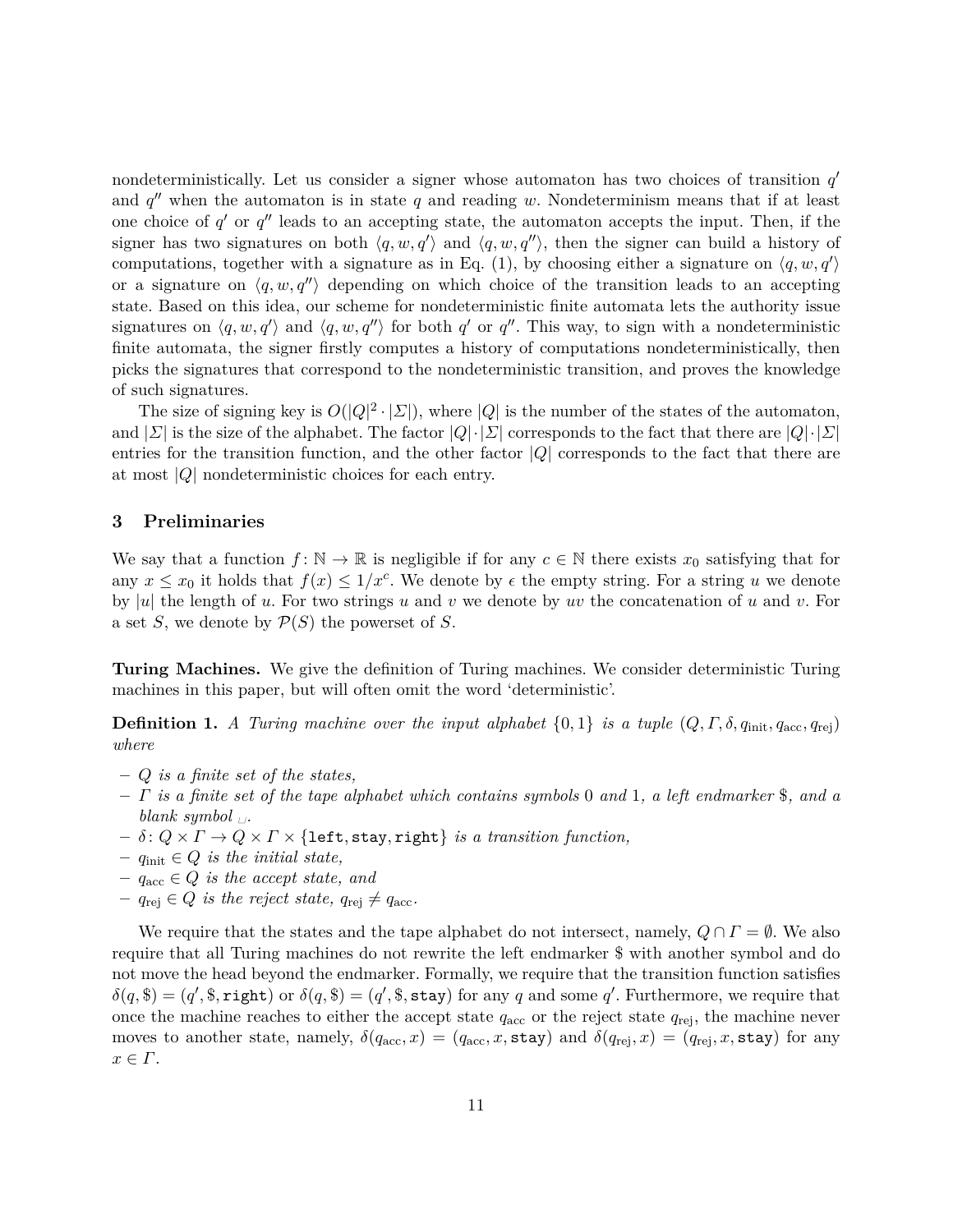We define the notion of a configuration. A configuration describes the entire snapshot of the machine and the tape, including the state  $q \in Q$ , the contents of the tape, and the position of the head. Formally, we say that a string  $t \in \Gamma^* \times Q \times \Gamma^*$  is a configuration of a Turing machine. In a configuration *t*, the string obtained by removing the unique  $q \in Q$  describes the contents of the tape. The occurrence of *q* simultaneously describes the state of the machine and the position of the head. The occurrence *q* specifies *q* as the current state of the machine, and also specifies the symbol at the right of *q* as the position of the head.

We then formally define the notion of transition.

**Definition 2.** Let  $M = (Q, \Gamma, \delta, q_{\text{init}}, q_{\text{acc}}, q_{\text{rej}})$  be a Turing machine and  $s = uzqxv$  be a configu*ration for it, where*  $u, v \in \Gamma^*$ ,  $z \in \Gamma \cup \{\epsilon\}$ , and  $q \in Q$ . We denote  $s \xrightarrow[M]{} t$  if one of the followings *holds.*

*1.*  $\delta(q, x) = (q', x', \text{left})$  and  $t = uq'zx'v$ , 2.  $\delta(q, x) = (q', x', \text{stay}) \text{ and } t = uzq'x'v,$ 3.  $\delta(q, x) = (q', x', \text{right})$ *, and*  $t = uzx'q'v$ *.* 

We denote by  $\frac{ }{M}$ <sup>\*</sup> the reflexive transitive closure of  $\rightarrow \rightarrow$ . We say that a Turing machine  $M =$  $(Q, \Gamma, \delta, q_{\text{init}}, q_{\text{acc}}, q_{\text{rej}})$  accepts  $w \in \{0, 1\}^*$  if

$$
q_\text{init}\$w_\sqcup\cdots\sqcup\textstyle\frac{}{M}\raisebox{0.2mm}{\text{--}}\raisebox{0.2mm}{\text{--}} q_\text{acc}v
$$

for some  $v \in \Gamma^*$  and sufficiently long  $\cdots \sqcup^9$  Here we assume that all Turing machines halt after moving its head to the leftmost symbol.

During the computation of a Turing machine *M*, if the current configuration *t* is *uqxv* where *u*,  $v \in \Gamma^*$ ,  $x \in \Gamma$ , and  $q \in Q$ , we say that the machine *reads* the symbol *x*, or the symbol *x* is *being read*. Furthermore, if the machine makes a transition  $uqv \rightarrow u'q'v'$ , where *u*, *v*, *u'*, *v'*  $\in \Gamma^*$  and *q*,  $q' \in Q$ , then we say that the machine *moves* from the state q to the state q'.

**Attribute-Based Signatures.** We then define the syntax of attribute-based signatures for Turing machines. A formal treatment on Turing machines can be found in Section 3. An attribute-based signature scheme for Turing machines consists of the following four algorithms.

AttrSetup( $1^k$ )  $\rightarrow$  (pp, msk). The setup algorithm takes as an input a security parameter  $1^k$  and outputs a public parameter pp and a master secret key msk.

AttrGen(pp, msk,  $M$ )  $\rightarrow$  sk. The key generation algorithm takes as inputs a public parameter pp, a master secret key msk, and a description of a Turing machine *M* and outputs a signing key sk.

AttrSign(pp, sk, T, w, m)  $\rightarrow \sigma$ . The signing algorithm takes as inputs a public parameter pp, a signing key sk, an upper bound *T* for the running time of the Turing machine, a string  $w \in \{0,1\}^*$ , and a message  $m \in \{0,1\}^*$  and outputs a signature  $\sigma$ .

 $9$  Since our definition of transition does not automatically expand the tape with blank symbols, we need to explicitly pad with blank symbols. The length can be bounded by the number of the steps until the machine halts.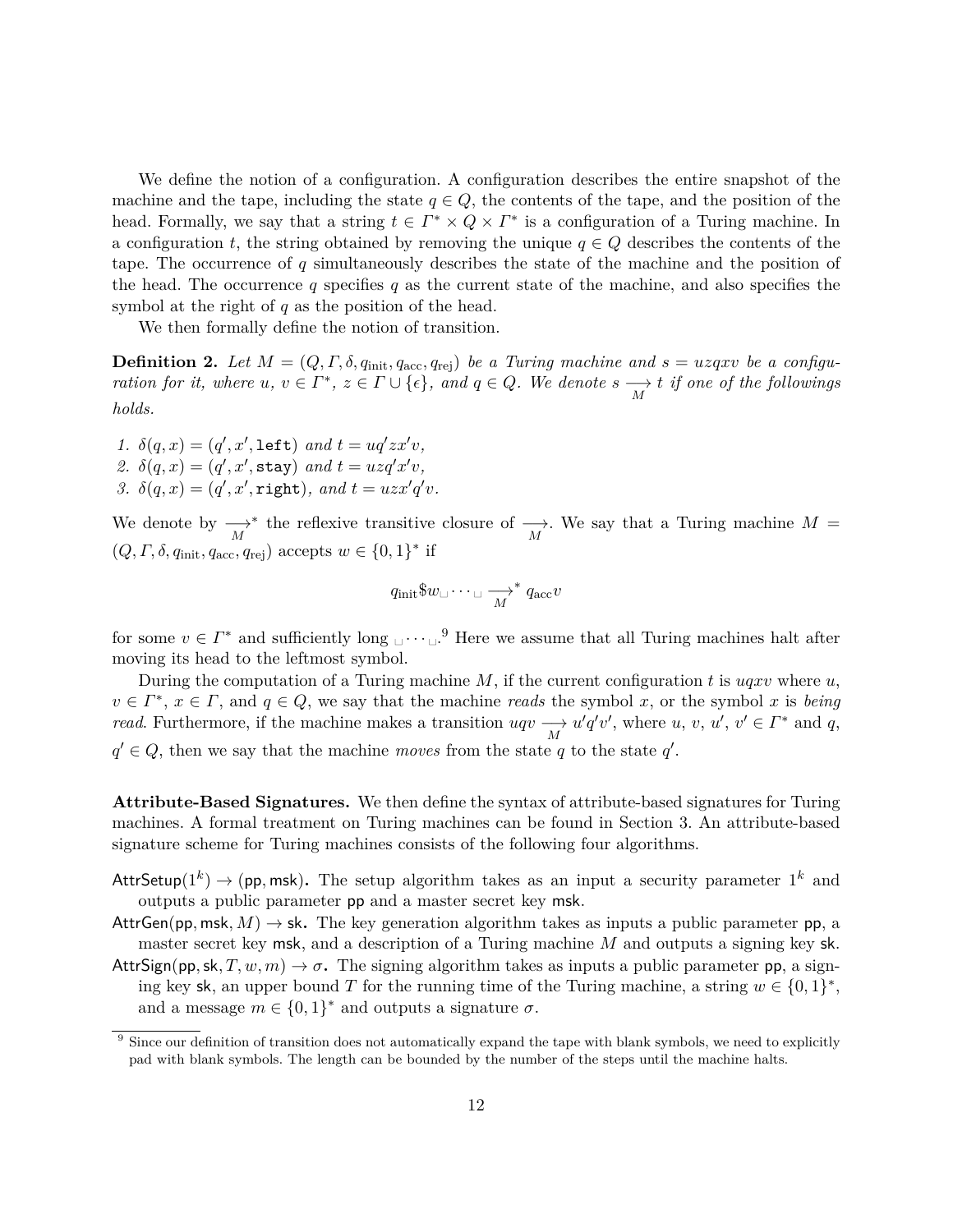AttrVerify(pp, T,  $w, m, \sigma$ )  $\rightarrow$  1/0. The verification algorithm takes as inputs a public parameter pp, an upper bound *T* for the running time, a string *w*, and a message *m* and outputs a bit 1 or 0.

As the correctness condition, we require that for any  $k \in \mathbb{N}$ , any (pp, msk)  $\leftarrow$  AttrSetup(1<sup>k</sup>), any Turing machine *M*, any  $sk \leftarrow$  AttrGen(pp, msk, *M*), any  $T \in \mathbb{N}$ , any string  $w \in \{0,1\}^*$  which is accepted by *M* within *T* steps, any message  $m \in \{0,1\}^*$ , and any  $\sigma \leftarrow$  AttrSign(pp, sk, *T*, *w*, *m*) it holds that AttrVerify( $pp, T, w, m, \sigma$ ) = 1.

We then define two security requirements for attribute-based signature schemes. The first requirement is anonymity, which requires that no information on the Turing machine used to generate a signature does leak. The other requirement is unforgeability. It requires that no collusion can generate a signature under attributes, if their policies do not accept the attributes.

**Definition 3.** An attribute-based signature scheme is perfectly anonymous, if for any  $k \in \mathbb{N}$ , any  $(p, msk) \leftarrow$  Attr $Setup(1^k)$ *, any Turing machines*  $M_0$  *and*  $M_1$ *, any*  $sk_0 \leftarrow$  Attr $Gen(p, msk, M_0)$  *and*  $\mathsf{sk}_1 \leftarrow \mathsf{AttrGen}(\mathsf{pp},\mathsf{msk},M_1), \ any \ T \in \mathbb{N}, \ any \ string \ w \in \{0,1\}^* \ which \ is \ accepted \ within \ T \ steps$ *by both*  $M_0$  *and*  $M_1$ *, and any message*  $m \in \{0,1\}^*$ *, the distributions* AttrSign(pp, sk<sub>0</sub>,  $T, w, m$ ) *and* AttrSign(pp*,*sk1*, T, w, m*) *are identical, where the probability is taken over the randomness of the* AttrSign *algorithm.*

**Definition 4.** *An attribute-based signature scheme is unforgeable if for any probabilistic polynomial-time adversary* A *the probability that the adversary* A *wins in the following game against a challenger is negligible in k.*

- *1. The challenger generates a public parameter* pp *and a master secret key* msk *by running*  $(p, msk) \leftarrow$  AttrSetup(1<sup>k</sup>). The challenger maintains a set of pairs of the form  $(M, sk)$  where *M is a Turing machine and* sk *is a signing key. It is initially set to* ∅*. The challenger sends* pp *to the adversary* A*.*
- *2. Then the adversary* A *is allowed to issue key generation queries and signing queries.*
	- **–** *For a key generation query M, the challenger searches for a tuple* (*M,*sk) *in the set. If it is not found, the challenger generates a signing key* sk *by running* sk  $\leftarrow$  AttrGen(pp, msk, M) *and stores* (*M,*sk) *in the set. The challenger returns* sk *to the adversary* A*.*
	- **–** *For a signing query* (*M, T, w, m*)*, the challenger verifies that M terminates within T steps on input w. If not, it returns*  $\perp$ *. Then the challenger searches for a tuple*  $(M, sk)$  *in the set. If it is not found, the challenger generates a signing key* sk *by running* sk  $\leftarrow$ AttrGen(pp*,* msk*, M*) *and stores* (*M,*sk) *in the set. The challenger generates a signature by running*  $\sigma \leftarrow$  AttrSign(pp, sk, T, w, m) and returns  $\sigma$  to the adversary A.
- 3. The adversary A outputs  $(T^*, w^*, m^*, \sigma^*)$  and halts.
- *4. The adversary* A *wins the game if the following conditions hold: (i)* AttrVerify(pp,  $T^*$ ,  $w^*$ ,  $m^*$ ,  $\sigma^*$ ) = 1*;* (ii) the adversary A did not issue any key generation *M which accepts w* <sup>∗</sup> *within time T* ∗ *; (iii) the adversary* A *did not issue a signing query*  $(M, T^*, w^*, m^*)$  *for any M.*

**Bilinear Groups.** A bilinear group parameter generation algorithm  $\mathcal{G}$  takes a security parameter  $1^k$  as an input and outputs a bilinear group parameter  $g\mathbf{k} = (p, \mathbb{G}_1, \mathbb{G}_2, \mathbb{G}_T, e, g, \tilde{g})$  where p is a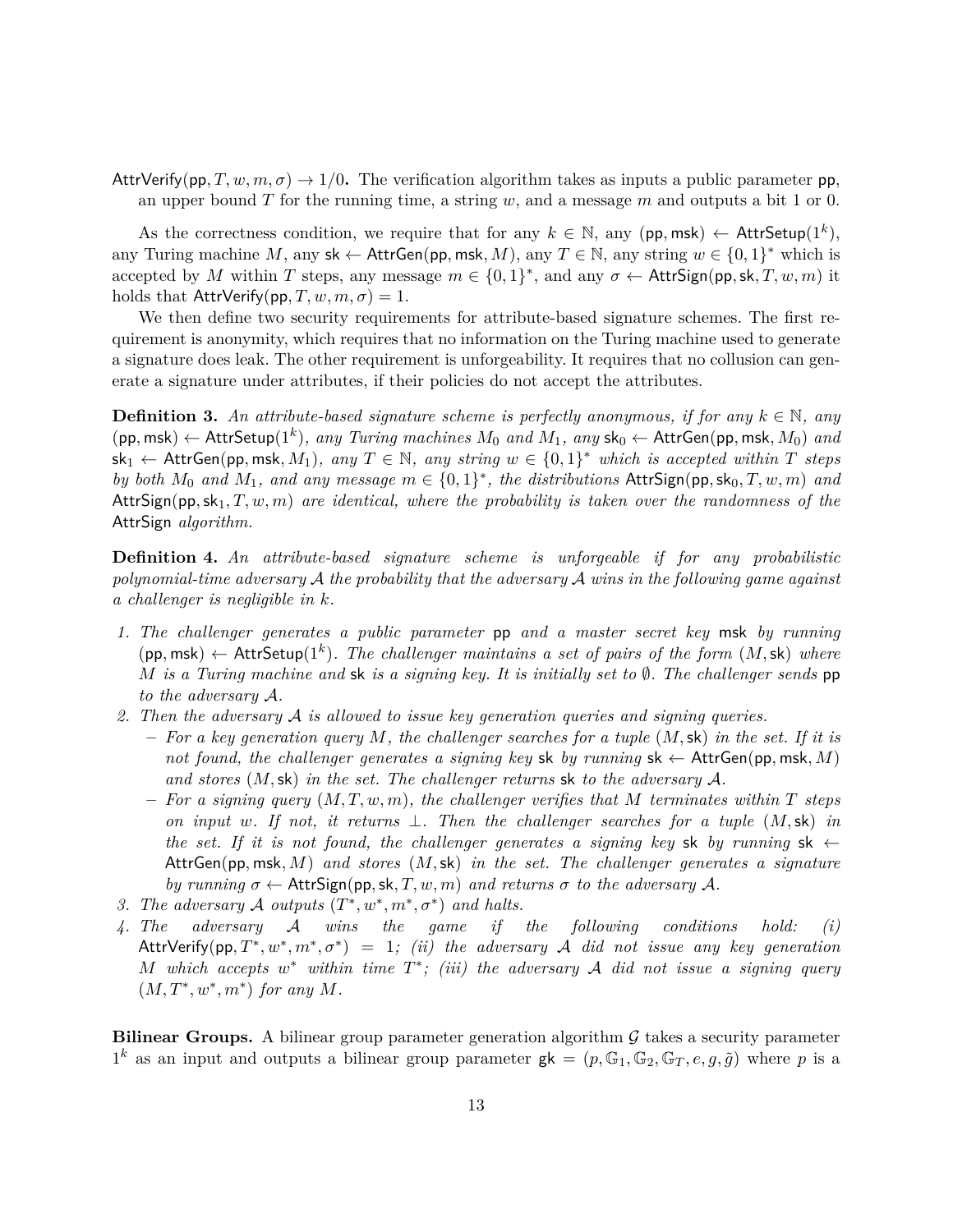prime,  $\mathbb{G}_1$ ,  $\mathbb{G}_2$ , and  $\mathbb{G}_T$  are order-*p* multiplicative groups,  $e: \mathbb{G}_1 \times \mathbb{G}_2 \to \mathbb{G}_T$  is a non-degenerate bilinear map, and g and  $\tilde{g}$  is generators of  $\mathbb{G}_1$  and  $\mathbb{G}_2$ . Our concrete scheme is based on the symmetric external Diffie-Hellman (SXDH) assumption. We postpone the formal definitions of this assumption to Appendix B.

**Groth-Sahai Proofs.** The Groth-Sahai proof system [GS12] is a non-interactive proof system which can prove the satisfiability of algebraic equations over bilinear groups called pairing product equations. A pairing product equation has a form of

$$
\prod_{i=1}^n e(\mathcal{A}_i, \mathcal{Y}_i) \prod_{i=1}^m e(\mathcal{X}_j, \mathcal{B}_j) \prod_{i=1}^n \prod_{j=1}^m e(\mathcal{X}_i, \mathcal{Y}_j)^{\gamma_{i,j}} = T,
$$

where  $A_i \in \mathbb{G}_1$ ,  $B_j \in \mathbb{G}_2$ ,  $\gamma_{i,j} \in \mathbb{Z}_p$ , and  $T \in \mathbb{G}_T$  are public constants, and  $\mathcal{X}_j \in \mathbb{G}_1$  and  $\mathcal{Y}_i \in \mathbb{G}_2$ are secret assignments.

The Groth-Sahai proof system consists of the five algorithms WISetup, WIProve, WIVerify, ExtSetup, and Extract. The common reference string generation algorithm WISetup takes as an input a bilinear group parameter gk and outputs a common reference string crs. The proof algorithm WIProve takes as inputs a common reference string  $\text{crs}$ , a statement (public constants) *x*, and a witness (secret assignments) *w*, and outputs a proof  $\pi$ . The verification algorithm WIVerify takes as inputs a common reference string crs, a statement x, and a proof  $\pi$  and outputs a bit 1 or 0. The extractable common reference string generation algorithm takes as an input a bilinear group parameter gk and outputs an extractable common reference string crs and an extraction key ek. The extraction algorithm Extract takes as inputs an extractable common reference string crs, an extraction key ek, a statement x, and a proof  $\pi$  and outputs a witness w. As the correctness condition, we require that for any  $k \in \mathbb{N}$ , any  $g k \leftarrow \mathcal{G}(1^k)$ , any  $\mathsf{crs} \leftarrow \mathsf{WISetup}(g k)$  any statement x and its witness w, it holds that WIVerify(crs, x, WIProve(crs, x, w)) = 1. The formal definitions of the security of proof systems are postponed to Appendix B.

The Groth-Sahai proof system proves the satisfiability of the pairing product equations in the following way. Firstly, the proof algorithm generates commitments to each element of the satisfying assignment. Secondly, it generates proof components which prove the satisfying assignments behind the commitments surely satisfies the statement in question. We call these commitments generated in the proving process Groth-Sahai commitments. The Groth-Sahai proof system can be instantiated from the SXDH assumption. In this case, a Groth-Sahai commitment is constituted by two source group elements for each witness element, and a proof component is constituted by eight group elements for each pairing product equation. See [GS12] for further details.

**Structure-Preserving Signatures.** A structure-preserving signature scheme consists of the three algorithms Kg, Sign, and Verify. The key generation algorithm takes as an input a bilinear group parameter gk and a message-length 1<sup>n</sup> and outputs a verification key vk and a signing key sk. The signing algorithm Sign takes as inputs a signing key sk and a message  $m \in \mathbb{G}_1^n$  and outputs a signature *θ*. The verification algorithm Verify takes as inputs a verification key vk, a message *m*, and a signature  $\theta$  and outputs a bit 1 or 0. As the correctness condition, we require that for any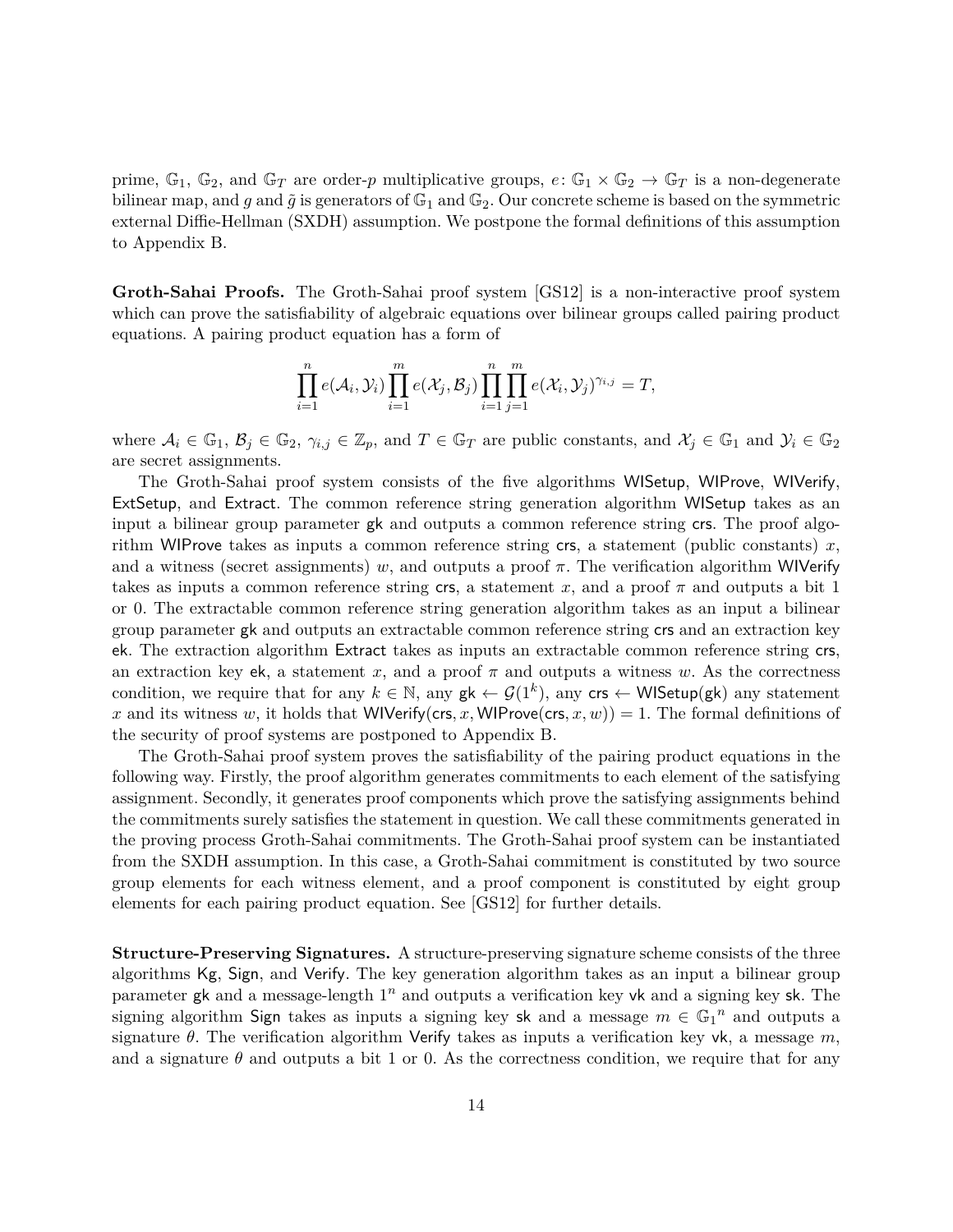$k \in \mathbb{N}$ , any  $n \in \mathbb{N}$ , any  $g\mathsf{k} \leftarrow \mathcal{G}(1^k)$ , any  $(\mathsf{vk}, \mathsf{sk}) \leftarrow \mathsf{Kg}(g\mathsf{k})$ , and any  $m \in \mathbb{G}_1^n$ , it holds that Verify(vk, m,  $Sign(\mathsf{sk}, m)$ ) = 1. In addition, we require that the verification algorithm consist of the set of pairing-product equations, which enables us to prove the knowledge of signatures on either public or secret messages. Such a structure-preserving signature scheme can be instantiated from the SXDH assumption [KPW15]. The formal definition of unforgeability and an instantiation of a structure-preserving signature scheme from the SXDH assumption will appear in Appendix B.

**Collision-Resistant Hash Functions.** A hash function family consists of the two algorithms H and Hash. The hashing key generation algorithm H takes as an input a security parameter  $1^k$ and outputs a hashing key hk. The deterministic hashing algorithm Hash takes as inputs a hashing key hk and a message  $m \in \{0,1\}^*$  and outputs a hash value *h*. We say that a hash function family is collision resistant if for any probabilistic polynomial-time algorithm  $A$  the probability  $Pr[\mathsf{hk} \leftarrow \mathcal{H}(1^k); (m, m') \leftarrow \mathcal{A}(\mathsf{hk}) : \mathsf{Hash}(\mathsf{hk}, m) = \mathsf{Hash}(\mathsf{hk}, m')]$  is negligible in  $k$ . We assume that the length of a hash value h is determined only from a security parameter k. We denote by  $\ell$  this length of a hash value.

#### **4 Attribute-Based Signatures for Turing Machines**

**Notations.** In our scheme, given a Turing machine that describes a policy, we need to modify this Turing machine slightly in order to resist chosen-message attacks. The input of the modified Turing machine consists of two parts. The first is the hash value of the message to be signed, while the other is an actual input to the original (unmodified) Turing machine. The modified Turing machine ignores the first part and accepts the input if and only if the original Turing machine accepts the latter part of the input.

The formal definition is as follows. For a Turing machine *M*, we denote by  $\overline{M}$  another Turing machine obtained by the following modifications to *M*. Let  $h = h_1 \cdots h_\ell \in \{0,1\}^\ell$  be a string (a hash value) of length  $\ell$ . Let  $w$  be the original input to  $M$ .

- $-\overline{M}$  begins with the configuration  $q_{\text{init}}$ \$hw.
- **–** It skips the input *h*. More precisely, in the notation of configurations, it runs the computations in the following sequence:

$$
q_{\text{init}} \$ h_1 \cdots h_\ell w \longrightarrow \frac{\$q_1 h_1 \cdots h_\ell w}{\overline{M}} \longrightarrow \cdots \longrightarrow \frac{\$h_1 h_2 \cdots h_{\ell-1} q_\ell h_\ell w}.
$$

– It rewrites  $h_{\ell}$  with \$. More formally,

$$
\$h_1h_2\cdots h_{\ell-1}q_{\ell}h_{\ell}w \longrightarrow \underset{\overline{M}}{\longrightarrow} \$h_1h_2\cdots h_{\ell-1}q_{\ell+1}\$w
$$

where  $q_{\ell+1}$  serves as a simulated *M*'s initial state.

- **–** It starts the simulation of *M* using the new \$ as *M*'s endmarker and *w* as *M*'s input.
- If the simulated *M* accepts  $w$ ,  $\overline{M}$  moves the head to its endmarker \$ as

$$
q_{\rm acc}\$\mathit{h}_1\cdots\mathit{h}_{\ell-1}\$\mathit{u}.
$$

for some *u* and accepts *hw*. Otherwise  $\overline{M}$  rejects *hw*.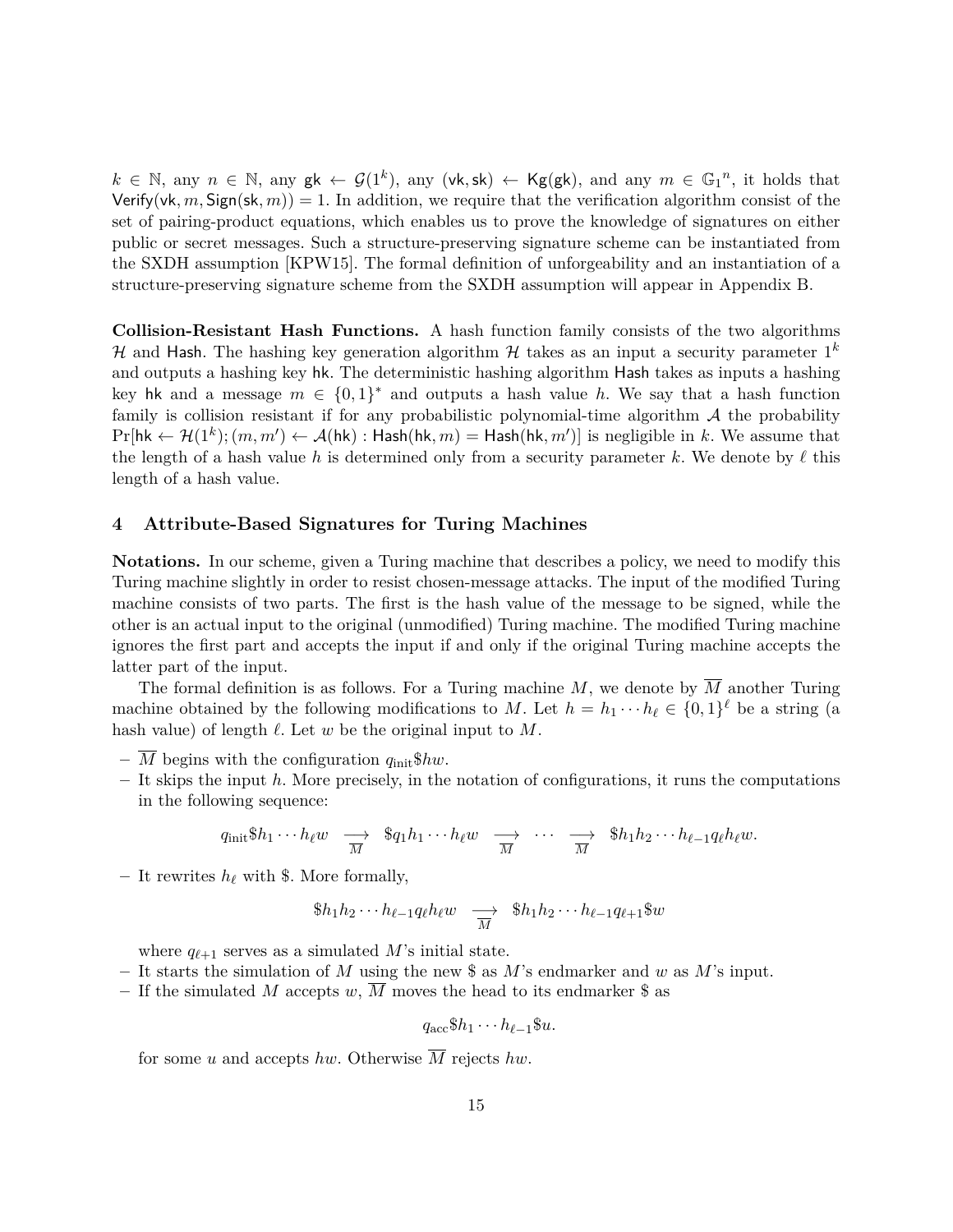**Construction.** In the construction of our scheme, we assume that the tape alphabet is a subset of  $\{0, 1, \ldots, (p-1)/2\}$ , and the set of states is a subset of  $\{-1, -2, \ldots, -(p-1)/2\}$ , where p is the order of the underlying bilinear groups. Furthermore, we assume that the initial state *q*init, the accept state  $q_{\text{acc}}$ , and the reject state  $q_{\text{rej}}$  is respectively equal to  $-1$ ,  $-2$ , and  $-3$ . For brevity, we denote a group element  $[a]_1 \in \mathbb{G}_1$  as  $[a]$ . The description of our scheme is as follows.

- AttrSetup(1<sup>k</sup>). Given the security parameter 1<sup>k</sup>, generate a bilinear group parameter  $g\mathsf{k} \leftarrow \mathcal{G}(1^k)$ , a witness-indistinguishable common reference string for Groth-Sahai proofs  $\mathsf{crs} \leftarrow \mathsf{WISetup}(\mathsf{g}\mathsf{k})$ , two key pairs of the structure-preserving signature scheme  $(vk, sk) \leftarrow Kg(gk, 1^6)$ , and a hashing  $\text{key } \textsf{hk} \leftarrow \mathcal{H}(1^k)$ . Set  $\textsf{pp} \leftarrow (\textsf{gk}, \textsf{crs}, \textsf{vk}, \textsf{hk})$  and  $\textsf{msk} \leftarrow \textsf{sk}, \textsf{and output } (\textsf{pp}, \textsf{msk}).$
- AttrGen(pp*,* msk*, M*)**.** Given a public parameter pp, a master secret key msk, and a description *M* of a Turing machine, let  $\overline{M} = (Q, \Gamma, \delta, q_{\text{init}}, q_{\text{acc}}, q_{\text{rej}})$  be the modified Turing machine as defined above. Choose a random integer  $\tau \leftarrow \mathbb{Z}_p$ .<sup>10</sup> Then generate the following set of signatures.<sup>11</sup> **–** For all *a*, *b*, *c*, and *d* ∈ *Γ*, generate

$$
\theta[\![a, b, c, d]\!] \leftarrow \text{Sign}(\text{sk}, ([\tau], [a], [b], [c], [d], [b])) \tag{3}
$$

 $-$  For all *c*, *d*,  $e \in \Gamma$ , and  $q \in Q$ , generate

$$
\theta[\![c, d, e, q]\!] \leftarrow \text{Sign}(\text{sk}, ([\tau], [c], [d], [e], [q], [d]))\tag{4}
$$

- **–** For all *q* ∈ *Q* and *x*, *d*, *e*, *f*, and *g* ∈ *Γ*, generate the following signatures.
	- If  $\delta(q, x) = (q', x', \text{left}),$  generate

$$
\theta[[d, e, q, x]] \leftarrow \text{Sign}(\text{sk}, ([\tau], [d], [e], [q], [x], [q']))),
$$
\n(5)

$$
\theta [e, q, x, f] \leftarrow \text{Sign}(\text{sk}, ([\tau], [e], [q], [x], [f], [e]))
$$
\n(6)

$$
\theta[\![q, x, f, g]\!] \leftarrow \text{Sign}(\text{sk}, ([\tau], [q], [x], [f], [g], [x'])). \tag{7}
$$

• If  $\delta(q, x) = (q', x', \text{stay})$ , generate

 $\theta[[d, e, q, x] \leftarrow$  Sign(sk,  $([\tau], [d], [e], [q], [x], [e]))$ ),  $\theta$ <sup> $[e, q, x, f]$ </sup> $\leftarrow$  Sign(sk, ([*τ*]*,* [*e*]*,* [*q*]*,* [*x*]*,* [*f*]*,* [*q*<sup>'</sup>]*),*  $\theta[\![q, x, f, g]\!] \leftarrow \mathsf{Sign}(\mathsf{sk},([\tau],[q],[x],[f],[g],[x'])\mathsf{.}$ 

• If  $\delta(q, x) = (q', x', \text{right})$ , generate

$$
\theta[[d, e, q, x]] \leftarrow \text{Sign}(\text{sk}, ([\tau], [d], [e], [q], [x], [e]),\n\theta[[e, q, x, f]] \leftarrow \text{Sign}(\text{sk}, ([\tau], [e], [q], [x], [f], [x')),\n\theta[[q, x, f, g]] \leftarrow \text{Sign}(\text{sk}, ([\tau], [q], [x], [f], [g], [q']).
$$

 $10$  This extra component of the messages is for resisting collusion attacks. Without this component, colluding signers may produce a forgery of the attribute-based signature scheme by mixing their certificates and forming a history of transitions that is not allowed to each of the signers.

<sup>&</sup>lt;sup>11</sup> See Fig. 1 and Eq. (2) for intuition. The five tuples in Eq. (2) are implemented in Eqs. (3)–(7) for the case that the head moves to left. The other two cases are implemented similarly.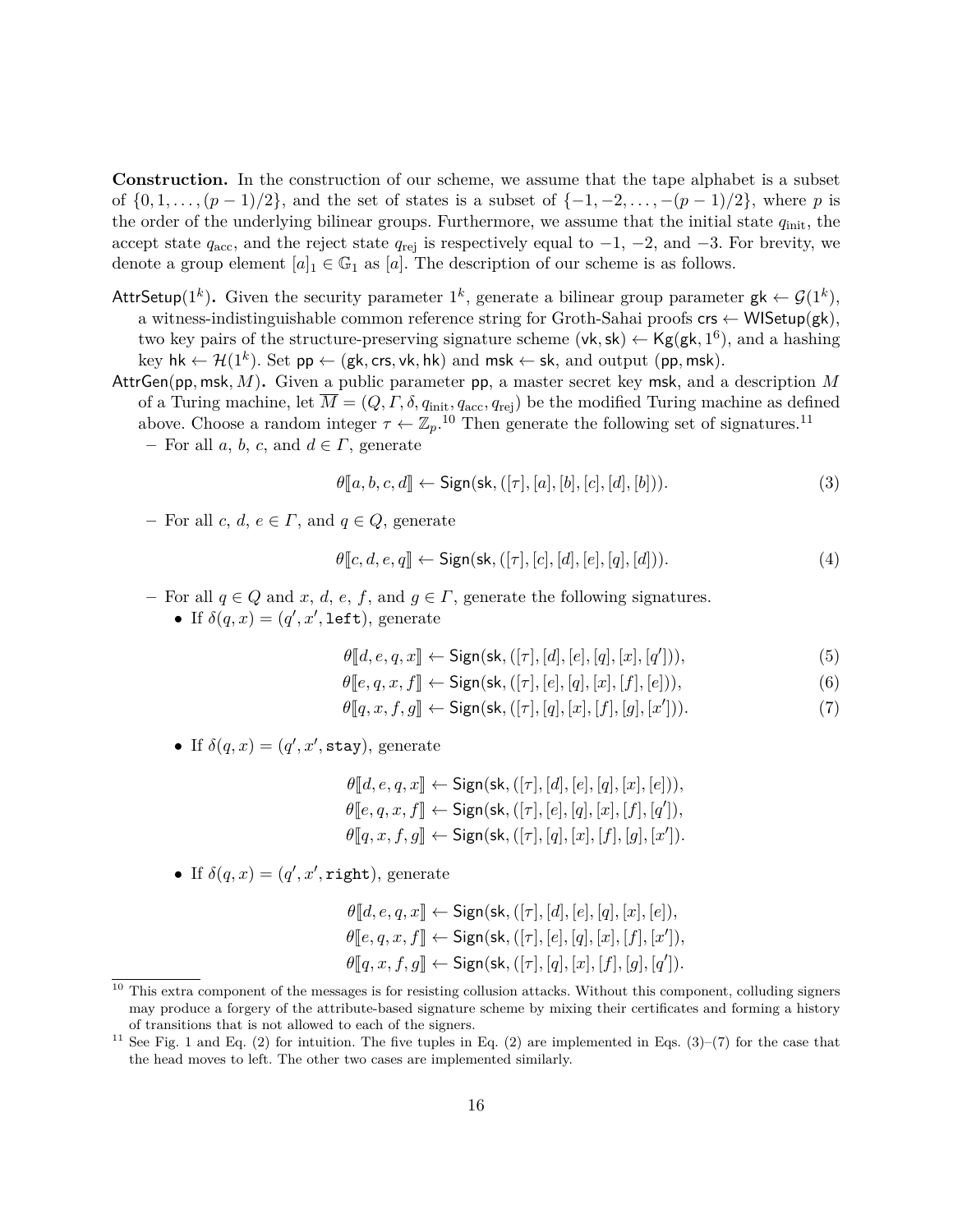Output the signing key sk as

$$
\mathsf{sk} = (M, \tau, (\theta [\![a, b, c, d]\!])_{(a, b, c, d) \in \Gamma \times \Gamma \times \Gamma \times \Gamma},
$$
  

$$
(\theta [\![c, d, e, q]\!])_{(c, d, e, q) \in \Gamma \times \Gamma \times \Gamma \times Q},
$$
  

$$
(\theta [\![d, e, q, x]\!])_{(d, e, q, x) \in \Gamma \times \Gamma \times \Gamma \times Q \times \Gamma},
$$
  

$$
(\theta [\![e, q, x, f]\!])_{(e, q, x, f) \in \Gamma \times Q \times \Gamma \times \Gamma},
$$
  

$$
(\theta [\![q, x, f, g]\!])_{(q, x, f, g) \in Q \times \Gamma \times \Gamma \times \Gamma}.
$$

AttrSign(pp, sk, T, w, m). Let  $\tilde{T}$  be the upper bound of  $\overline{M}$ 's required steps for simulating M's computation up to *T* steps.

- 1. Compute  $h \leftarrow \text{Hash}(hk, \langle T, w, m \rangle)$ .
- 2. Let  $t_0 = q_{\text{init}} \$hw(\Box)^{\widetilde{T}-|h|-|w|}$ . Compute the sequence of configurations of  $\overline{M}$  as

$$
t_0 \xrightarrow{\overline{M}} t_1 \xrightarrow{\overline{M}} \cdots \xrightarrow{\overline{M}} t_{\tilde{T}}
$$

that reaches to the accept state  $q_{\text{acc}}$ , where  $t_{\tilde{T}} = q_{\text{acc}}u$  for some *u*. Let  $t_i = t_{i,0} \cdots t_{i,\tilde{T}+1}$ . Let  $t_{i,-1} = t_{i,\tilde{T}+2} = t_{i,\tilde{T}+3} = \Box$  for each  $i \in \{0, \ldots, \tilde{T}\}.$ 3. Let

$$
\theta_{i,j} \leftarrow \theta [\![t_{i,j-1}, t_{i,j}, t_{i,j+1}, t_{i,j+2}]\!]
$$

for each  $i \in \{0, ..., \tilde{T} - 1\}$  and each  $j \in \{0, ..., \tilde{T} + 1\}$ .

- 4. Compute
	- $-$  a Groth-Sahai commitment  $\psi^{(\tau)}$  to  $[\tau]$ ,
	- $\mathcal{F} = \text{Groth-Sahai commitments } \psi_{i,j}^{(t)} \text{ to } [t_{i,j}] \text{ for all } 1^2 \in \{1, \ldots, \tilde{T}\} \text{ and } j \in \{0, \ldots, \tilde{T} + 1\}$ except for  $t_{\tilde{T},0}$ , which is equal to  $q_{\text{acc}}$  and thus treated as a public constant, and

 $\mathcal{F} = \text{Groth-Sahai commitments } \psi_{i,j}^{(\theta)} \text{ to } \theta_{i,j} \text{ for all } 1^3, i \in \{0, \ldots, \tilde{T} - 1\} \text{ and } j \in \{0, \ldots, \tilde{T} + 1\}.$ 5. Generate a Groth-Sahai proof *πi,j* for the equation

Verify(vk, 
$$
([\tau], [t_{i,j-1}], [t_{i,j}], [t_{i,j+1}], [t_{i,j+2}], [t_{i+1,j}]), \theta_{i,j}) = 1
$$

for each  $i \in \{0, ..., \tilde{T} - 1\}$  and  $j \in \{0, ..., \tilde{T} + 1\}$ .

6. Output the signature  $\sigma$  as

$$
\sigma = \left(\psi^{(\tau)}, (\psi_{i,j}^{(t)})_{(i,j) \in \{1,\dots,\tilde{T}\} \times \{0,\dots,\tilde{T}+1\} \setminus \{(\tilde{T},0)\}}, \left(\psi_{i,j}^{(\theta)}\right)_{(i,j) \in \{0,\dots,\tilde{T}-1\} \times \{0,\dots,\tilde{T}+1\}}, \left(\pi_{i,j}\right)_{(i,j) \in \{0,\dots,\tilde{T}-1\} \times \{0,\dots,\tilde{T}+1\}}\right).
$$

<sup>&</sup>lt;sup>12</sup> We do not need  $\psi_{i,j}^{(t)}$  for  $i=0$ , since these cases correspond to the initial configuration, which is public.

<sup>&</sup>lt;sup>13</sup> We do not need  $\psi_{i,j}^{(\theta)}$  for  $i = \tilde{T}$ , since these commitments are used to bind a configuration  $t_i$  and the next configuration  $t_{i+1}$ , but  $t_{\tilde{T}}$  is the last configuration.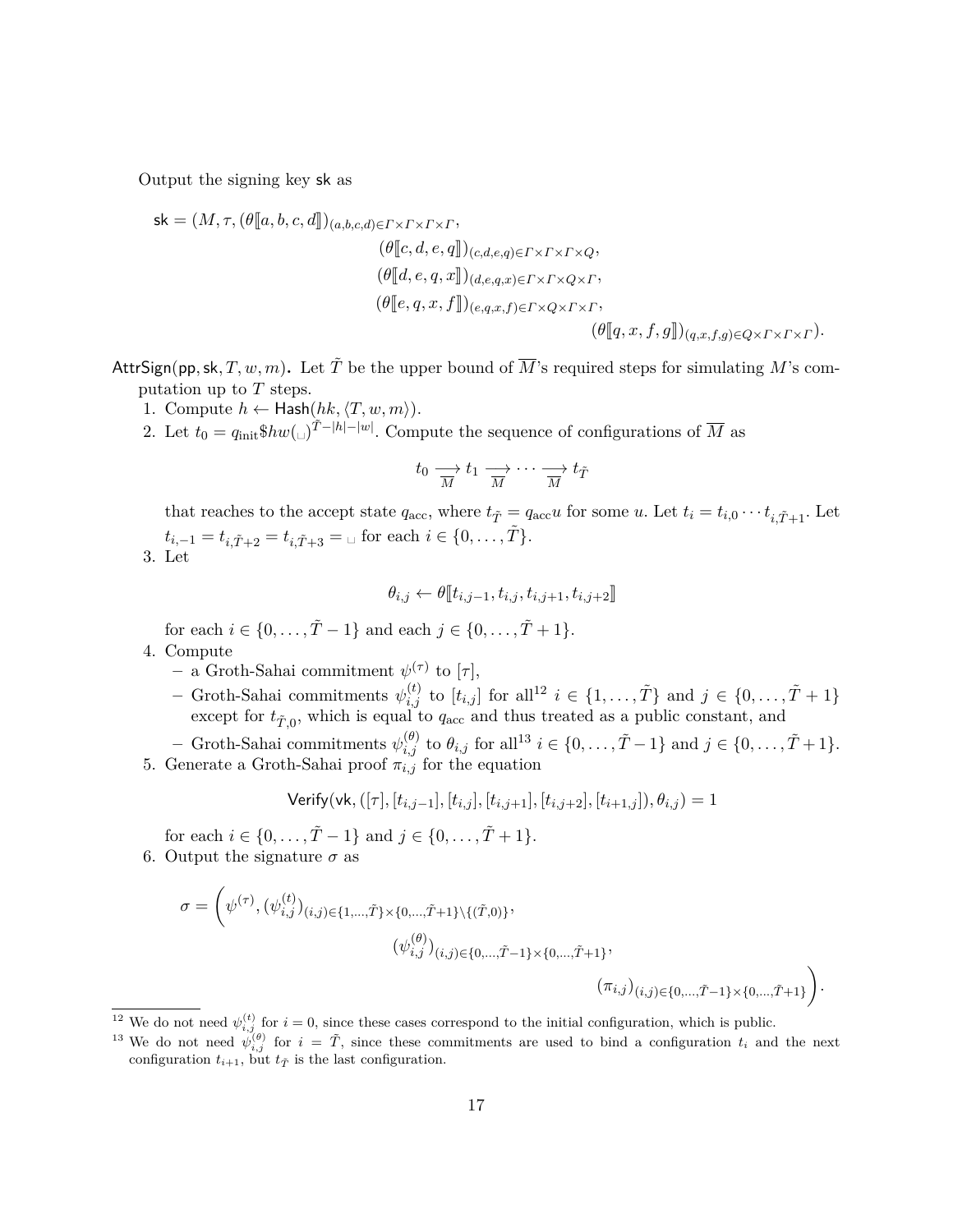AttrVerify(pp, T,  $w, m, \sigma$ ). Compute  $h \leftarrow$  Hash(hk,  $\langle T, w, m \rangle$ ) and verify all the proofs in  $\sigma$  under this *T*, *w*, *m*, and *h*. Here to verify that the initial configuration is valid and that the last state is  $q_{\text{acc}}$ , the initial configuration  $t_0 = q_{\text{init}} \$hw(\square)^{T-|h|-|w|}$  and the state  $q_{\text{acc}}$  of the last configuration are treated as public constants in the proofs. If all the proofs are verified as valid, output 1. Otherwise output 0.

#### **5 Security of Our Scheme**

In this section, we provide the security proof of our main scheme.

Before the proof of the main theorem, we introduce a notion of an authorized pair of configurations and present a lemma related to authorized pairs.

**Definition 5.** Let  $M = (Q, \Gamma, \delta, q_{\text{init}}, q_{\text{acc}}, q_{\text{rej}})$  be a Turing machine. Let  $s = s_0 \cdots s_{\tilde{T}+1}$  and  $t =$  $t_0 \cdots t_{\tilde{T}+1}$  be strings of alphabets  $Q \cup \Gamma$  such that  $s \in \Gamma^* \times Q \times \Gamma^*$ . Let  $s_{-1} = s_{\tilde{T}+2} = \tilde{s_{T+3}} = t_{-1} = t_{-1}$  $t_{\tilde{T}+2} = t_{\tilde{T}+3} = L$ . Let *q* be the state of *s* and let *x* be the symbols that the head is reading in *s*. We *say that the pair* (*s, t*) *is authorized at position j with respect to M if*

- It holds that  $\delta(q, x) = (q', x', \texttt{left})$  and  $(s_{j-1}, s_j, s_{j+1}, s_{j+2}, t_j)$  is equal to either of the following:

$$
(a, b, c, d, b), (c, d, e, q, d), (d, e, q, x, q'), (e, q, x, f, e) \text{ or } (q, x, f, g, x')
$$

*for some a*, *b*, *c*, *d*, *e*, *f*, *and*  $q \in \Gamma$ *.* 

- It holds that  $\delta(q, x) = (q', x', \texttt{stay})$  and  $(s_{j-1}, s_j, s_{j+1}, s_{j+2}, t_j)$  is equal to either of the following:

 $(a, b, c, d, b), (c, d, e, q, d), (d, e, q, x, e), (e, q, x, f, q'), or (q, x, f, g, x')$ 

*for some a*, *b*, *c*, *d*, *e*, *f*, *and*  $g \in \Gamma$ *.* 

- It holds that  $\delta(q, x) = (q', x', \text{right})$  and  $(s_{j-1}, s_j, s_{j+1}, s_{j+2}, t_j)$  is equal to either of the follow*ing:*

 $(a, b, c, d, b), (c, d, e, q, d), (d, e, q, x, e), (e, q, x, f, x'), or (q, x, f, g, q')$ 

*for some a*, *b*, *c*, *d*, *e*, *f*, and  $g \in \Gamma$ .

*When* (*s, t*) *is authorized at position j with respect to M due to one of the tuples of the above forms, we also say that the symbol t<sup>j</sup> is authorized by that tuple.*

The following lemma plays an important role during the security proof. At a high level, it allows us to argue about valid transitions by only considering authorized configuration pairs.

**Lemma 1.** Let M be a Turing machine and let  $s = s_0 \cdots s_{\tilde{T}+1}$  and  $t = t_0 \cdots t_{\tilde{T}+1}$  be strings in  $(Q \cup \Gamma)^*$ . If  $s \longrightarrow t$  and  $s \in \Gamma^* \times Q \times \Gamma^*$ , then there is a position *j* such that  $(s, t)$  is not authorized *at position j with respect to M.*

*Proof.* We prove the contraposition. Namely, assuming  $(s, t)$  is authorized at all positions  $j \in$  $\{0,\ldots,\tilde{T}+1\}$  with respect to *M*, we will prove that either  $s \to t$  or  $s \notin \Gamma^* \times Q \times \Gamma^*$  holds.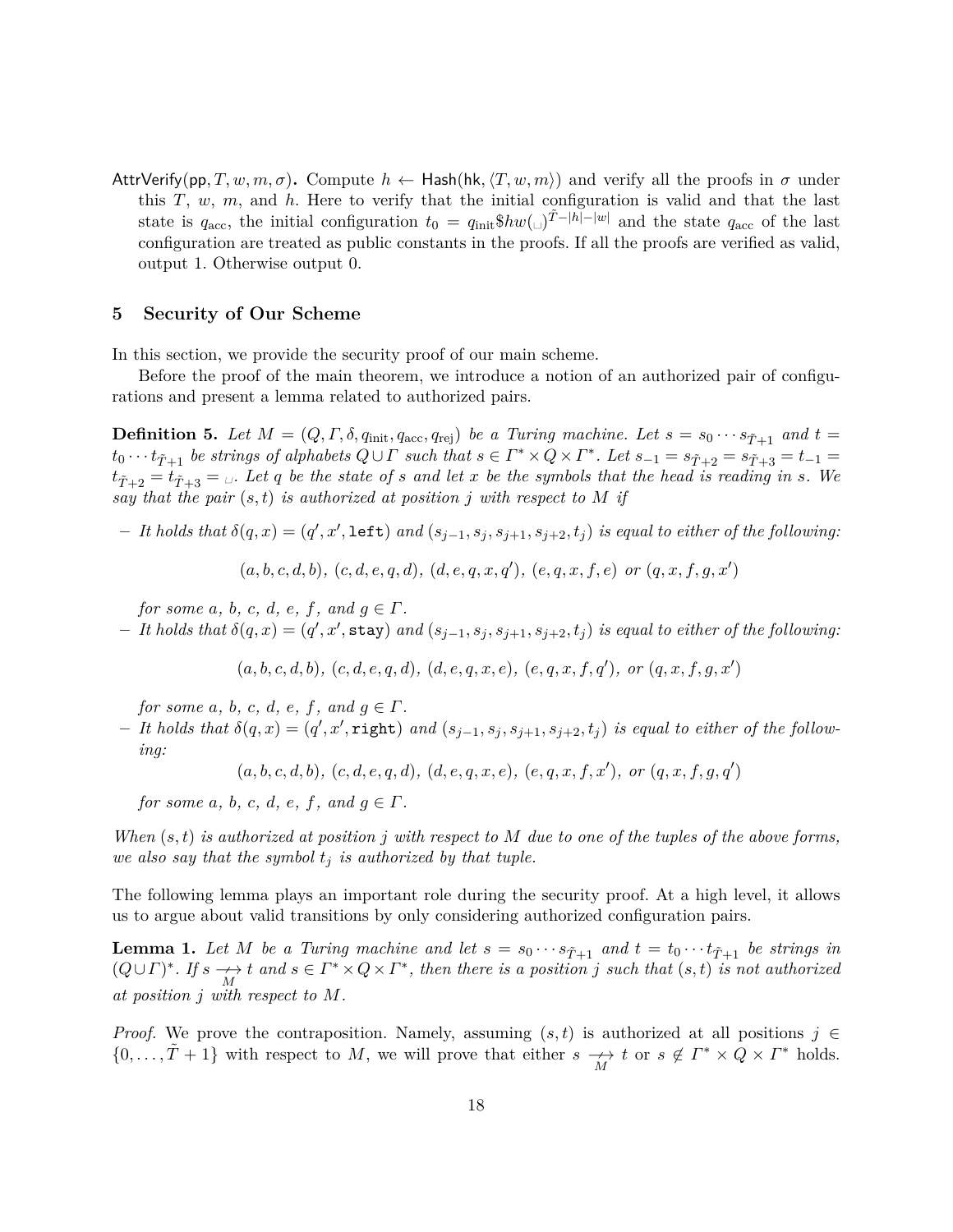Toward this end we assume that  $(s, t)$  is authorized at all positions  $j \in \{0, \ldots, \tilde{T} + 1\}$  with respect to *M* and that  $s \in \Gamma^* \times Q \times \Gamma^*$  and will prove that  $s \xrightarrow[M]{} t$ .

Let us set

*s* = *uzqxv*

where  $u \in \Gamma^*$ ,  $z \in \Gamma \cup \{\epsilon\}$ ,  $q \in Q$ ,  $x \in \Gamma$ , and  $v \in \Gamma^*$ . Without loss of generality we assume that if  $u = \epsilon$ , then  $z = \epsilon$ . Since  $(s, t)$  is authorized by *M*, we have that  $|s| = |t|$ . Thus we can set

$$
t = u' \zeta \eta \chi v'
$$

where  $|u'| = |u|, |\zeta| = |z|, |\eta| = 1, |\chi| = 1, |v'| = |v|$ . Similarly, we assume that if  $\zeta = \epsilon$ , then  $u' = \epsilon$ .

- $\delta(q, x) = (q', x', \text{left})$ . Firstly it does not occur that  $(u, z) = (\epsilon, \epsilon)$ , since in this case the head does not move left. Hence we have that  $z \neq \epsilon$ .
	- All the symbols in  $u'$  are authorized by either  $(a, b, c, d, b)$  or  $(c, d, e, q, d)$ , and hence  $u' = u$ .
	- The symbol  $\zeta$  is authorized by  $(d, e, q, x, q')$ , and hence  $\zeta = q'$ .
	- The symbol  $\eta$  is authorized by  $(e, q, x, f, e)$ , and hence  $\eta = z$ .
	- The symbol  $\chi$  is authorized by  $(q, x, f, g, x')$ , and hence  $\chi = x'$ .
	- All the symbols in  $v'$  are authorized by  $(a, b, c, d, b)$ , and hence  $v' = v$ .
	- Therefore we have that  $t = uq'zx'v$ , and thus  $s \longrightarrow t$ .
- $-$  Suppose  $\delta(q, x) = (q', x', \text{stay}).$ 
	- All symbols in *u'* are authorized by either  $(a, b, c, d, b)$  or  $(c, d, e, q, d)$ , and hence  $u' = u$ .
	- The symbol  $\zeta$  is authorized by  $(d, e, q, x, e)$ , and hence  $\zeta = z$ .
	- The symbol  $\eta$  is authorized by  $(e, q, x, f, q')$ , and hence  $\eta = q'$ .
	- The symbol  $\chi$  is authorized by  $(q, x, f, g, x')$ , and hence  $\chi = x'$ .
	- All the symbols in  $v'$  are authorized by  $(a, b, c, d, b)$ , and hence  $v' = v$ .

Therefore we have that  $t = u z q' x' v$ , and thus  $s \longrightarrow t$ .

- $-$  Suppose  $\delta(q, x) = (q', x', \text{right}).$ 
	- All symbols in *u'* are authorized by either  $(a, b, c, d, b)$  or  $(c, d, e, q, d)$ , and hence  $u' = u$ .
	- The symbol  $\zeta$  is authorized by  $(d, e, q, x, e)$ , and hence  $\zeta = z$ .
	- The symbol  $\eta$  is authorized by  $(e, q, x, f, x')$ , and hence  $\eta = x'$ .
	- The symbol  $\chi$  is authorized by  $(q, x', f, g, q')$ , and hence  $\chi = q'$ .
	- All the symbols  $v'$  are authorized by  $(a, b, c, d, b)$ , and hence  $v' = v$ .

Therefore we have that  $t = uzx'q'v$ , and thus  $s \longrightarrow t$ .

Hence, since we have  $s \xrightarrow[M]{} t$  for all cases, the lemma holds.

The main theorem is as follows.

**Theorem 1.** *Assuming the Groth-Sahai proof system is perfectly witness indistinguishable and computationally extractable, the structure-preserving signature scheme is existentially unforgeable, and the hash function family is collision resistant, the attribute-based signature scheme is perfectly anonymous and unforgeable.*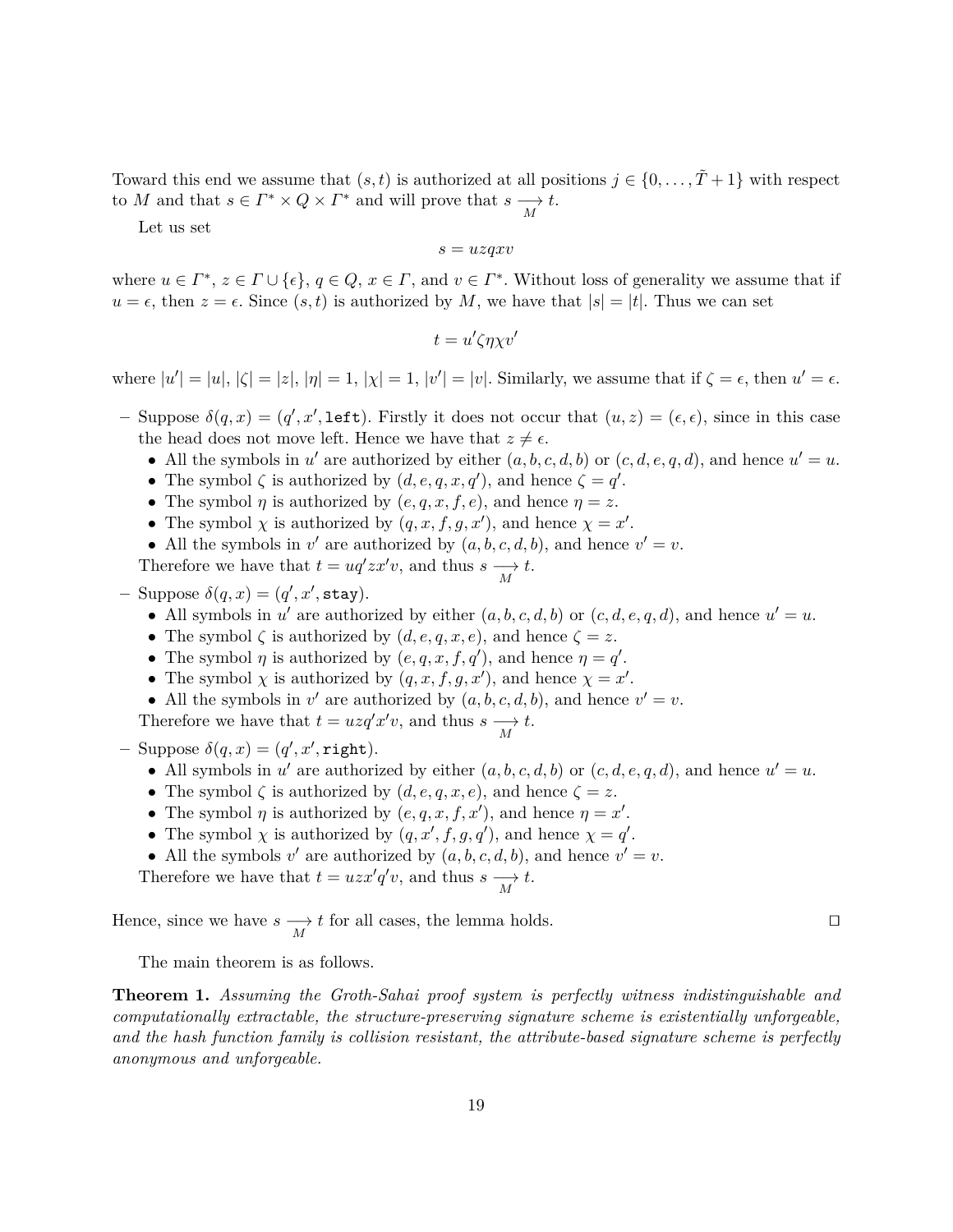Instantiating all the primitives from the SXDH assumption, we have the following as a corollary.

**Corollary 1.** *If the SXDH assumption holds for* G*, our instantiation is perfectly anonymous and unforgeable.*

We then prove the main theorem.

**Theorem 2.** *Assuming the Groth-Sahai proof system is perfectly witness indistinguishable, the attribute-based signature scheme is perfectly anonymous.*

*Proof.* The theorem immediately follows from the witness indistinguishability of the proof system. Fix two Turing machines  $M_0$  and  $M_1$  that accept a string  $w \in \{0,1\}^*$  within *T* steps. Since both machines accept the same string, and both  $\overline{M_0}$  and  $\overline{M_1}$  halt with the same time  $\overline{T}$ , we have two sequences of configurations

$$
t_0 \xrightarrow{\longrightarrow} t_1 \xrightarrow{\longrightarrow} \cdots \xrightarrow{\longrightarrow} t_{\tilde{T}}
$$

for *M*<sup>0</sup> and

$$
s_0 \xrightarrow{\longrightarrow}_{M_1} s_1 \xrightarrow{\longrightarrow}_{M_1} \cdots \xrightarrow{\longrightarrow}_{M_1} s_{\tilde{T}}
$$

for  $M_1$ , in which  $t_0 = s_0$ . Since the public constants in the proofs, in particular the initial configuration and the accept state  $q_{\text{acc}}$ , are determined by  $t_0$  for  $M_0$  and  $s_0$  for  $M_1$ , the two proofs share the same public constants. Therefore, thanks to the witness indistinguishability of the proof system, both proofs are equally distributed.  $\Box$ 

**Theorem 3.** *Assuming the Groth-Sahai proof system is perfectly witness indistinguishable and computationally extractable, the structure-preserving signature scheme is existentially unforgeable, and the hash function family is collision resistant, the attribute-based signature scheme is unforgeable.*

*Proof.* For a given hash value  $h \in \{0,1\}^{\ell}$ , we define a Turing machine  $M[h]$  as follows: It compares the first  $\ell$  symbols of the input with the hardwired hash value  $h$ ; if they are identical, it moves its head to the endmarker and accepts the input, otherwise rejects the input.

Let us consider the following sequence of games.

**Game** 0**.** This is identical to the game in the definition of unforgeability.

- **Game** 1**.** In the response to each signing query (*M, T, w, m*), the challenger uses the Turing machine  $M[h]$  where  $h \leftarrow$  Hash $(hk, \langle T, w, m \rangle)$  instead of M. Namely, every time  $(M, T, w, m)$  is queried, the challenger generates a signing key for *M*[*h*] and use this signing key to generate a signature to be returned to the adversary. The signing key for *M*[*h*] will be generated every time a query is issued, and will not be reused.
- **Game** 2**.** In this game, we add the following additional clause to the winning condition: *(iv) the adversary* A did not issue any signing query  $(M, T, w, m)$  that satisfies Hash(hk,  $\langle T, w, m \rangle$ ) =  $\mathsf{Hash}(\mathsf{hk}, \langle T^*, w^*, m^* \rangle).$
- **Game** 3**.** In the response to either key generation queries or signing queries, the random integer *τ* ← Z<sub>p</sub> is equal to any of the responses to the previous queries, the challenger returns ⊥.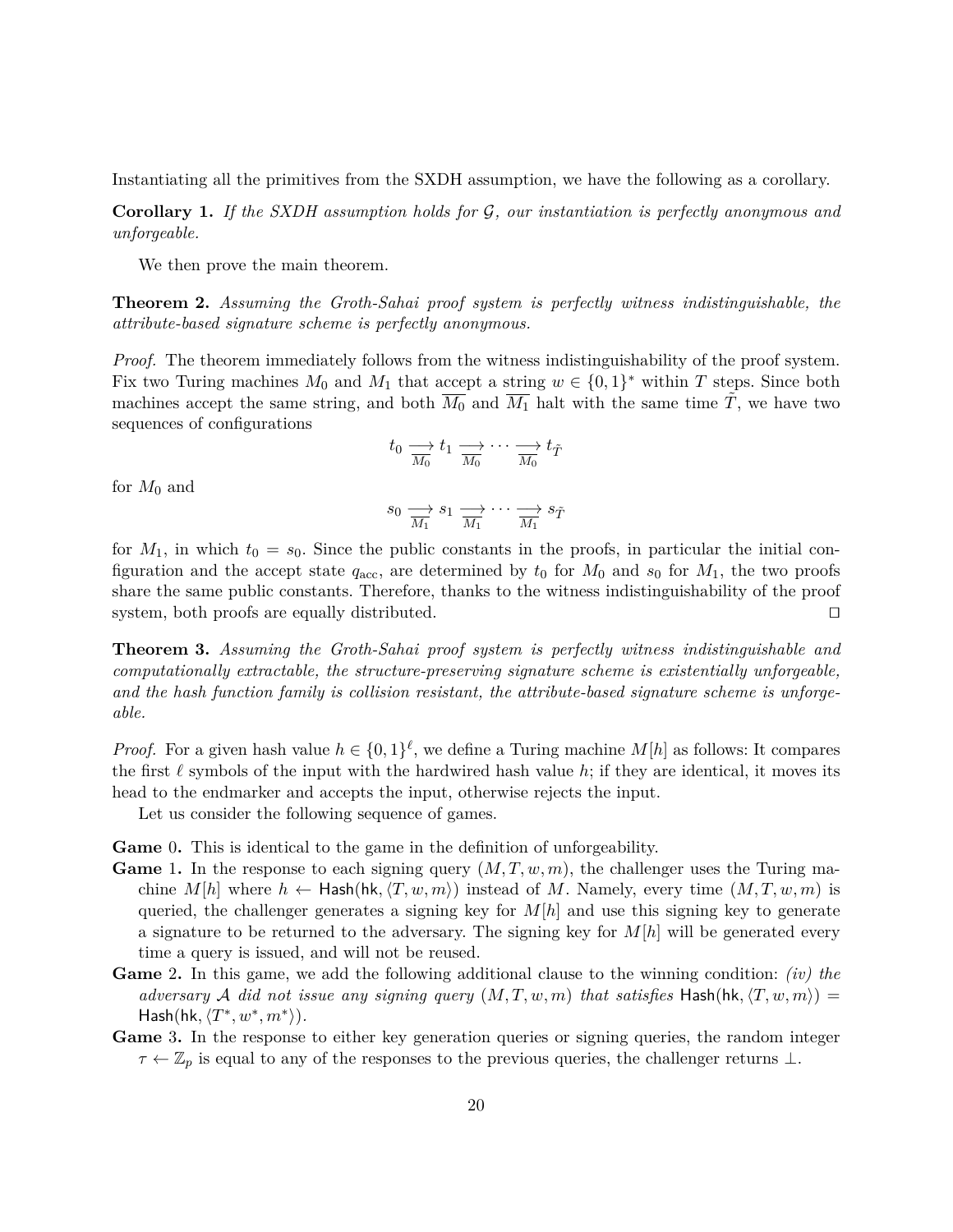**Game** 4**.** In this game the challenger replaces the common reference string crs in the public parameter pp with the extractable one  $\mathsf{crs} \leftarrow \mathsf{ExtSetup}(\mathsf{g}\mathsf{k}).$ 

Let us denote by *W<sup>i</sup>* the event that the winning conditions are satisfied in Game *i*. From the triangle inequality, we have that

$$
\Pr[W_0] = \sum_{i=1}^4 (\Pr[W_{i-1}] - \Pr[W_i]) + \Pr[W_4] \le \sum_{i=1}^4 |\Pr[W_{i-1}] - \Pr[W_i]| + \Pr[W_4].\tag{8}
$$

To complete the proof, we then need to bound each term in this inequality.

**Lemma 2.** *Assuming the witness indistinguishability of the Groth-Sahai proof system,* |Pr[*W*0] −  $Pr[W_1]| = 0.$ 

*Proof (of Lemma 2).* Observe that in both games the challenger proves the same set of equalities regardless of which Turing machine is used to generate a signing key. Therefore, due to the perfect witness indistinguishability of the proof system, the challenger's responses are equally distributed. Thus the lemma holds.  $\square$ 

**Lemma 3.** Assuming the collision resistance of the hash function family, we have that  $|Pr[W_1] -$ Pr[*W*2]| *is negligible.*

*Proof* (of Lemma 3). Let  $F_2$  be the event that the winning conditions (i), (ii), and (iii) are satisfied but the condition (iv) is not satisfied. From the difference lemma we have that  $|Pr[W_1] - Pr[W_2]| \le$  $Pr[F_2]$ . To bound this probability, we construct an algorithm which attacks the collision resistance of the hash function family. The construction is as follows: The algorithm takes as input a hashing key hk; using this hashing key, the algorithm sets up the rest of the components of pp and sends it to  $\mathcal{A}$ ; the algorithm keeps the signing key of the structure-preserving signature scheme; key generation queries and signing queries are dealt with as in the description of the games using the signing key of the structure-preserving signature scheme; when the adversary halts with an output  $(T^*, w^*, m^*, \sigma^*)$ , the algorithm searches for a signing query  $(T, w, m)$ that satisfies Hash(hk,  $\langle T, w, m \rangle$ ) = Hash(hk,  $\langle T^*, w^*, m^* \rangle$ ); if a query is found, the algorithms outputs  $(\langle T, w, m \rangle, \langle T^*, w^*, m^* \rangle)$  as a collision. Let us argue that whenever  $F_2$  occurs the algorithm breaks the collision resistance of the hash function family. Since we have that the winning condition (iv) is not met, the algorithm successfully finds a query  $(T, w, m)$  that satisfies Hash(hk,  $\langle T, w, m \rangle$ ) = Hash(hk,  $\langle T^*, w^*, m^* \rangle$ ). Since we also have that the winning condition (iii) is met, we have that  $\langle T, w, m \rangle \neq \langle T^*, w^*, m^* \rangle$ . Therefore, we have that whenever  $F_2$  occurs, the algorithm successfully breaks the collision resistance of the hash function family. This implies that the probability  $Pr[F_2]$  is negligible.

**Lemma 4.** *The quantity*  $|\Pr[W_2] - \Pr[W_3]|$  *is negligible.* 

*Proof* (of Lemma 4). Let  $F_3$  be the event that any of the integers  $\tau$  generated in either key generation queries or signing queries is equal to any of the integers generated in the previous queries. From the difference lemma we have that  $|\Pr[W_2]-\Pr[W_3]| \leq \Pr[F_3]$ . Let  $F_{3,i}$  be the event that the integer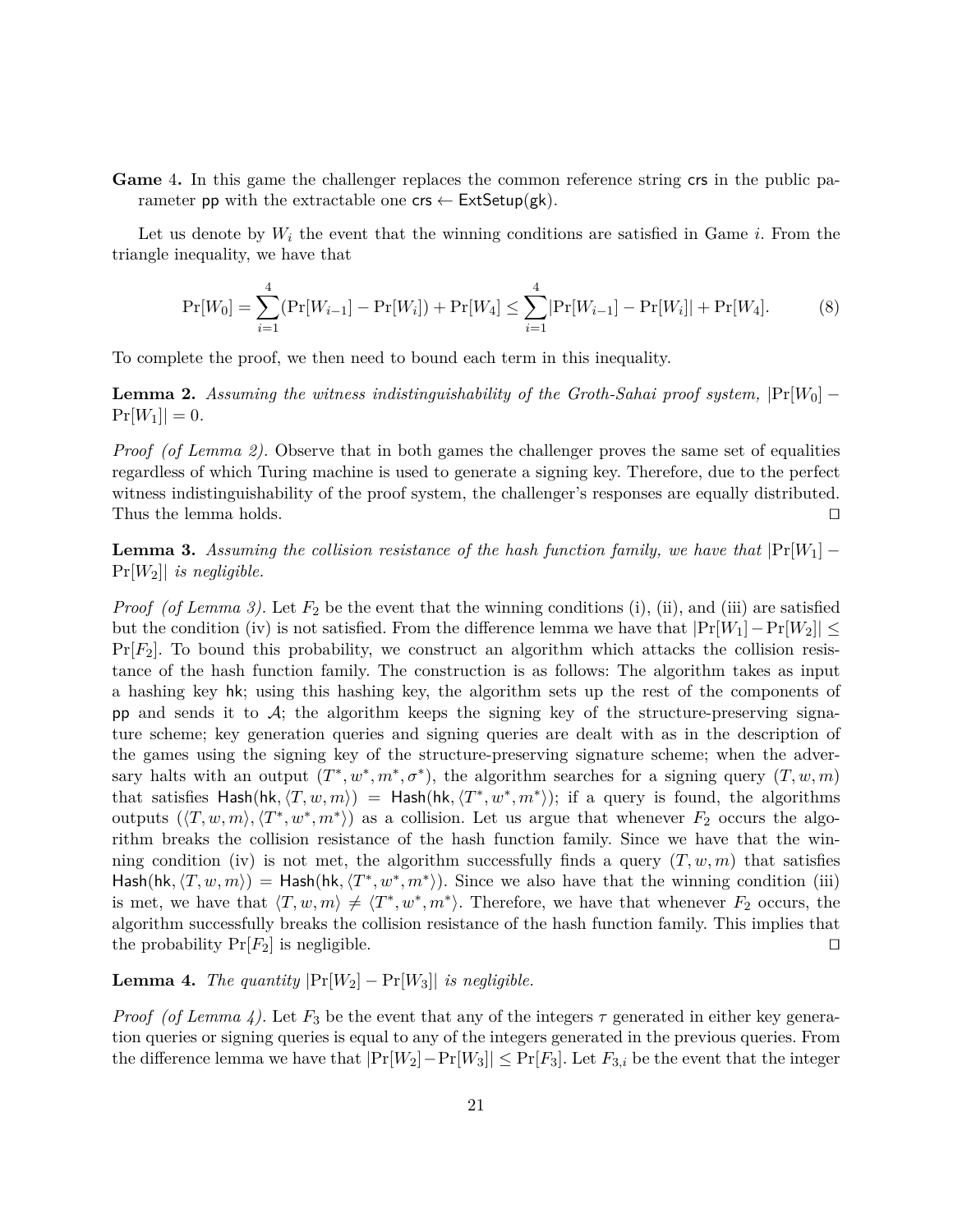in the *i*-th (key generation or signing) query is equal to any of the integers in the previous queries. Hence  $F_3 = F_{3,1} \vee \cdots \vee F_{3,q}$  where *q* is the total of the numbers of the key generation and signing queries. Then we have that  $Pr[F_3] \le \sum_{i=1}^q Pr[F_{3,i}] = \sum_{i=1}^p \frac{i-1}{p} = \frac{q(q-1)}{2p}$  $\frac{q-1}{2p}$ , which is negligible.  $\square$ 

**Lemma 5.** *Assuming the computational extractability of the Groth-Sahai proof system, we have that*  $|\Pr[W_3] - \Pr[W_4]|$  *is negligible.* 

*Proof (of Lemma 5).* Given an adversary A that plays either Game 3 or Game 4, we can construct an algorithm  $\beta$  that distinguishes a witness-indistinguishable common reference string from an extractable one. The construction of  $\beta$  is as follows:  $\beta$  is given a common reference string crs, and then it sets up all the other components of the public parameter  $pp$ ;  $\beta$  runs the adversary  $\mathcal A$  with its input pp; when  $A$  issues a key generation or a signing query, it responds as described in the games using the signing key of the structure-preserving signature, which was generated by  $\beta$  itself; when A halts,  $\beta$  outputs a bit 1 if the winning conditions are satisfied, otherwise outputs 0. Since the simulation of Game 3 and Game 4 is perfect, and then by the extractability of the Groth-Sahai proof system,  $|\Pr[W_3] - \Pr[W_4]|$  is negligible.

Finally, we bound the probability Pr[*W*4].

**Lemma 6.** *Assuming the unforgeability of the structure-preserving signature scheme, we have that* Pr[*W*4] *is negligible.*

*Proof (of Lemma 6).* In Game 4, let us consider having the challenger extract the witness behind the forgery  $(T^*, w^*, m^*, \sigma^*)$ . Let us denote this witness as

$$
[\tau^*], ([t_{i,j}^*])_{(i,j)\in\{1,\ldots,\tilde{T}^*\}\times\{0,\ldots,\tilde{T}^*+1\}\setminus\{(\tilde{T}^*,0)\}}, ([\theta_{i,j}^*])_{(i,j)\in\{0,\ldots,\tilde{T}^*-1\}\times\{0,\ldots,\tilde{T}^*+1\}},
$$
(9)

where  $\tilde{T}^*$  is the upper bound for the running time determined by  $T^*$ .

Given this notion, let us consider the following algorithm  $\beta$  which internally simulates Game 4 and attacks the existential unforgeability of the structure-preserving signature scheme: Given a verification key vk of the signature scheme as an input,  $\beta$  sets up the rest of the public parameter pp of the attribute-based signature scheme as in Game 4; then  $\beta$  runs  $\mathcal A$  providing pp as  $\mathcal A$ 's input; when A issues a key generation query or a signing query,  $\beta$  issues signing queries to its own challenger, and using the challenger's responses to answer  $\mathcal{A}$ 's query as described in Game 4; once A halts with a forgery  $(T^*, w^*, m^*, \sigma^*)$ , B extracts an entire witness from this forgery; finally, B searches the set of the witness for a forgery of the structure-preserving signature scheme; if a forgery is found, B outputs this forgery, otherwise outputs  $\perp$ .

Notice that in this construction of  $\beta$ , due to the computational extractability of the Groth-Sahai proof system, whenever  $\mathcal A$  satisfies the winning condition,  $\mathcal B$  successfully obtains a witness that satisfies the proved equations. Therefore, to complete the proof, we argue that whenever  $\beta$ successfully obtains a witness,  $\beta$  successfully outputs a forgery against the structure-preserving signature scheme. This implies that  $Pr[W_4]$  is negligible, which concludes the proof.

The argument proceeds with a case analysis. Let us consider the following conditions.

1. The extracted  $\tau^*$  is equal to one of the random integer  $\tau$  generated in a response to a key generation query.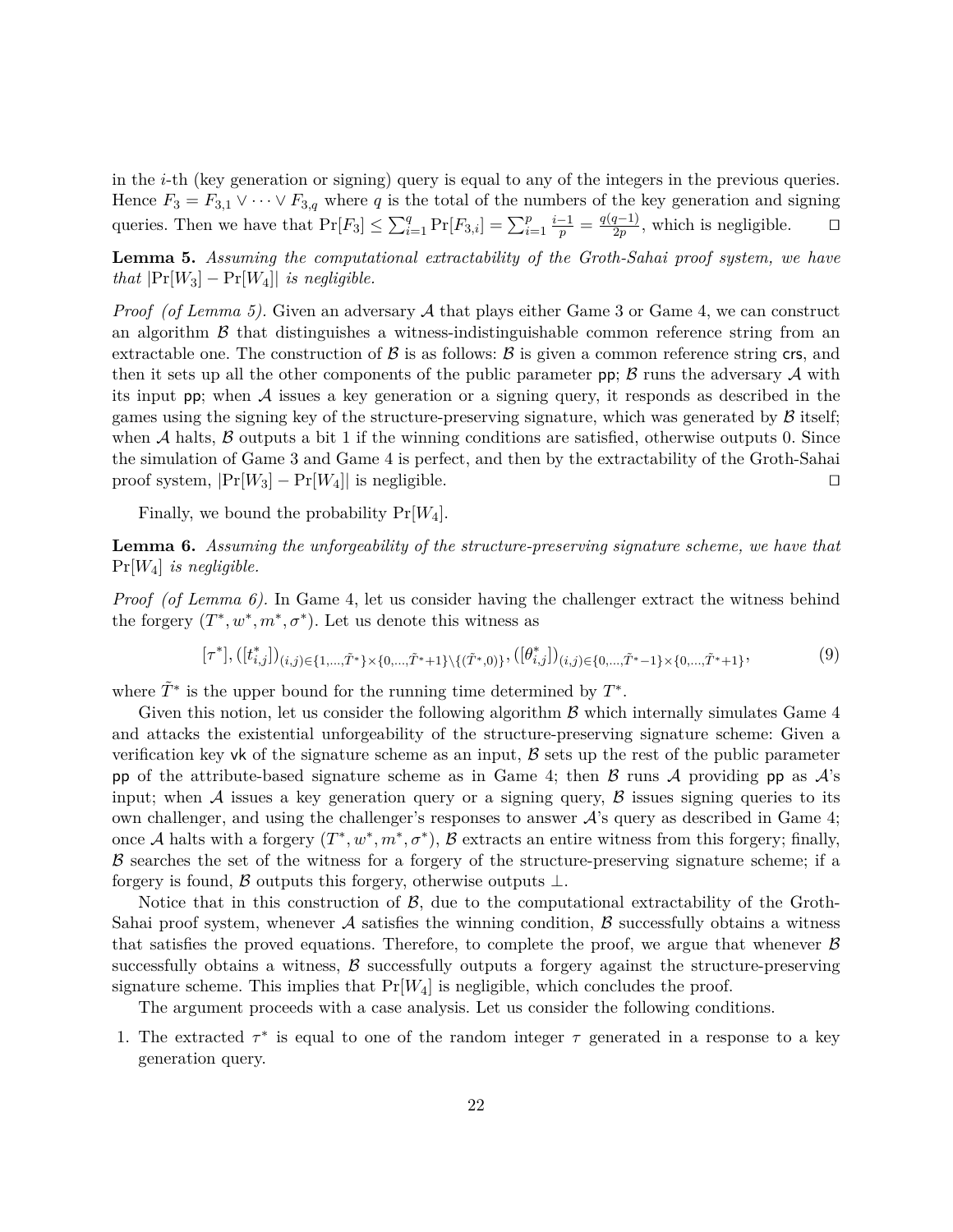- 2. The extracted  $\tau^*$  is equal to one of the random integer  $\tau$  generated in a response to a signing query.
- 3. The extracted  $\tau^*$  is equal to none of the above two types of  $\tau$ 's.

These three cases are clearly comprehensive. In the last case, any of the witness  $\theta^*_{i,j}$ , that is a part of the extracted witness as above, serves as a valid forgery against the underlying signature scheme, since  $\beta$  only issues signing queries which do not include  $\tau^*$  in the messages.

Next, we argue that in the first two cases  $\beta$  successfully outputs a forgery.

Let us set  $h^* =$  Hash(hk,  $\langle T^*, w^*, m^* \rangle$ ). Suppose the first case has occurred. Let *M* be the Turing machine that is used in the response to the key generation query whose random integer  $\tau$  is equal to *τ* ∗ . Due to the change introduced in Game 3, there is a unique key generation query that satisfies this. Because of the winning condition (ii), we have that *M* does not accept  $w^*$  in time  $T^*$ , hence  $\overline{M}$  $\det A^* w^*$  in time  $\tilde T^*$  where  $\tilde T^*$  is the upper bound of the running time of  $\overline M$  constructed from *M*. In this case, B issues a set of signing queries that corresponds to the transition function of  $\overline{M}$ , which  $\beta$  then provides as the signing key to  $\mathcal A$ . Suppose the second case has occurred. Let  $(M, T, w, m)$  be the signing query where B uses  $\tau^*$  as the random integer to create the signature. By the change we made in Game 3, there exists at most one signing query that satisfies this. In this case, owing to the change we made in Game 1, to respond to this signing query,  $\beta$  uses the Turing machine  $M[h]$  where  $h =$  Hash(hk,  $\langle T, w, m \rangle$ ). Due to the winning conditions (iii) and (iv), the Turing machine  $M[h]$  does not accept  $h^*w^*$ , since  $M[h]$  accepts  $h^*w^*$  only when  $h^* = h$ , but  $h^* \neq h$ . Note that similarly to the first case, B issues a set of signing queries that corresponds to the transition function of  $M[h]$  to its own challenger.

In any case,  $\beta$  only issues a set of signing queries which correspond to some Turing machine  $M^*$  (which is either  $\overline{M}$  or  $M[h]$  mentioned above) that does not accept  $h^*w^*$ . From now on we will argue that in these cases there is a signature  $\theta^*$  in the extracted  $\theta^*_{i,j}$ 's whose message is not issued by  $\beta$  as a signing query to its own challenger.

Let  $t_i^* = t_{i,0}^* \cdots t_{i,\tilde{T}^*+1}^*$  for all  $i \in \{0,\ldots,\tilde{T}\}$ . Notice that  $t_0^*$  is the valid initial configuration of  $M^*$  with input  $h^*w^*$ , and  $t^*_{\tilde{T}^*}$  is the configuration whose state is  $q_{\text{acc}}$ . Then since  $M^*$  does not accept  $h^*w^*$ , there exists i that satisfies  $t_i^* \nightharpoonup t_{i+1}^*$ . Let  $i^*$  be the smallest index satisfying  $t_{i^*}^* \nightharpoonup t_{i^*+1}^*$ . Observe that  $t_0^* \in \Gamma^* \times Q \times \Gamma^*$  and that  $t_0^* \xrightarrow[M^*]{} t_1^* \xrightarrow[M^*]{} t_i^*$ . It is trivial to check that, if  $s \longrightarrow t$ , and  $s \in \Gamma^* \times Q \times \Gamma^*$ , then  $t \in \Gamma^* \times \tilde{Q} \times \Gamma^*$ , since a state cannot split into two states as long as  $s \longrightarrow_{M^*} t$ . Therefore, we have that  $t_{i^*}^* \in \Gamma^* \times Q \times \Gamma^*$  and that  $t_{i^*}^* \longrightarrow t_{i^*+1}^*$ , and hence we can apply Lemma 1. Lemma 1 ensures that the pair  $(t^*_{i^*}, t^*_{i^*+1})$  is not authorized at some position *j*<sup>\*</sup> with respect to *M*<sup>\*</sup>. Since *B* only issues signing queries of the forms that appear in Definition 5, the tuple  $(\tau^*, t^*_{i^*, j^*-1}, t^*_{i^*, j^*}, t^*_{i^*, j^*+1}, t^*_{i^*, j^*+2}, t^*_{i^*+1, j^*})$  is never issued as a signing query by  $\mathcal{B}$ . Thus  $\theta^*_{i^*,j^*}$  is a valid forgery for the structure-preserving signature scheme.

To sum up, in any case, that  $A$  satisfies the winning conditions,  $B$  successfully finds a forgery. Therefore, the probability  $Pr[W_4]$  is negligible due to the unforgeability of the structure-preserving signature scheme.  $\Box$ 

Finally, we have that all the terms in Eq. (8) are negligible, which implies that  $Pr[W_0]$  is  $\Box$  negligible.  $\Box$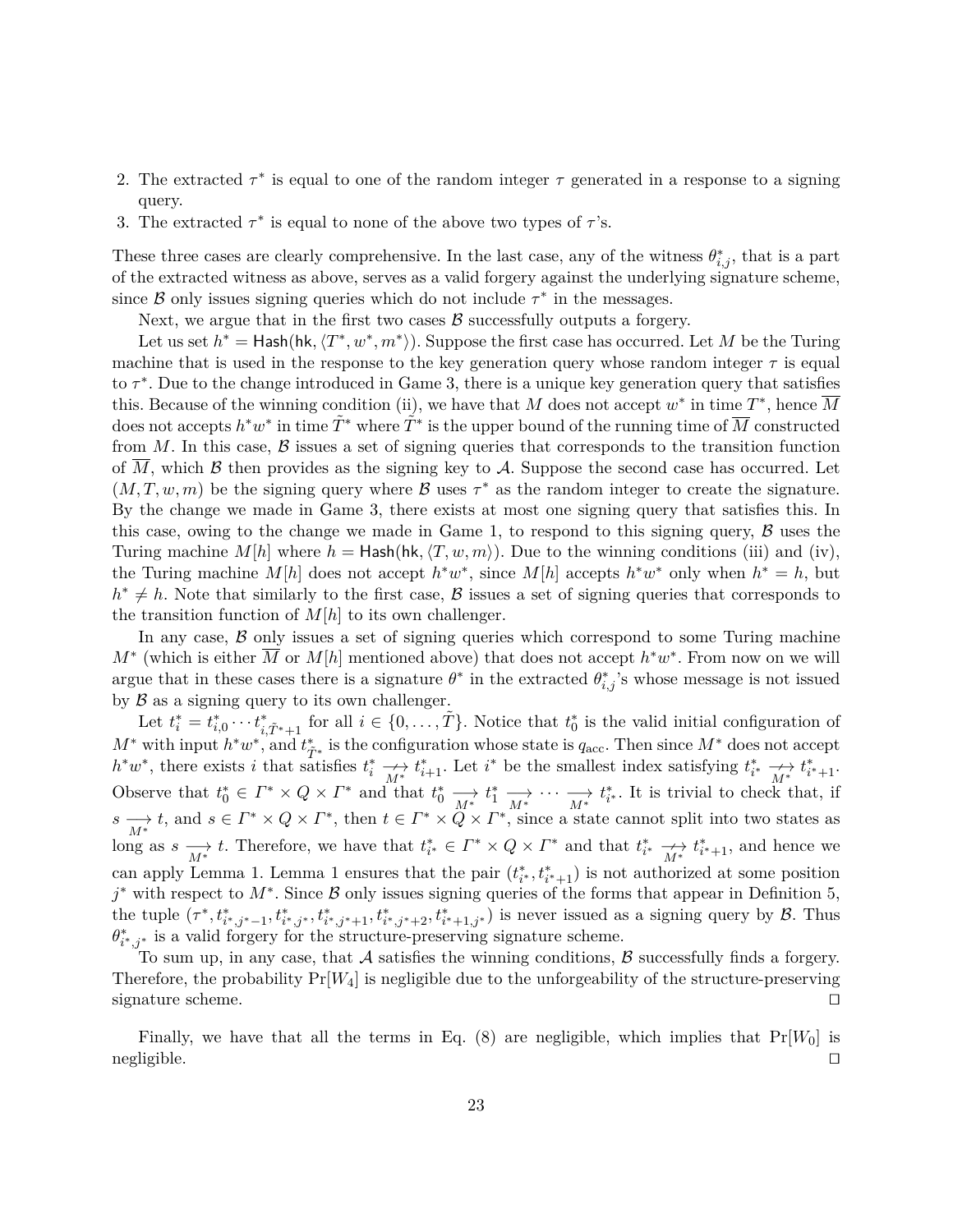# **6 Attribute-Based Signature Scheme for Nondeterministic Finite Automata**

In this section, we present an attribute-based signature scheme for nondeterministic finite automata. As mentioned in the introduction, this is the first scheme supporting nondeterministic computation as the policy. The syntax and security definitions are similar to those of Turing machines, thus we defer those definitions to Appendix C.

#### **6.1 Nondeterministic Finite Automata**

We give a syntactic definition of finite automata. Let *Σ* be a finite set of alphabet.

**Definition 6.** *A nondeterministic finite automaton (NFA) over*  $\Sigma$  *is defined by the tuple*  $M =$  $(Q, \delta, q_0, F)$  where: (1) *Q* is a finite set of states, (2)  $\delta: Q \times \Sigma \to \mathcal{P}(Q)$  is a transition function, (3)  $q_0 \in Q$  *is the initial state, and (4)*  $F \subseteq Q$  *is a set of accepting states. We say that a nondeterministic finite automaton*  $M = (Q, \delta, q_0, F)$  *accepts a string*  $w = w_1 \cdots w_n$  *if there exists a* sequence  $(r_0, r_1, \ldots, r_n)$  of states satisfying (1)  $r_0 = q_0$ , (2)  $\delta(r_{i-1}, w_i) \ni r_i$  for all  $i \in \{1, \ldots, n\}$ , *and*  $(3)$   $r_n \in F$ .

We remark that the above definition does not allow an automaton to have ε-transitions, i.e., a transition which moves to a new state without reading a symbol. However, it is well known that we can convert any nondeterministic finite automata having ε-transitions into a nondeterministic finite automaton which falls into the above definition, without increasing the number of the states.

For self-containment and ease of understanding, we provide an example of NFA in Fig. 2. This NFA accepts all strings over {0*,* 1} containing a 1 in the third position from the last. It is well known that any NFA can be converted into an equivalent DFA but with an exponential blowup in the number of states (see, for example, [Sip96]). We provide in Fig. 3 such an equivalent DFA to the NFA of Fig. 2. These examples are copied almost verbatim from Sipser's book [Sip96].

#### **6.2 Notations**

We define some notations. For an alphabet *Σ*, let  $\hat{\Sigma}$  be  $\Sigma \cup \{-1, -2\}$ . We assume that the hash function Hash has as its range  $\{-1, -2\}^{\ell}$  instead of  $\{0, 1\}^{\ell}$  to separate the alphabet for hash values from the alphabet for attribute strings. For an NFA  $M = (Q, \delta, q_0, F)$ , we define an NFA  $\hat{M} = (Q, \hat{\delta}, q_0, F)$  over  $\hat{\Sigma}$  as follows:

$$
\hat{\delta}(q, w) = \begin{cases} \delta(q, w) & (w \in \Sigma), \\ \{q\} & (w \in \{-1, -2\}). \end{cases}
$$



**Fig. 2.** An example of NFA: it accepts all strings over {0*,* 1} containing a 1 in the third position from the last.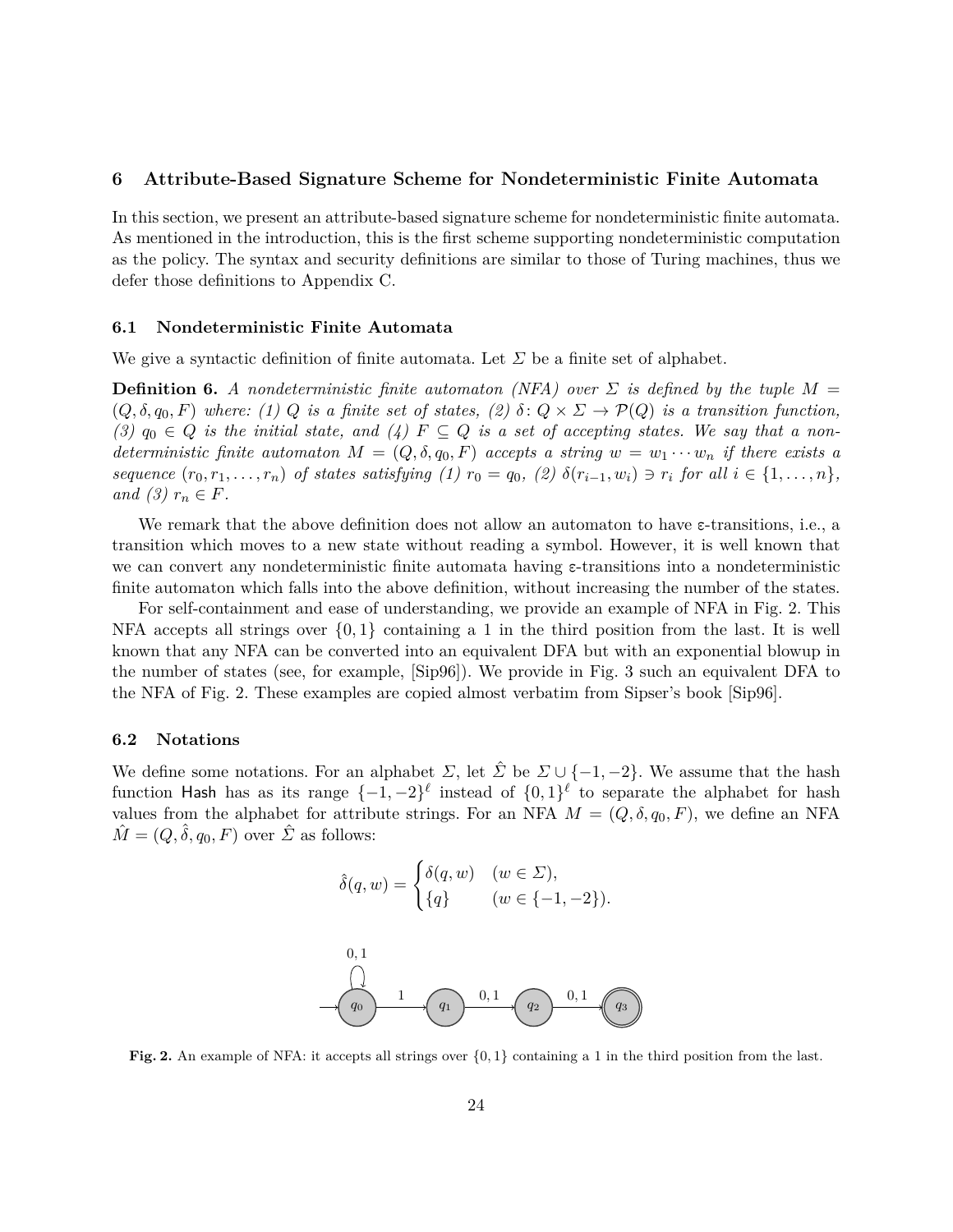# **6.3 The Scheme**

The construction of our scheme is as follows.

- AttrSetup( $1^k$ ,  $1^N$ ). Given a security parameter  $1^k$  and the size  $1^N$  of an alphabet, generate a bilinear group parameter  $g\mathbf{k} = (p, \mathbb{G}_1, \mathbb{G}_2, \mathbb{G}_T, e, g, \tilde{g}) \leftarrow \mathcal{G}(1^k)$ , a common reference string  $\mathsf{c} \mathsf{r} \mathsf{s} \leftarrow \mathsf{WISetup}(\mathsf{g}\mathsf{k}), \text{ two key pairs } (\mathsf{vk}_\delta,\mathsf{sk}_\delta) \leftarrow \mathsf{Kg}(\mathsf{g}\mathsf{k},1^4) \text{ and } (\mathsf{vk}_F,\mathsf{sk}_F) \leftarrow \mathsf{Kg}(\mathsf{g}\mathsf{k},1^2) \text{ of the } \mathsf{v}$  ${\rm structure\text{-}preserving\,\,signature, and\,\,a\,\,hashing\,\,key\,\,hk} \leftarrow \mathcal{H}(1^k)$ . Let  ${\sf pp} \leftarrow (N,{\sf g}{\sf k}, {\sf crs},{\sf v}{\sf k}_\delta,{\sf v}{\sf k}_F,{\sf hk})$ and  $\mathsf{msk} \leftarrow (\mathsf{sk}_{\delta}, \mathsf{sk}_{F})$  and output (pp, msk).
- AttrGen(pp, msk, M). Let  $\hat{M}$  be  $(Q, \hat{\delta}, q_0, F)$ . Choose a random integer  $t \leftarrow \mathbb{Z}_p$ . For all  $q \in Q$ , all  $w \in \hat{\Sigma}$ , and all  $q' \in \hat{\delta}(q, w)$  generate a structure-preserving signature  $\theta[\![q, w, q']\!]$  on the message

 $([t], [q], [w], [q'])$ 

by running  $\theta[\![q, w, q']\!] \leftarrow \text{Sign}(\mathsf{vk}_\delta, \mathsf{sk}_\delta, ([t], [q], [w], [q']])$ . For all  $q \in F$  generate a structurepreserving signature  $\rho\llbracket q \rrbracket$  on the message

 $([t],[q])$ 

by running  $\rho[\![q]\!] \leftarrow$  Sign(vk<sub>ρ</sub>, sk<sub>ρ</sub>, ([t], [q])). Let sk be

$$
(M,t,(\theta[\![q,w,q']\!])_{q\in Q,w\in\hat{\mathcal{Z}},q'\in\hat{\delta}(q,w)},(\rho[\![q]\!])_{q\in F})
$$

and output sk.

AttrSign(pp, sk,  $w, m$ ). Let  $w_1 \cdots w_n$  be  $w$ .

- 1. Compute  $h \leftarrow$  Hash(hk,  $\langle w, m \rangle$ ). Let  $\hat{w} = \hat{w}_1 \cdots \hat{w}_{n+\ell}$  be  $wh$ .
- 2. Let  $(\hat{q}_0, \hat{q}_1, \ldots, \hat{q}_{n+\ell})$  be one of the sequence of the states that  $\hat{M}$  takes when  $\hat{M}$  accepts  $\hat{w}$ .
- 3. Let  $\hat{\theta}_i$  be  $\theta[\hat{q}_{i-1}, \hat{w}_i, \hat{q}_i]$  for each  $i \in \{1, \ldots, n+\ell\}$ .
- 4. Let  $\hat{\rho}$  be  $\hat{\rho}$  $\left[\hat{q}_{n+\ell}\right]$ .

5. Compute

 $-$  a Groth-Sahai commitment  $\psi^{(t)}$  to [t],

 $-$  a Groth-Sahai commitment  $\psi_i^{(q)}$  $i^{(q)}$  to  $[\hat{q}_i]$  for each  $i \in \{1, ..., n + \ell\},\$ 



**Fig. 3.** The smallest DFA that is equivalent to the NFA of Fig. 2.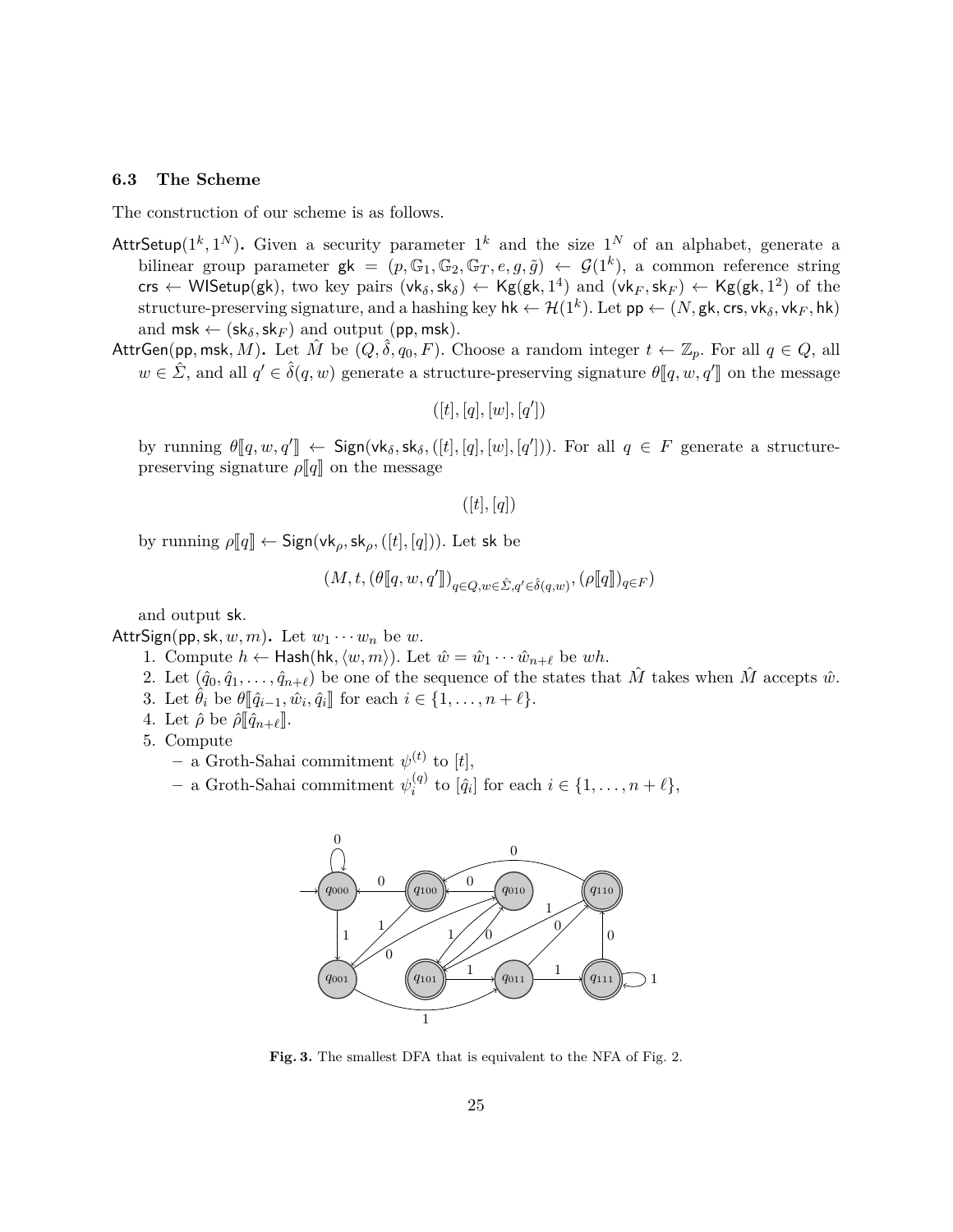**–** a Groth-Sahai commitment *ψ* (*θ*)  $\hat{\theta}_i^{(\theta)}$  to  $\hat{\theta}_i$  for each  $i \in \{1, \ldots, n + \ell\}$ , and

- **–** a Groth-Sahai commitment *ψ* (*ρ*) to *ρ*ˆ.
- 6. Compute a proof  $\pi_i^{(\theta)}$  $i^{\left(\sigma\right)}$  of the equation

$$
\mathsf{Verify}(\mathsf{vk}_{\delta},([t],[\hat{q}_{i-1}],[\hat{w}_i],[\hat{q}_i]),\hat{\theta}_i)=1
$$

for each  $i \in \{1, ..., n + \ell\}.$ 

7. Compute a proof  $\pi^{(\rho)}$  of the equation

$$
\mathsf{Verify}(\mathsf{vk}_F,([t],[\hat{q}_{n+\ell}]),\hat{\rho})=1.
$$

8. Let *σ* be

 $(\psi^{(t)}, \psi^{(q)}_1, \ldots, \psi^{(q)}_{n+\ell}, \psi^{(\theta)}_1, \ldots, \psi^{(\theta)}_{n+\ell}, \psi^{(\rho)}, \pi^{(\theta)}_1)$  $\pi_1^{(\theta)}, \ldots, \pi_{n+1}^{(\theta)}$  $\binom{(\theta)}{n+\ell}, \pi^{(\rho)}$ 

and output  $\sigma$ .

AttrVerify(pp,  $w, m, \sigma$ ). Compute  $h \leftarrow$  Hash(hk,  $\langle w, m \rangle$ ) and let  $\hat{w}$  be wh. Under this  $\hat{w}$  verify all the proofs included in  $\sigma$  where the initial state  $q_0$  is treated as a public constant in the noninteractive proofs. If all the proofs are verified as valid, output 1. Otherwise output 0.

The security of the scheme is described in Appendix C.

# **7 Conclusion**

In this paper, we formalize a new cryptographic primitive, attribute-based signatures for Turing machines. We also present an efficient instantiation of this primitive using the Groth-Sahai proof system, a structure-preserving signature scheme, and a collision-resistant hash function family. In addition, we present an attribute-based signature scheme for NFA, which is more efficient than our first scheme, while less expressive. These two schemes provide a trade-off between efficiency and expressiveness.

**Acknowledgment.** The first author is supported by JSPS KAKENHI Grant Number 18K18055. The second author was partially supported by JST CREST Grant Number JPMJCR1302 and JSPS KAKENHI Grant Number 17J05603.

# **References**

- [AHY15] Nuttapong Attrapadung, Goichiro Hanaoka, and Shota Yamada. Conversions among several classes of predicate encryption and applications to ABE with various compactness tradeoffs. In *ASIACRYPT 2015, Part I*, volume 9452 of *LNCS*, pages 575–601. Springer Berlin Heidelberg, Berlin, Heidelberg, 2015.
- [AS16] Prabhanjan Vijendra Ananth and Amit Sahai. Functional encryption for Turing machines. In *TCC (A1)*, volume 9562 of *LNCS*, pages 125–153. Springer, 2016.
- [Att14] Nuttapong Attrapadung. Dual system encryption via doubly selective security: Framework, fully secure functional encryption for regular languages, and more. In *EUROCRYPT 2014*, volume 8441 of *LNCS*, pages 557–577. Springer Berlin Heidelberg, 2014.
- [BB08] Dan Boneh and Xavier Boyen. Short signatures without random oracles and the SDH assumption in bilinear groups. *Journal of Cryptology*, 21(2):149–177, September 2008.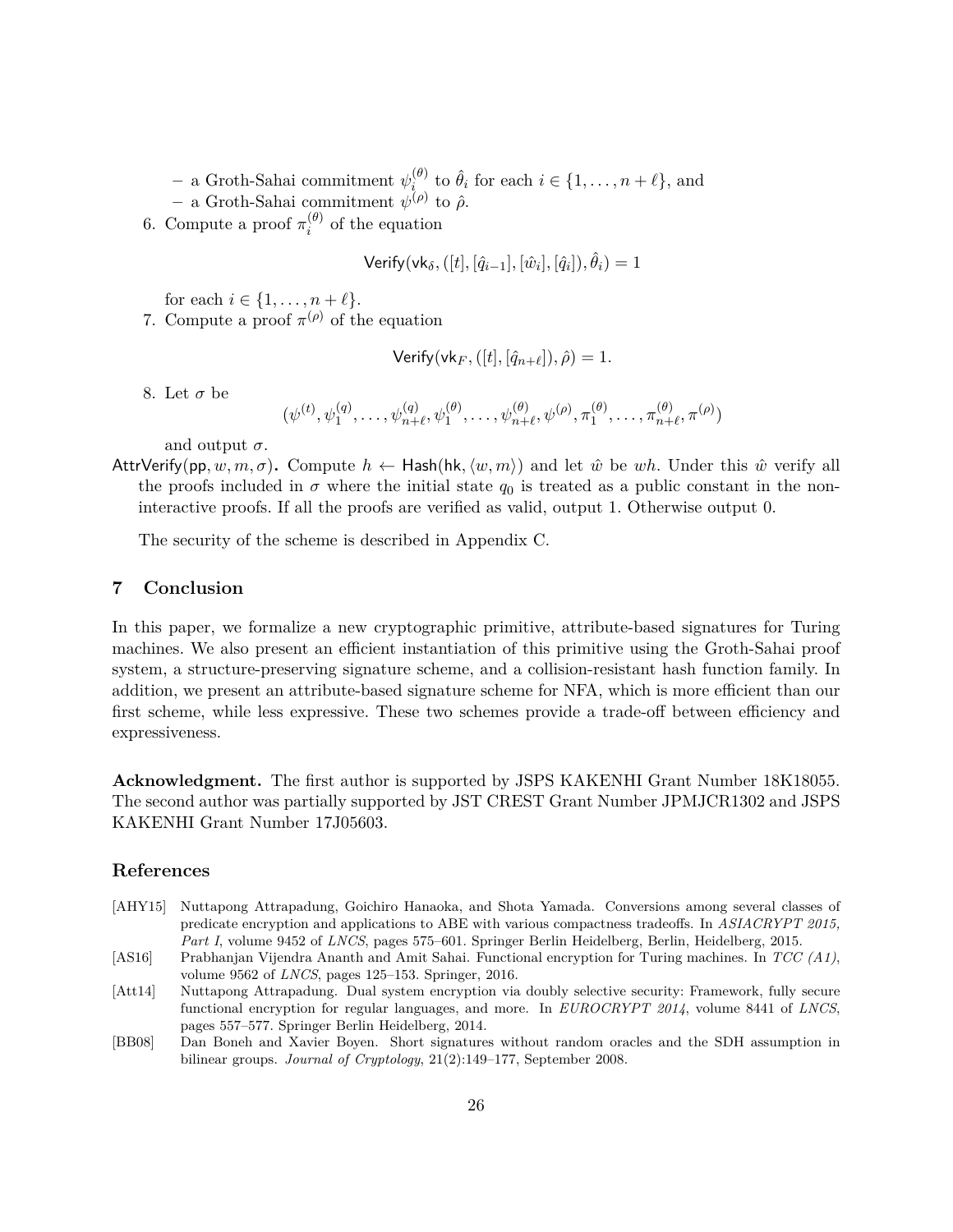- [BF14] Mihir Bellare and Georg Fuchsbauer. Policy-based signatures. In *PKC 2014*, volume 8383 of *LNCS*, pages 520–537. Springer Berlin Heidelberg, 2014.
- [BGI14] Elette Boyle, Shafi Goldwasser, and Ioana Ivan. Functional signatures and pseudorandom functions. In *PKC 2014*, volume 8383 of *LNCS*, pages 501–519. Springer Berlin Heidelberg, 2014.
- [CCL<sup>+</sup>13] Cheng Chen, Jie Chen, Hoon Wei Lim, Zhenfeng Zhang, Dengguo Feng, San Ling, and Huaxiong Wang. Fully secure attribute-based systems with short ciphertexts/signatures and threshold access structures. In *CT-RSA 2013*, volume 7779 of *LNCS*, pages 50–67. Springer Berlin Heidelberg, 2013.
- [DDM17] Pratish Datta, Ratna Dutta, and Sourav Mukhopadhyay. Attribute-based signatures for Turing machines. Cryptology ePrint Archive, Report 2017/801, 2017. http://eprint.iacr.org/2017/801.
- [EGK14] Ali El Kaafarani, Essam Ghadafi, and Dalia Khader. Decentralized traceable attribute-based signatures. In *CT-RSA 2014*, volume 8366 of *LNCS*, pages 327–348. Springer Berlin Heidelberg, 2014.
- [EHM11] Alex Escala, Javier Herranz, and Paz Morillo. Revocable attribute-based signatures with adaptive security in the standard model. In *AFRICACRYPT 2011*, volume 6737 of *LNCS*, pages 224–241. Springer Berlin Heidelberg, 2011.
- [EK18] Ali El Kaafarani and Shuichi Katsumata. Attribute-based signatures for unbounded circuits in the ROM and efficient instantiations from lattices. In *PKC 2018*, volume 10770 of *LNCS*, pages 89–119. Springer International Publishing, 2018.
- [Gha15] Essam Ghadafi. Stronger security notions for decentralized traceable attribute-based signatures and more efficient constructions. In *CT-RSA 2015*, volume 9048 of *LNCS*, pages 391–409. Springer Berlin Heidelberg, 2015.
- [GKP<sup>+</sup>13] Shafi Goldwasser, Yael Tauman Kalai, Raluca A. Popa, Vinod Vaikuntanathan, and Nickolai Zeldovich. How to run Turing machines on encrypted data. In *CRYPTO (2)*, volume 8043 of *LNCS*, pages 536–553. Springer, 2013.
- [GS12] Jens Groth and Amit Sahai. Efficient noninteractive proof systems for bilinear groups. *SIAM J. Comput.*, 41(5):1193–1232, October 2012.
- [HLLR12] Javier Herranz, Fabien Laguillaumie, Benoît Libert, and Carla Ràfols. Short attribute-based signatures for threshold predicates. In *CT-RSA 2012*, volume 7178 of *LNCS*, pages 51–67. Springer Berlin Heidelberg, 2012.
- [KPW15] Eike Kiltz, Jiaxin Pan, and Hoeteck Wee. Structure-preserving signatures from standard assumptions, revisited. In *CRYPTO 2015, Part II*, volume 9216 of *LNCS*. Springer Berlin Heidelberg, 2015.
- [LAS<sup>+</sup>10] Jin Li, Man Ho Au, Willy Susilo, Dongqing Xie, and Kui Ren. Attribute-based signature and its applications. In *Proceedings of the 5th ACM Symposium on Information, Computer and Communications Security*, pages 60–69. ACM, 2010.
- [LK08] Jin Li and Kwangjo Kim. Attribute-based ring signatures. Cryptology ePrint Archive, Report 2008/394, 2008. http://eprint.iacr.org/.
- [MPR11] Hemanta K. Maji, Manoj Prabhakaran, and Mike Rosulek. Attribute-based signatures. In *CT-RSA 2011*, volume 6558 of *LNCS*, pages 376–392. Springer Berlin Heidelberg, 2011.
- [NP15] Mridul Nandi and Tapas Pandit. On the power of pair encodings: Frameworks for predicate cryptographic primitives. Cryptology ePrint Archive, Report 2015/955, 2015. http://eprint.iacr.org/.
- [OT11] Tatsuaki Okamoto and Katsuyuki Takashima. Efficient attribute-based signatures for non-monotone predicates in the standard model. In *PKC 2011*, volume 6571 of *LNCS*, pages 35–52. Springer Berlin Heidelberg, 2011.
- [SAH16] Yusuke Sakai, Nuttapong Attrapadung, and Goichiro Hanaoka. Attribute-based signatures for circuits from bilinear map. In *PKC 2016*, volume 9614 of *LNCS*, pages 283–300. Springer Berlin Heidelberg, 2016.
- [Sip96] Michael Sipser. *Introduction to the Theory of Computation*. International Thomson Publishing, 1st edition, 1996.
- [SSN09] Siamak F. Shahandashti and Reihaneh Safavi-Naini. Threshold attribute-based signatures and their application to anonymous credential systems. In *AFRICACRYPT 2009*, volume 5580 of *LNCS*, pages 198–216. Springer Berlin Heidelberg, 2009.
- [TLL14] Fei Tang, Hongda Li, and Bei Liang. Attribute-based signatures for circuits from multilinear maps. In *ISC 2014*, volume 8783 of *LNCS*, pages 54–71. Springer Berlin Heidelberg, 2014.
- [Tsa17] Rotem Tsabary. An equivalence between attribute-based signatures and homomorphic signatures, and new constructions for both. In *TCC 2017*, volume 10678 of *LNCS*, pages 489–518. Springer International Publishing, 2017.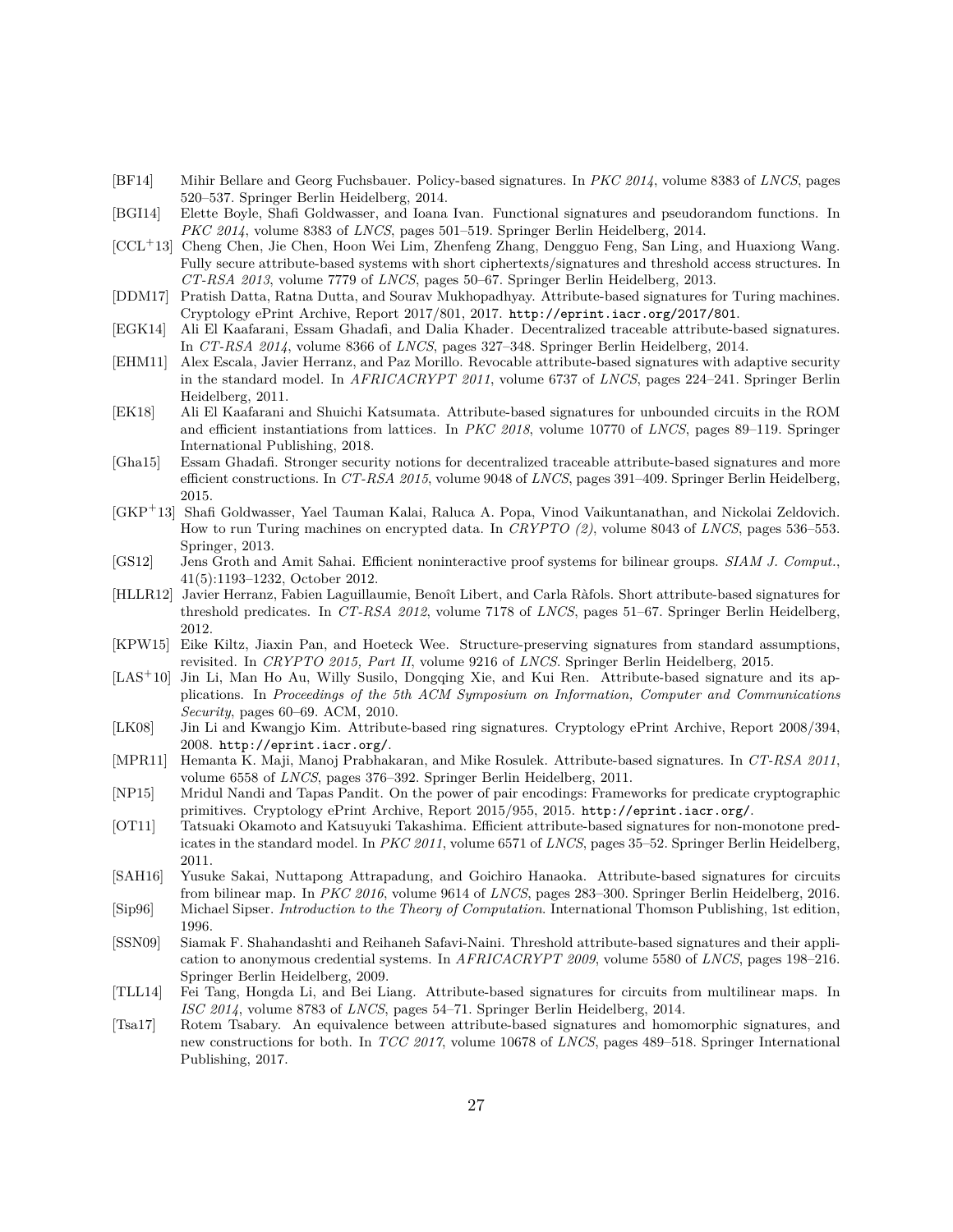- [Wat05] Brent Waters. Efficient identity-based encryption without random oracles. In *EUROCRYPT 2005*, volume 3494 of *LNCS*, pages 114–127. Springer Berlin Heidelberg, 2005.
- [Wat12] Brent Waters. Functional encryption for regular languages. In *CRYPTO 2012*, volume 7417 of *LNCS*, pages 218–235. Springer Berlin Heidelberg, 2012.
- [WC15] Qingbin Wang and Shaozhen Chen. Attribute-based signature for threshold predicates from lattices. *Security and Communication Networks*, 8(5):811–821, March 2015.

# **A More Related Work**

In this appendix, we provide a more detailed survey on ABS and related works, postponed from the introduction.

The notion of ABS was proposed by Maji, Prabhakaran, and Rosulek [MPR11], where they proposed proposed three instantiations: the first two schemes use the Groth-Sahai proof system [GS12] and are based on Boneh-Boyen [BB08] and Waters [Wat05] signatures, respectively, while the third scheme is a direct construction in the generic group model. Li and Kim [LK08], Shahandashti and Safavi-Naini [SSN09], and Li et al. [LAS+10] proposed (selectively secure) ABS supporting conjunction predicates. Escala, Herranz, and Morillo [EHM11] presented a scheme with adaptive security. Okamoto and Takashima [OT11] showed that a scheme which supports non-monotone span programs as a policy. Herranz et al.  $[HLLR12]$  and Chen et al.  $[CCL<sup>+</sup>13]$  presented a scheme with constant-size signatures (selectively and adaptively secure, respectively), albeit for threshold policies. Attrapadung et al. [AHY15] presented ABS with constant-size signatures for monotone span programs. Wang and Chen [WC15] proposed an ABS scheme from a lattice-based assumption. Tang, Li, and Liang [TLL14] proposed an ABS scheme for bounded-depth circuits from multilinear maps. Nandi and Pandit [NP15] proposed several ABS schemes including a scheme supporting Boolean formulae and a scheme supporting DFA. Sakai et al. [SAH16] proposed an ABS scheme for unbounded-depth circuits. Tsabary proposed an ABS scheme for bounded circuits from lattices in the standard model [Tsa17]. El Kaafarani and Katsumata proposed an ABS scheme for unbounded circuits from lattices in the random oracle model [EK18].

Escala, Herranz, and Morillo [EHM11] presented a traceable ABS scheme, which allows a designated authority to identify the signer of a signature. Okamoto and Takashima presented a decentralized ABS scheme, in which any trusted setup is removed from the system. El Kaafarani, Ghadafi, and Khader [EGK14] proposed a decentralized traceable ABS scheme. Ghadafi [Gha15] reconsidered the security notion of decentralized traceable signatures, and defined a new security notion called non-frameability.

Bellare and Fuchsbauer [BF14] introduced a primitive called policy-based signatures (PBS). They then proposed a generic construction for any NP relation via general NIZK, and specific but more efficient PBS/ABS constructions for more confined policy classes. Their generic construction would yield inefficient ABS due to the use of general NIZK (as described in Sect. 2.1). Alternatively, their efficient construction could yield an efficient ABS scheme for Turing machine or NFA if we were able to base our idea (of expressing computation of TM/NFA in pairing-product equations) on their PBS scheme. Nevertheless, this is on its own a non-trivial task. Hence, for simplicity, we choose to base our idea directly on the Groth-Sahai proof system, but not to do that via the PBS scheme. Furthermore, our ABS substantially enlarges the class of policies compared with their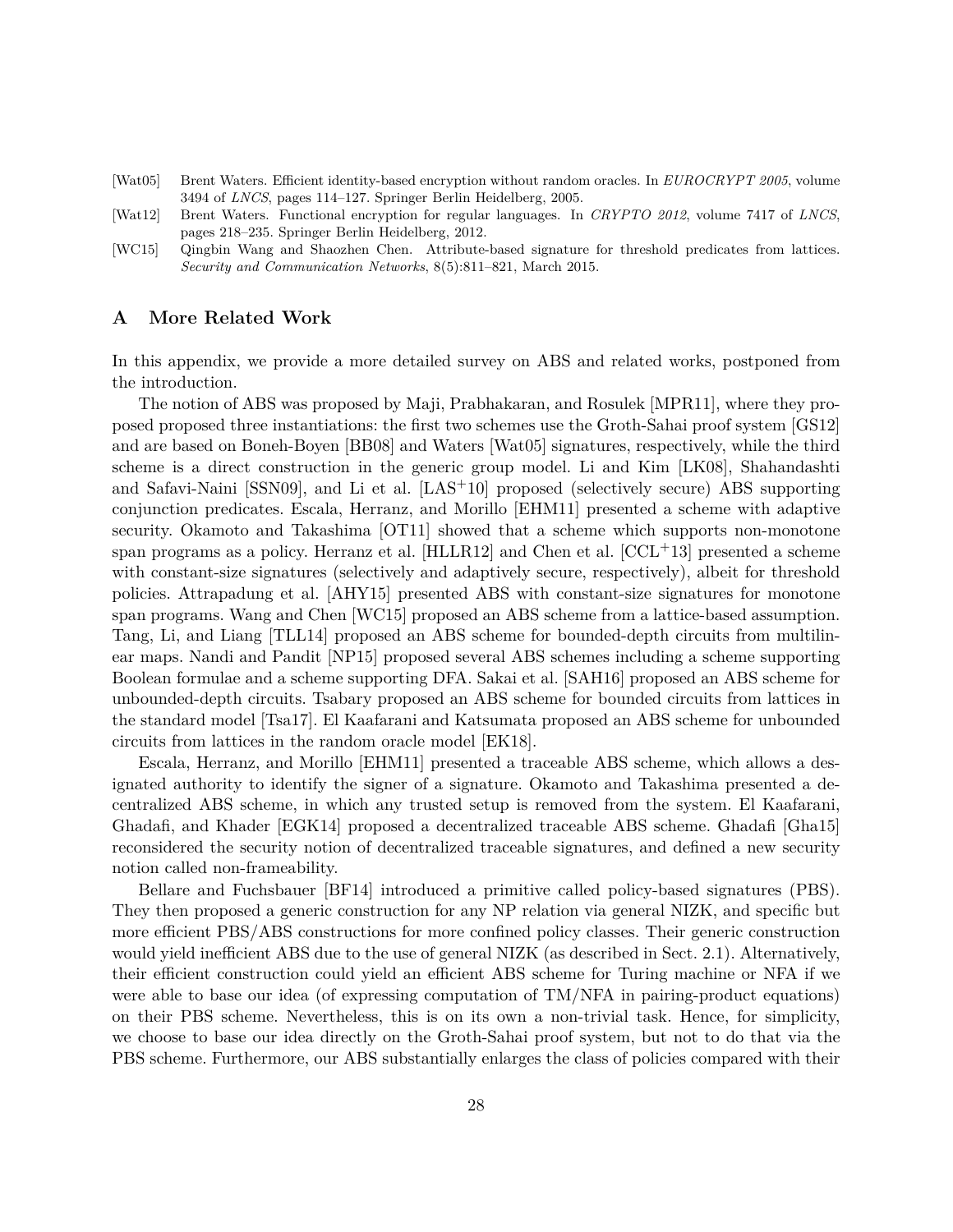ABS instantiation (which is for monotone Boolean functions). Boyle, Goldwasser, and Ivan [BGI14] introduced the primitive named functional signatures. This signature scheme allows a signer to generate a delegated signing key with an associated function. This delegated signing key allows the delegatee to sign a message which is in the image of the associated function. Their instantiation supports arbitrary polynomial-time computable functions, but it is not as efficient as ours due to a Karp reduction to an NP-complete language.

Waters [Wat12] and Attrapadung [Att14] presented ABE schemes for DFA (with selective and adaptive security, respectively). In his paper, Waters [Wat12] stated the difficulty in dealing with an NFA in ABE. In fact even among ABE/ABS, there is no known efficient scheme supporting NFA; constructing such a scheme was left as an open problem.

## **B Omitted Definitions**

We give the definitions and notations postponed in the main part.

#### **B.1 The Symmetric External Diffie-Hellman Assumption**

We give the definition of the SXDH assumption. We say that the symmetric external Diffie-Hellman (SXDH) assumption holds if the followings hold: (1) for any probabilistic polynomial-time algorithm  $\mathcal{A}$ 

$$
|\Pr[\mathsf{gk} \leftarrow \mathcal{G}(1^k); x, y \leftarrow \mathbb{Z}_p : \mathcal{A}(\mathsf{gk}, g^x, g^y, g^{xy}) = 1] - \Pr[\mathsf{gk} \leftarrow \mathcal{G}(1^k); x, y, z \leftarrow \mathbb{Z}_p : \mathcal{A}(\mathsf{gk}, g^x, g^y, g^z) = 1]|
$$

is negligible in  $k$ , and (2) for any probabilistic polynomial-time algorithm  $A$ 

$$
|\Pr[\mathsf{gk} \leftarrow \mathcal{G}(1^k); x, y \leftarrow \mathbb{Z}_p : \mathcal{A}(\mathsf{gk}, \tilde{g}^x, \tilde{g}^y, \tilde{g}^{xy}) = 1] - \Pr[\mathsf{gk} \leftarrow \mathcal{G}(1^k); x, y, z \leftarrow \mathbb{Z}_p : \mathcal{A}(\mathsf{gk}, \tilde{g}^x, \tilde{g}^y, \tilde{g}^z) = 1]|.
$$

is negligible in *k*, where  $g\mathbf{k} = (p, \mathbb{G}_1, \mathbb{G}_2, \mathbb{G}_T, e, g, \tilde{g}).$ 

#### **B.2 Structure-Preserving Signatures**

We give the definition of existential unforgeability of a signature scheme. We say that a structurepreserving signature scheme is existentially unforgeable, if for any probabilistic polynomial-time algorithm A and any  $n \in \mathbb{N}$ , the probability that A wins in the following game against a challenger is negligible in *k*:

- 1. The challenger generates a bilinear group parameter by running  $g\mathbf{k} \leftarrow \mathcal{G}(1^k)$  and generates a verification key and a signing key by running  $(vk, sk) \leftarrow Kg(gk, 1^n)$ . The challenger sends vk to the adversary A.
- 2. Then the adversary A is allowed to issue signing queries: For a signing query  $m \in \mathbb{G}_1^n$ , the challenger generates a signature  $\theta \leftarrow \text{Sign}(\textbf{sk}, m)$  and sends  $\theta$  to the adversary A.
- 3. The adversary A halts with output  $(m^*, \theta^*)$ .
- 4. The adversary wins if the following conditions hold: (i)  $Verify(vk, m^*, \theta^*) = 1$ ; (ii) the adversary A did not issue a signing query *m*<sup>∗</sup> .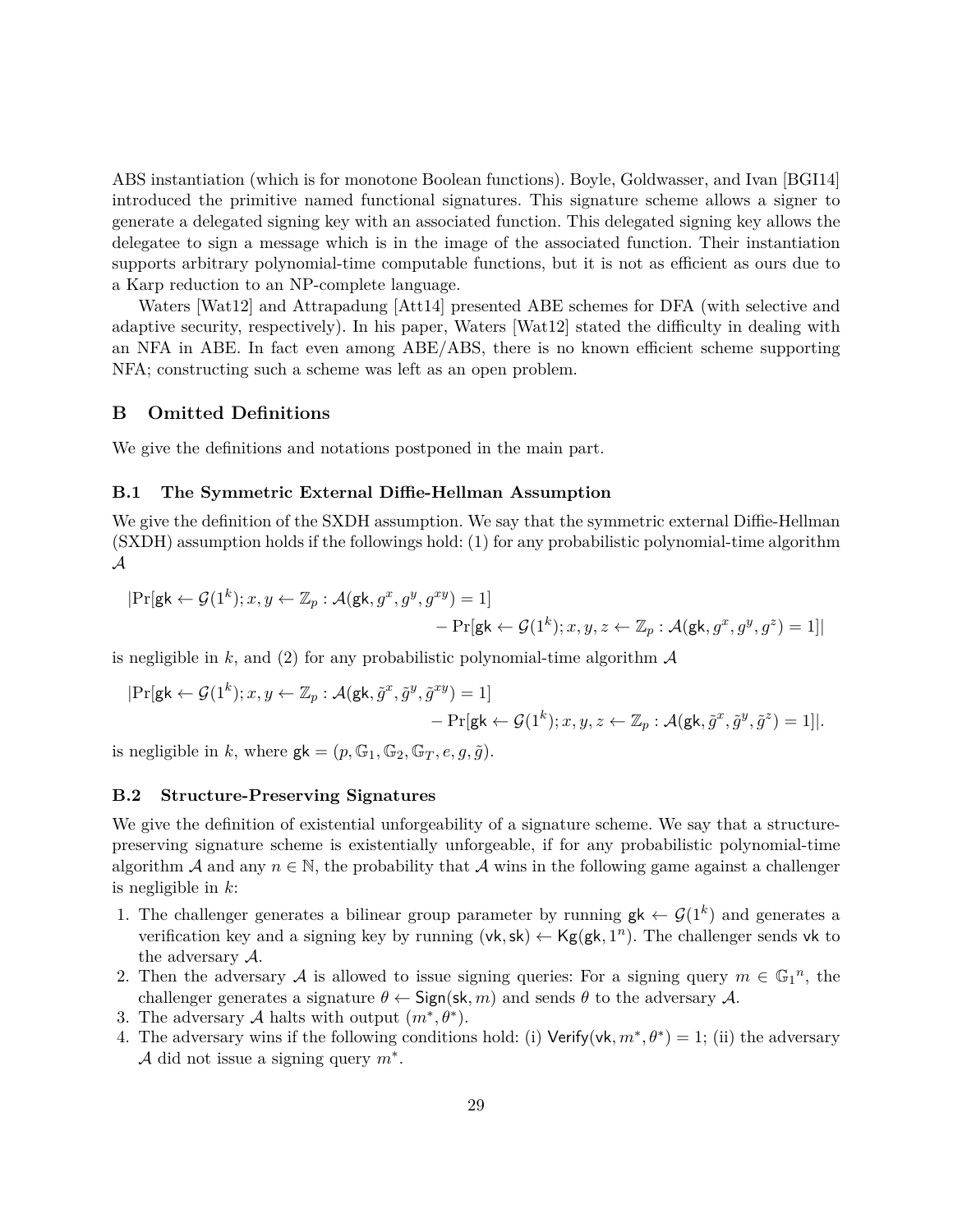#### **B.3 Non-interactive Zero-knowledge Proofs**

We give the formal definitions of non-interactive proof systems.

We require the proof system to be perfectly witness-indistinguishable and computationally extractable. We say that the proof system is perfectly witness-indistinguishable if for any  $k \in \mathbb{N}$ , any  $g\mathsf{k} \leftarrow \mathcal{G}(1^k)$ , any  $\mathsf{crs} \leftarrow \mathsf{WISetup}(g\mathsf{k})$ , any public constants x, and their witnesses  $w_0$  and  $w_1$ , the distributions WIProve(crs, x,  $w_0$ ) and WIProve(crs, x,  $w_1$ ) are distributed identically where the probability is taken over the internal randomness of WIProve. We say that the proof system is computationally extractable if the following two conditions are satisfied: (1) for any probabilistic polynomial-time algorithm  $\mathcal{A}$ ,

$$
|\Pr[\mathsf{gk} \leftarrow \mathcal{G}(1^k); \text{crs} \leftarrow \text{WISetup}(\mathsf{gk}) : \mathcal{A}(\text{crs}) = 1]
$$
  
-  $\Pr[\mathsf{gk} \leftarrow \mathcal{G}(1^k); (\text{crs}, \text{ek}) \leftarrow \text{ExtSetup}(1^k) : \mathcal{A}(\text{crs}) = 1]|$ 

is negligible in  $k$ ; (2) for any algorithm  $A$  it holds that

$$
\Pr[\mathsf{gk} \leftarrow \mathcal{G}(1^k); (\mathsf{crs}, \mathsf{ek}) \leftarrow \mathsf{ExtSetup}(1^k);
$$
  

$$
(x, \pi) \leftarrow \mathcal{A}(\mathsf{crs}); w \leftarrow \mathsf{Extract}(\mathsf{crs}, \mathsf{ek}, x, \pi)
$$
  
: WIVerify( $\mathsf{crs}, x, \pi$ ) = 1  $\wedge w$  does not satisfy  $x$ ] = 0.

## **C An Attribute-Based Signature Scheme for NFA**

In this appendix, we present the formal definitions for attribute-based signature schemes and its security. We also provide the security proof for our attribute-based signature scheme for NFA.

#### **C.1 Attribute-Based Signatures for NFA**

An attribute-based signature scheme for NFA can be defined analogously to ABS for Turing machines. However, for self-containment, we explicitly write the definitions for it. An attributebased signature scheme for nondeterministic finite automaton consists of the four algorithms AttrSetup, AttrGen, AttrSign, and AttrVerify. Hereafter we assume that the set of alphabet has a form  $\Sigma = \{0, \ldots, |\Sigma| - 1\}$ , that the set of states has a form  $Q = \{0, \ldots, |Q| - 1\}$ , and that  $q_0 = 0$ .

AttrSetup( $1^k, 1^N$ )  $\rightarrow$  (pp, msk). The setup algorithm takes as inputs a security parameter  $1^k$  and a size of alphabet  $1^N$  and outputs a public parameter  $pp$  and a master secret key msk.

AttrGen(pp, msk,  $M$ )  $\rightarrow$  sk<sub>M</sub>. The key generation algorithm takes as inputs a public parameter pp, a master secret key msk, and a description of an NFA *M* and outputs a signing key sk*M*.

- Attr $\text{Sign}(pp, sk, w, m) \rightarrow \sigma$ . The signing algorithm takes as inputs a public parameter pp, a signing key sk, a string *w*, and a message *m* and outputs a signature  $\sigma$ .
- Attr $\text{Verify}(pp, w, m, \sigma) \rightarrow 1/0$ . The verification algorithm takes as inputs a public parameter pp, a string *w*, a message *m*, and a signature  $\sigma$  and outputs a bit 1 or 0.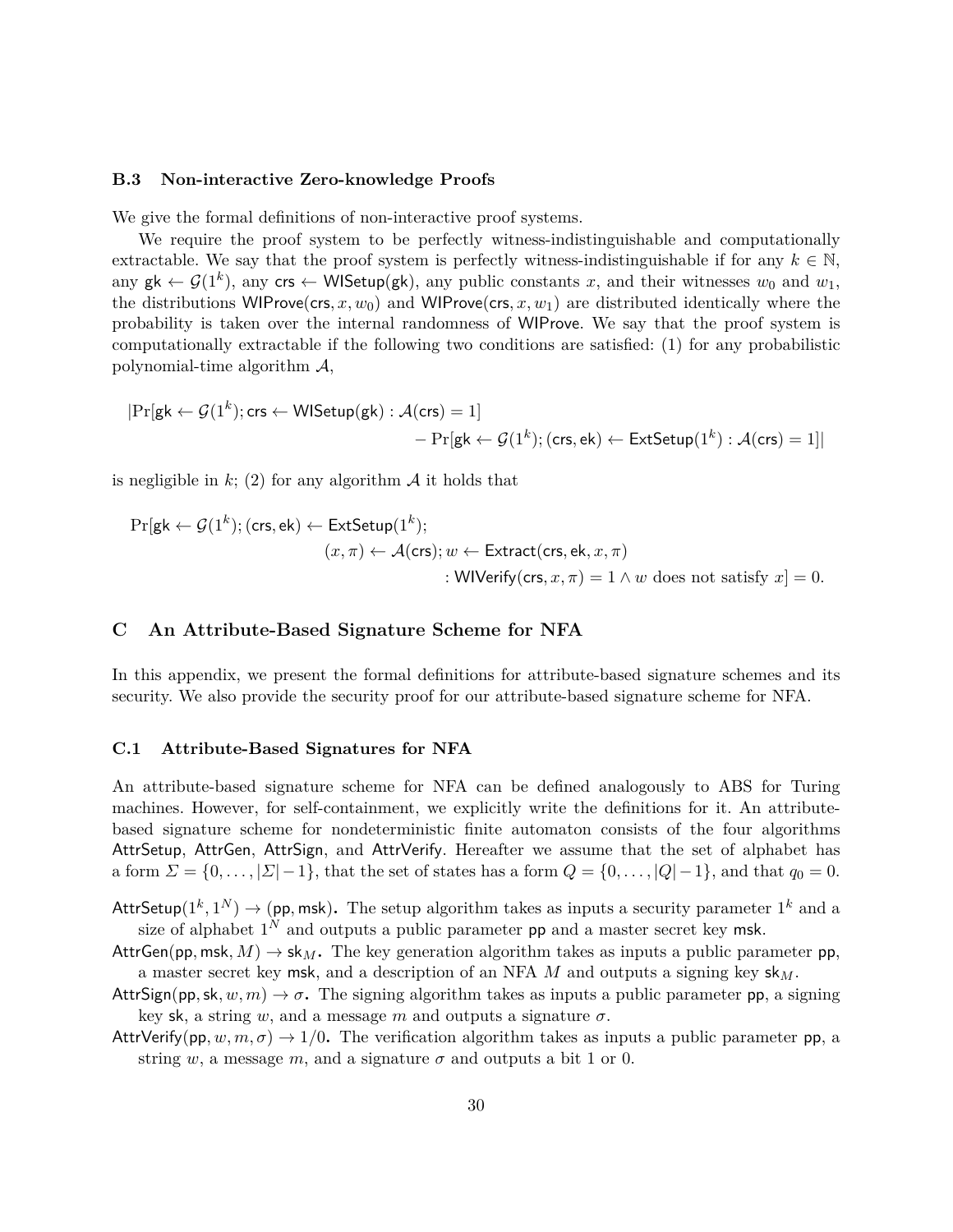As the correctness condition, we require an attribute-based signature scheme to satisfy the following: For any  $k \in \mathbb{N}$ , any  $N \in \mathbb{N}$ , any  $(pp, msk) \leftarrow$  AttrSetup $(1^k, 1^N)$ , any NFA *M*, any  $\mathsf{sk}_M \leftarrow \mathsf{AttrGen}(\mathsf{pp}, \mathsf{msk}, M)$ , any  $w \in \mathbb{Z}^*$  which  $M$  accepts, any  $m \in \{0,1\}^*$ , and any  $\sigma \leftarrow \mathsf{sk}_M$ AttrSign(pp, sk<sub>M</sub>, w, m), it holds that AttrVerify(pp, w,  $m, \sigma$ ) = 1.

Two security requirements are given explicitly below.

**Definition 7.** *An attribute-based signature scheme is said to satisfy perfect anonymity if for any*  $k \in \mathbb{N}$ *, any*  $N \in \mathbb{N}$ *, any* (pp, msk) ← AttrSetup $(1^k, 1^N)$ *, any NFA*  $M_0$ *,*  $M_1$ *, any w* accepted by both  $M_0$  *and*  $M_1$ *, any* sk<sub>0</sub> ← AttrGen(pp, msk,  $M_0$ )*, any* sk<sub>1</sub> ← AttrGen(pp, msk,  $M_1$ )*, and any message m, the distribution* AttrSign(pp,sk<sub>0</sub>, w, m) and AttrSign(pp,sk<sub>1</sub>, w, m) are distributed identically where *the probability is taken over the randomness of the* AttrSign *algorithm.*

**Definition 8.** *An attribute-based signature scheme is said to satisfy unforgeability if for any probabilistic polynomial-time adversary* A *and any*  $N \in \mathbb{N}$ *, the probability that* A *wins in the following game against a challenger is negligible in k.*

- 1. The challenger generates a public parameter and a master secret key by running (pp, msk)  $\leftarrow$ Attr $\mathsf{Setup}(1^k,1^N)$  and send pp to the adversary A.
- *2. Then the adversary* A *is allowed to issue key generation queries and signing queries.*
	- **–** *For a key generation query M, if a signing key* sk*<sup>M</sup> for M is not recorded, the challenger generates a signing key*  $sk_M$  *by running*  $sk_M \leftarrow$  AttrGen(pp, msk, M) *and records this signing key. Then the challenger sends*  $sk_M$  *to the adversary* A.
	- **–** *For a signing query* (*M, w, m*)*, if a signing key* sk*<sup>M</sup> for M is not recorded, the challenger generates a signing key*  $sk_M$  *by running*  $sk_M \leftarrow$  AttrGen(pp, msk, M) *and records this signing key. Then the challenge generates a signature*  $\sigma$  *by running*  $\sigma \leftarrow$  AttrSign(pp,sk<sub>*M*</sub>, *w*, *m*) *and sends*  $\sigma$  *to the adversary*  $\mathcal{A}$ *.*
- *3. The adversary A halts with output*  $(w^*, m^*, \sigma^*)$ *.*
- 4. The adversary wins if the following conditions hold: (i) AttrVerify(pp,  $w^*, m^*, \sigma^*$ ) = 1*;* (ii) the *adversary* A *did not issue a key generation query M that accepts w* ∗ *; (iii) the adversary* A *did not issue a signing query*  $(M, w^*, m^*)$  *for any*  $M$ *.*

## **C.2 Security of Our ABS Scheme for NFA**

The security of our ABS scheme for NFA is as follows.

**Theorem 4.** *Provided that the Groth-Sahai proof system is perfectly witness-indistinguishable, we have that the attribute-based signature scheme is perfectly anonymous.*

*Proof.* This immediately follows from the witness indistinguishability of the Groth-Sahai proof system. Fix NFAs  $M_0$  and  $M_1$ , a string  $w$ , and a message  $m$ . Then let us consider the distributions  $\mathsf{AttrSign}(\mathsf{pp},\mathsf{sk}_{M_0},w,m)$  and  $\mathsf{AttrSign}(\mathsf{pp},\mathsf{sk}_{M_1},w,m).$  Both of the distributions prove the exactly same equations regardless of the signing key, and they only differ from the other in the witness used for generating the proofs. Hence the witness indistinguishability ensures that these two distributions are distributed identically.  $\Box$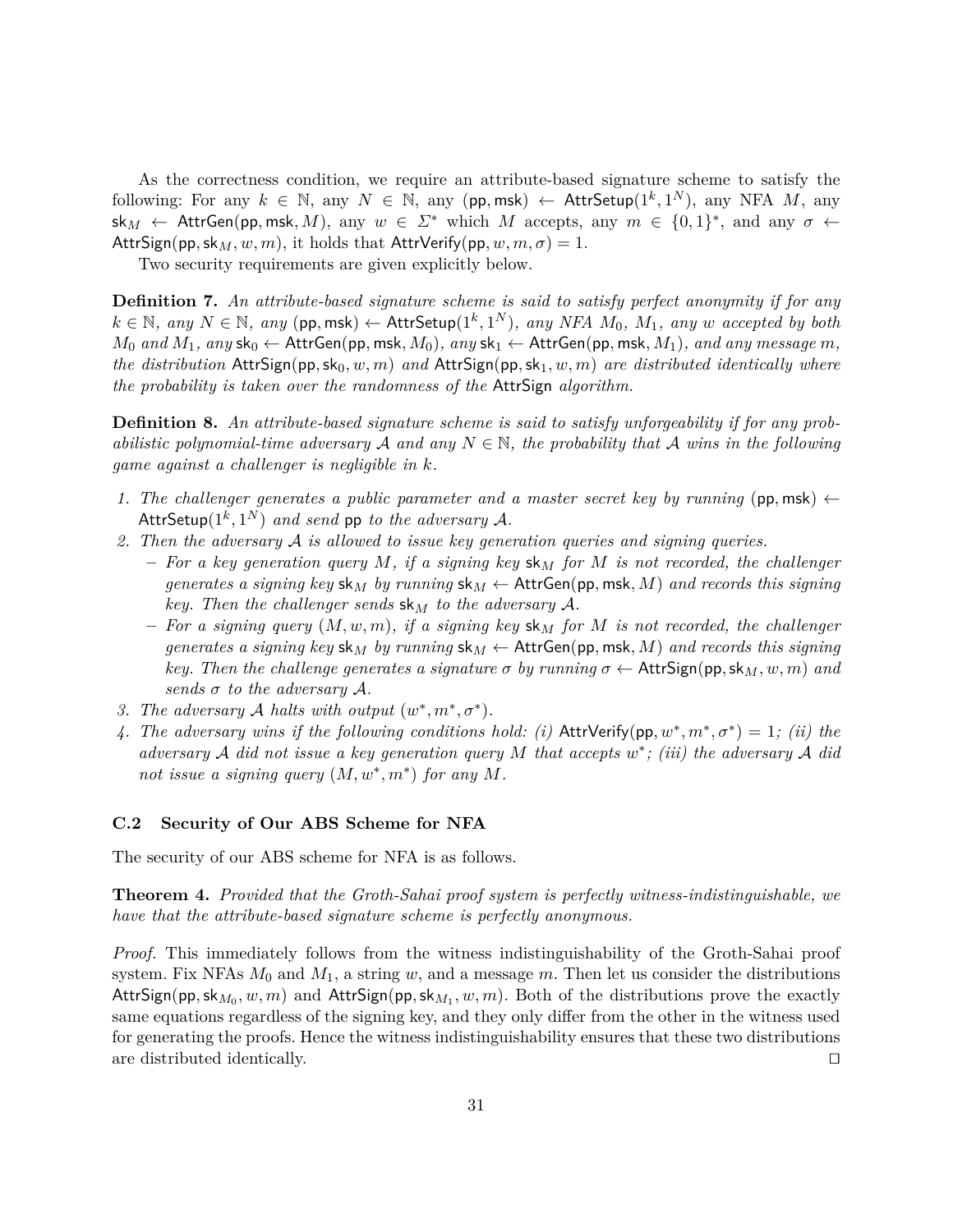

**Fig. 4.** The NFA  $M^h$  ( $\ell = 4$ ,  $h = 1001$ ).

**Theorem 5.** *Provided that the Groth-Sahai proof system is perfectly witness-indistinguishable and computationally extractable, the structure-preserving signature scheme is existentially unforgeable, and the hash function family is collision resistant, we have that the attribute-based signature scheme is unforgeable.*

*Proof.* For a given alphabet *Σ* and a hash value  $h = h_1 \cdots h_\ell \in \{-1, -2\}^\ell$  we define an NFA  $M^h = (Q^h, \delta^h, q_0^h, F^h)$  over  $\hat{\mathcal{L}}$  as follows (Fig. 4):

$$
Q^{h} = \{0, 1, ..., \ell\},
$$
  
\n
$$
\delta^{h}(q, w) = \begin{cases} \{0\} & (q = 0, w \in \Sigma), \\ \{q + 1\} & (0 \le q \le \ell - 1, w = h_{q+1}), \\ \emptyset & \text{(otherwise)}, \end{cases}
$$
  
\n
$$
q_{0}^{h} = 0,
$$
  
\n
$$
F^{h} = \{\ell\}.
$$

Let  $A$  be an adversary which attacks the unforgeability of our attribute-based signature scheme. Let us consider the following sequence of games.

- Game 0. The unforgeability game for the attribute-based signature scheme.
- Game 1. In this game, we add the following clause as the winning condition: (iv) the adversary A does not issue a signing query  $(M, w, m)$  satisfying that  $\mathsf{Hash}(\mathsf{hk},\langle w, m\rangle) = \mathsf{Hash}(\mathsf{hk},\langle w^*, m^*\rangle)$ .
- Game 2. In this game, we modify the response to each signing query as follows: Given a signing query  $(M, w, m)$  the challenger generates a signing key for  $M^h$  where  $h \leftarrow$  Hash(hk,  $\langle w, m \rangle$ ), generates a signature  $\sigma$  using this signing key, and sends this signature to the adversary  $\mathcal{A}$ ; here, the challenger does not record this signing key, and each time  $\mathcal A$  issues a signing query, the challenger generates a new signing key and computes a signature.
- **Game 3.** In this game, when generating a signing key in response to either a key generation query or a signing query, if the random integer *t* generated for this new signing key is equal to the previous random integers *t*'s, the challenger responds with ⊥.
- **Game 4.** In this game, the challenger generates the common reference string using the ExtSetup algorithm.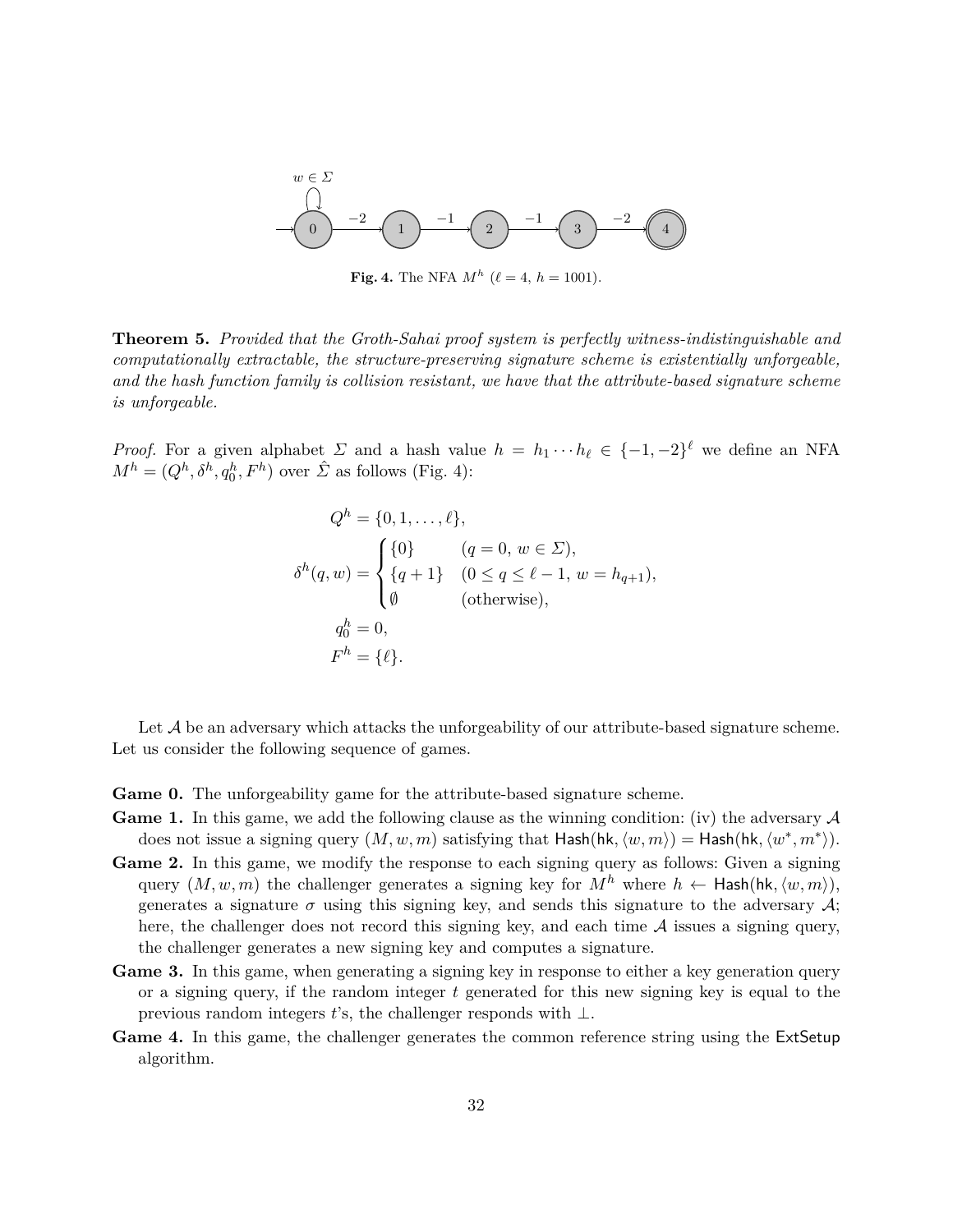Let us denote by  $W_i$  the event that the winning condition is satisfied. Then we have that

$$
\Pr[W_0] = \sum_{i=1}^4 (\Pr[W_{i-1}] - \Pr[W_i]) + \Pr[W_4] \\
\leq \sum_{i=1}^4 |\Pr[W_{i-1}] - \Pr[W_i]| + \Pr[W_4].\n\tag{10}
$$

We prove that every term is negligible.

**Lemma 7.** Provided that the hash function family is collision resistant,  $|\Pr[W_0] - \Pr[W_1]|$  is neg*ligible.*

*Proof* (of Lemma 7). Let  $E_1$  be the event that the adversary satisfies the clause (i), (ii), (iii) of the winning condition but not (iv). Then from the difference lemma we have that  $|Pr[W_0] - Pr[W_1]| \le$  $Pr[E_1]$ .

Let us consider the following algorithm  $\beta$  for the collision resistance of the hash function family: Given a hash key hk,  $\beta$  sets up all the other components of pp and msk following the construction of the scheme; then B runs A with input pp; B responds to all the queries from A as in the description of the game; when A halts and outputs a forgery  $(w^*, m^*, \sigma^*)$  without satisfying the clause (iv), B searches for a query (*M, w, m*) satisfying

$$
\mathsf{Hash}(\mathsf{hk}\langle w,m\rangle) = \mathsf{Hash}(\mathsf{hk}, \langle w^*, m^*\rangle) \tag{11}
$$

and outputs  $(\langle w, m \rangle, \langle w^*, m^* \rangle)$ ; otherwise B outputs  $(\bot, \bot)$ .

We argue that if  $E_1$  occurs, then A successfully outputs a collision. Let us assume the event  $E_1$  occurs. Since the clause (iv) is not satisfied, B successfully finds a query  $(M, w, m)$  satisfying Eq. (11). Since the clause (iii) is satisfied, we have that  $(w, m) \neq (w^*, m^*)$ . Therefore, we have that whenever  $E_1$  occurs,  $\beta$  successfully outputs a collision. Now since we are assuming the collision resistance of the hash function family, we have that  $Pr[E_1]$  is negligible.

**Lemma 8.** *Provided that the Groth-Sahai proof system is perfectly witness-indistinguishable,*  $|\Pr[W_1] - \Pr[W_2]|$  *is negligible.* 

*Proof (of Lemma 8).* Due to the witness indistinguishability of the Groth-Sahai proof system, the responses to the signing queries are equally distributed in Game 1 and Game 2. Then we have that  $Pr[W_1] = Pr[W_2].$ 

**Lemma 9.**  $|\Pr[W_2] - \Pr[W_3]|$  *is negligible.* 

*Proof* (of Lemma 9). Let us denote by q the total number of the key generation queries and the signing queries issued by  $A$ . Let  $t_i$  be the random exponent  $t$  generated in the response to the *i*-th key generation query or signing query. Let us denote by  $E_{3,i}$  the event that  $t_i = t_j$  for some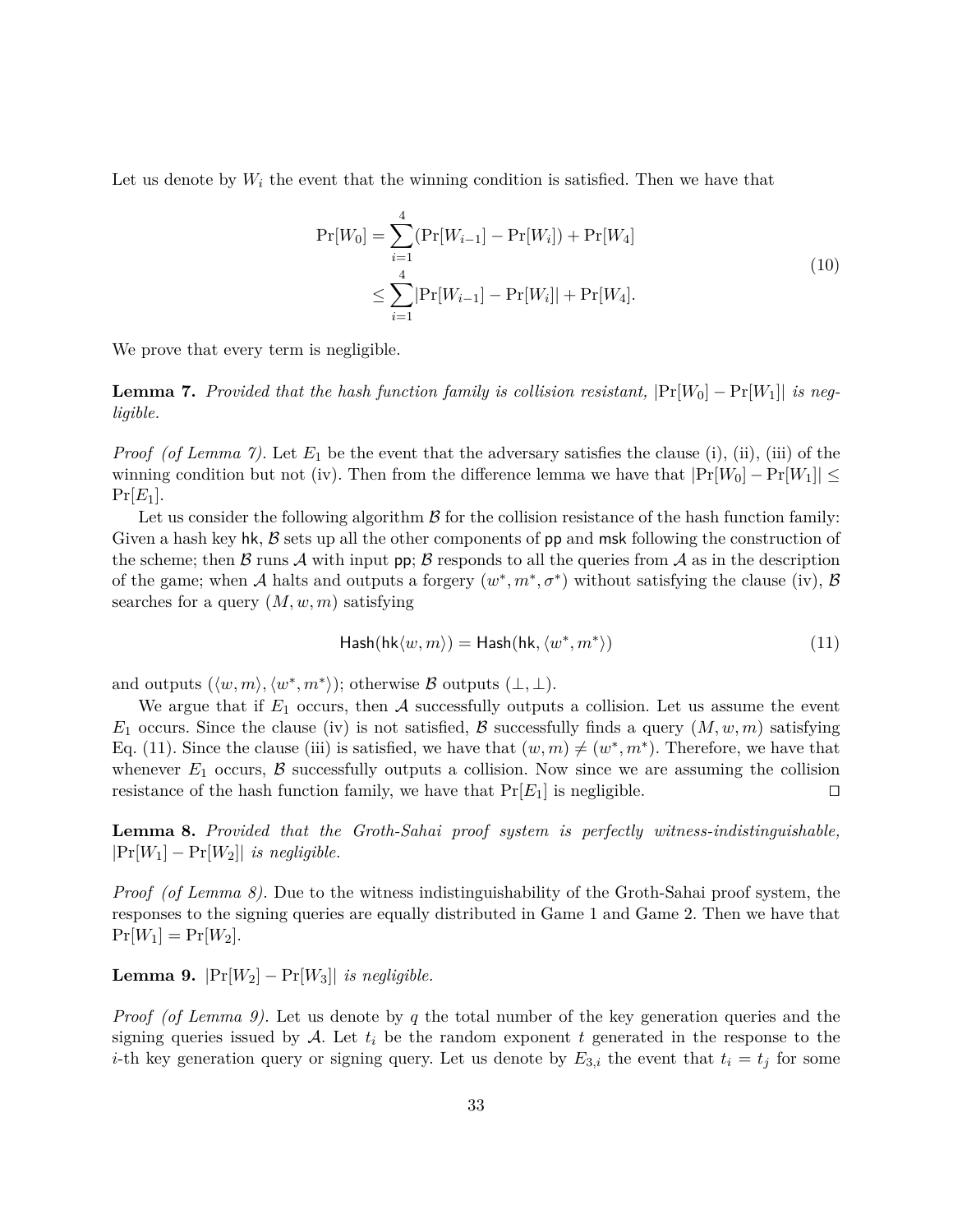$j \leq i-1$ , and by  $E_3$  the event that  $E_{3,1} \vee \cdots \vee E_{3,q}$ . Then, from the difference lemma we have that  $|\Pr[W_2] - \Pr[W_3]| \leq \Pr[E_3]$  happens. Furthermore, we have that

$$
\Pr[E_3] \le \sum_{i=1}^q \Pr[E_{3,i}] = \sum_{i=1}^q \frac{i-1}{p} = \frac{q(q-1)}{2p}.
$$

Hence  $Pr[E_3]$  is negligible.  $\square$ 

**Lemma 10.** Provided that the Groth-Sahai proof system is computationally extractable,  $|Pr[W_3] -$ Pr[*W*4]| *is negligible.*

*Proof* (of Lemma 10). Let us consider the following algorithm  $\beta$  that distinguishes a real common reference string and an extractable one: Given a common reference string  $\mathsf{crs}$ ,  $\mathcal B$  sets up all the other components of pp and msk following the description of Game 3; then  $\beta$  runs  $\mathcal A$  with input pp;  $\beta$  responses to all the queries from A following the description of Game 3; if A halts satisfying the winning condition,  $\beta$  outputs 1; otherwise  $\beta$  outputs 0.

We have that  $\mathcal{B}$ 's simulation of either Game 3 or Game 4 is perfect. From this and the computational extractability, we have that  $|\Pr[W_3] - \Pr[W_4]|$  is negligible.

We then define the following three events in Game 4. Let us assume that the challenger extracts a witness from the forgery  $(w^*, m^*, \sigma^*)$ , and denote this witness by

$$
[t^*], [\hat{q}_1^*], \dots, [\hat{q}_{n+\ell}^*], \hat{\theta}_1^*, \dots, \hat{\theta}_{n+\ell}^*, \hat{\rho}^*
$$
\n
$$
(12)
$$

where  $n = |w^*|$ . We define the following events.

- **–** *C*: The extracted [*t* ∗ ] is not equal to any of [*t*]'s used in responding to the key generation queries or the signing queries.
- **–** *K*: The extracted [*t* ∗ ] is equal to one of [*t*]'s used in responding to the key generation queries. Notice that such [*t*] is uniquely determined.
- **–** *S*: The extracted [*t* ∗ ] is equal to one of [*t*]'s used in responding to the signing queries. Such [*t*] is again uniquely determined.

Then we have that

$$
W_4 = (W_4 \wedge C) \vee (W_4 \wedge K) \vee (W_4 \wedge S).
$$

Let  $h^*$  = Hash(hk,  $\langle w^*, m^* \rangle$ ) and  $\hat{w}^* = w^* h^* = \hat{w}_1^* \cdots \hat{w}_{n+\ell}^*$ . We then define the following four events.

- **−**  $K_1$ : The event  $K$  occurs and at least for some  $i \in \{1, ..., n+\ell\}$  the challenger does not generate a signature on  $([t^*], [\hat{q}_{i-1}^*], [\hat{w}_i^*], [\hat{q}_i^*])$  valid under the verification key  $\mathsf{vk}_\delta$ .
- $-$  *K*<sub>2</sub>: The event *K* occurs and the challenger does not generate a signature on  $([t^*], [\hat{q}^*_{n+\ell}])$  valid under the verification key  $\mathsf{vk}_F$ .
- **–** *S*1: The event *S* occurs and at least for some *i* ∈ {1*, . . . , n* + *`*} the challenger does not generate a signature on  $([t^*], [\hat{q}_{i-1}^*], [w_i^*], [\hat{q}_i^*])$  valid under the verification key  $\mathsf{vk}_\delta$ .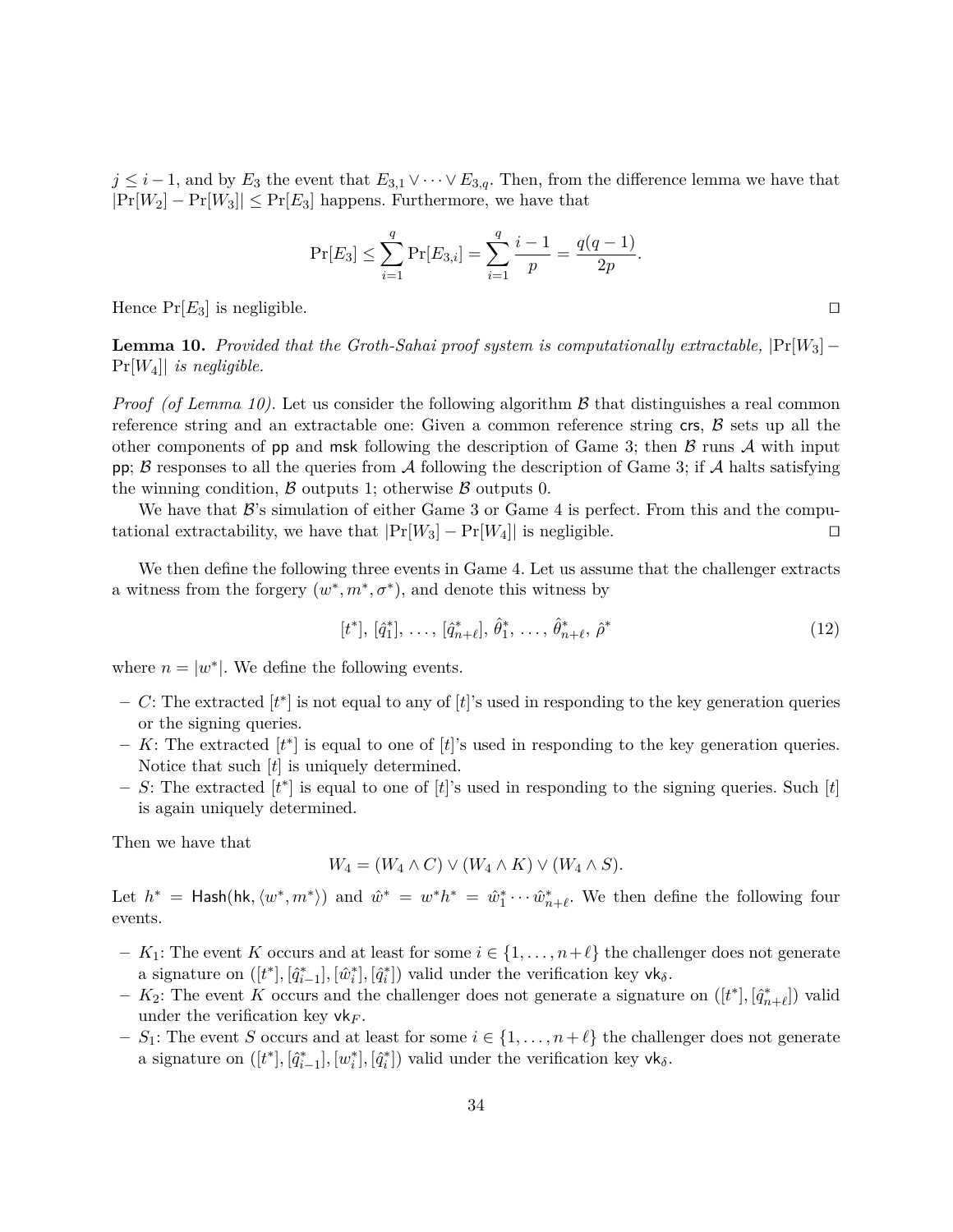$- S_2$ : The event *S* occurs and the challenger does not generate a signature on  $([t^*], [\hat{q}^*_{n+\ell}])$  valid under the verification key  $vk_F$ .

We then show the following two lemmas.

*Lemma 11. W*<sub>4</sub> ∧ *K* = *W*<sub>4</sub> ∧ (*K*<sub>1</sub> ∨ *K*<sub>2</sub>)*.* 

*Proof* (of Lemma 11). Since  $W_4 \wedge (K_1 \vee K_2)$  immediately implies  $W_4 \wedge K$ , it is sufficient to show that if  $W_4 \wedge K \wedge \neg K_1$  occurs, then  $K_2$  must occur. Let  $M = (Q, \delta, q_0, F)$  be the key generation query where the random exponent *t* chosen in response to that query is equal to  $t^*$ . Let  $\hat{M}$  be  $(Q, \delta, q_0, F)$ . Since we are assuming  $\neg K_1$ , for any  $i \in \{1, \ldots, n + \ell\}$  the challenger generates a signature on  $([t], [\hat{q}_{i-1}^*], [\hat{w}_i], [\hat{q}_i^*])$  under the verification key  $\mathsf{v}\mathsf{k}_{\delta}$ . Due to the definition of Game 4, we have that  $\hat{\delta}(\hat{q}_{i-1}^*, \hat{w}_i) \ni \hat{q}_i^*$ . Now since the clause (ii) of the winning condition implies that M does not accept  $w^*$ , we have that  $\hat{M}$  does not accept  $\hat{w}^* = w^* h^*$ . Therefore, it should hold that  $\hat{q}_{n+\ell} \notin F$ . Again due to the definition of Game 4, the challenger does not generate a signature on  $([t], [\hat{q}_{n+\ell}^*])$  under the verification key  $\mathsf{vk}_F$ . Thus  $K_2$  occurs.  $\square$ 

*Lemma 12. W*<sub>4</sub> ∧ *S* = *W*<sub>4</sub> ∧ (*S*<sub>1</sub> ∨ *S*<sub>2</sub>)*.* 

*Proof* (of Lemma 12). Similarly to the proof of Lemma 11, it is sufficient to show that if  $W_4 \wedge S \wedge \neg S_1$ occurs, then  $S_2$  must occur. Let  $(M, w, m)$  be the signing query where the random exponent *t* chosen in response to that query is equal to  $t^*$ . Let *h* be Hash(hk,  $\langle w, m \rangle$ ) and  $M^h$  be  $(Q^h, \delta^h, q_0^h, F^h)$ . Since we are assuming  $\neg S_1$ , for any  $i \in \{1, \ldots, n + \ell\}$  the challenger generates a signature on  $([t], [\hat{q}_{i-1}], [\hat{w}_i], [\hat{q}_i^*])$  under the verification key vk<sub>δ</sub>. Due to the definition of Game 4, we have that  $\delta^h(\hat{q}_{i-1}^*, \hat{w}_i^*) \ni \hat{q}_i^*$ . Now since the clause (iv) of the winning condition implies that  $h \neq h^*$ , we have that  $M^h$  does not accept  $\hat{w}^* = w^*h^*$ . Therefore, it should hold that  $\hat{q}_{n+\ell} \notin F^h$ . Again due to the definition of Game 4, the challenger does not generate a signature on  $([t], [\hat{q}^*_{n+\ell}])$  under the  $\mathsf{vk}_F$ . Thus  $S_2$  occurs.

From Lemma 11 and 12, we have that

$$
(W_4 \wedge C) \vee (W_4 \wedge K) \vee (W_4 \wedge S) = (W_4 \wedge (K_1 \vee S_1)) \vee (W_4 \wedge (C \vee K_2 \vee S_2)).
$$

Finally showing the following two lemmas completes the proof.

**Lemma 13.** *Provided that the structure-preserving signature scheme is existentially unforgeable,*  $Pr[W_4 \wedge (K_1 \vee S_1)]$  *is negligible.* 

*Proof.* Let us consider the following algorithm  $\beta$  attacking the unforgeability of the structurepreserving signature scheme: Given a verification key vk as the input,  $\beta$  sets vk<sub> $\delta$ </sub> = vk and generates all the other components of pp and msk except for  $s k_{\delta}$ ; then B runs A with an input pp; when A issues a key generation query or a signing query,  $\beta$  issues the signing query if needed, and responds in the exactly same way as Game 4 does; if  $\mathcal A$  outputs a forgery and halts,  $\mathcal B$  extracts a witness (as Eq. (12)) from the forgery; then B examines whether the events  $K_1$  or  $S_1$  occurs; if  $K_1$  occurs B outputs a signature  $\theta_i^*$  the message of which is not signed during the game; if  $S_1$  occurs again  $\beta$ outputs a signature  $\theta_i^*$  the message of which is not signed; otherwise B outputs  $(\perp, \perp)$  and halts.